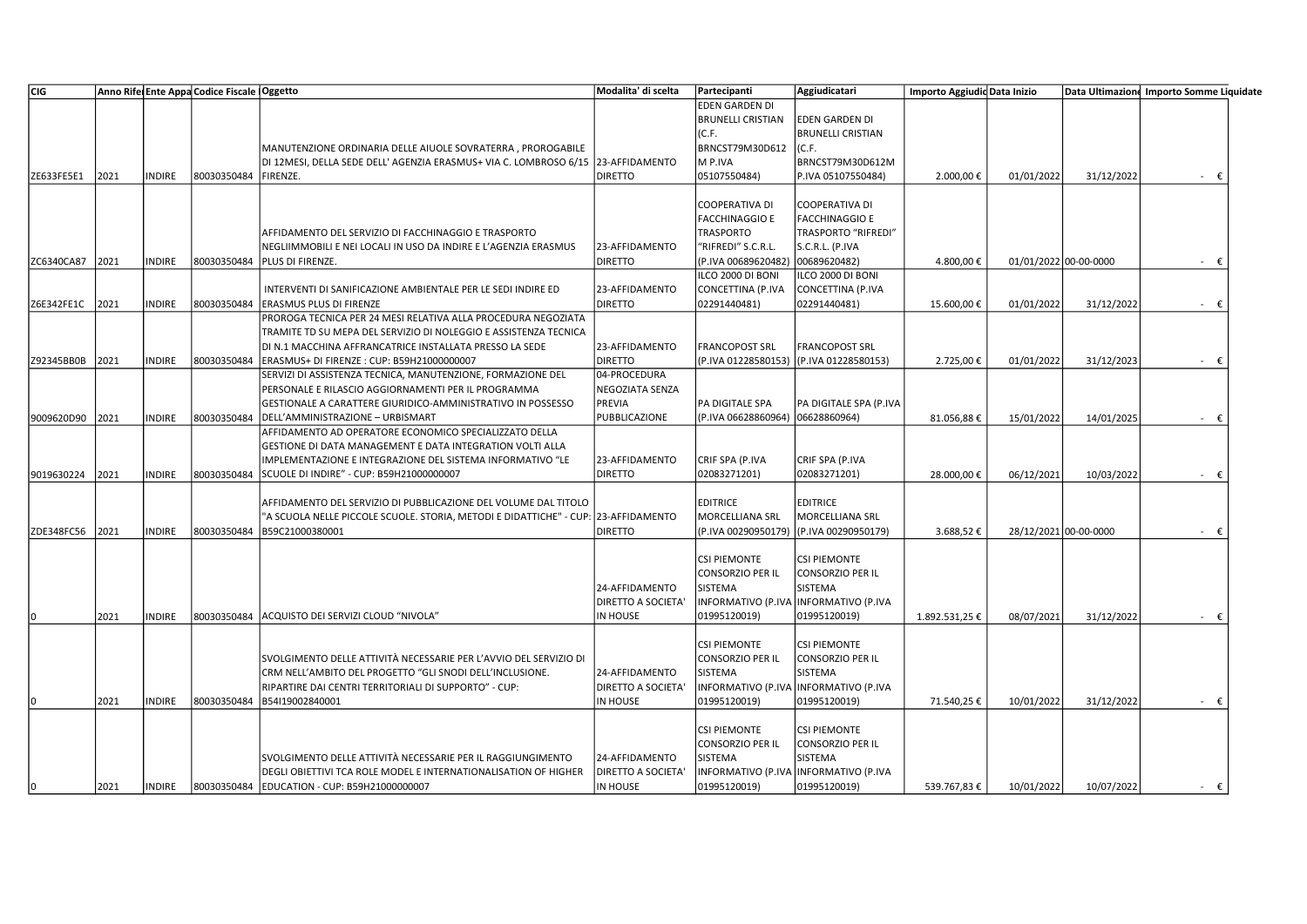|            |      |               |                      |                                                                                                                                     |                                         | <b>CSI PIEMONTE</b><br><b>CONSORZIO PER IL</b> | <b>CSI PIEMONTE</b><br><b>CONSORZIO PER IL</b> |             |            |            |                |
|------------|------|---------------|----------------------|-------------------------------------------------------------------------------------------------------------------------------------|-----------------------------------------|------------------------------------------------|------------------------------------------------|-------------|------------|------------|----------------|
|            |      |               |                      | SERVIZIO DI CONSULENZA E SUPPORTO TECNICO NELLA PREDISPOSIZIONE                                                                     | 24-AFFIDAMENTO                          | <b>SISTEMA</b>                                 | SISTEMA                                        |             |            |            |                |
|            |      |               |                      | ED ESPLETAMENTO DELLA PROCEDURA DI GARA EUROPEA PER                                                                                 | <b>DIRETTO A SOCIETA'</b>               |                                                | INFORMATIVO (P.IVA INFORMATIVO (P.IVA          |             |            |            |                |
| I٥         | 2021 | <b>INDIRE</b> | 80030350484          | L'AFFIDAMENTO DEL SISTEMA INFORMATIVO GESTIONALE INDIRE                                                                             | IN HOUSE                                | 01995120019)                                   | 01995120019)                                   | 32.844,69€  | 10/01/2022 | 10/07/2022 | $ \epsilon$    |
|            |      |               |                      |                                                                                                                                     |                                         |                                                |                                                |             |            |            |                |
|            |      |               |                      |                                                                                                                                     |                                         | <b>COOPSERVICE SOC.</b>                        |                                                |             |            |            |                |
|            |      |               |                      |                                                                                                                                     | 26-AFFIDAMENTO                          | COOPERATIVA P.A.                               | COOPSERVICE SOC.                               |             |            |            |                |
|            |      |               |                      |                                                                                                                                     | <b>DIRETTO IN</b><br><b>ADESIONE AD</b> | (P.IVA 00310180351)                            | COOPERATIVA P.A.                               |             |            |            |                |
|            |      |               |                      | ADESIONE ALLA CONVENZIONE PRESENTE SULLA PIATTAFORMA START                                                                          | ACCORDO                                 | , SICURITALIA IVRI<br>SPA - DIVISIONE          | (P.IVA 00310180351)<br>SICURITALIA IVRI SPA -  |             |            |            |                |
|            |      |               |                      | DELLA REGIONE TOSCANA - VIGILANZA ED ATTIVITA' CORRELATE - LOTTO                                                                    | QUADRO/CONVENZIO VIGILANZA (P.IVA       |                                                | DIVISIONE VIGILANZA                            |             |            |            |                |
| 89641434D1 | 2021 | <b>INDIRE</b> | 80030350484          | N. 3 AREA VASTA CENTRO - CUP: B59H21000000007                                                                                       | NE                                      | 07897711003)                                   | (P.IVA 07897711003)                            | 437.904,00€ | 18/02/2022 | 28/02/2025 | $ \epsilon$    |
|            |      |               |                      | INTERVENTO DI SOMMA URGENZA EX ART. 163 DEL D. LGS. 50/2016, PER                                                                    |                                         | <b>PROGET IMPIANTI</b>                         |                                                |             |            |            |                |
|            |      |               |                      | RIPRISTINO DEL FUNZIONAMENTO IMPIANTO DI ILLUMINAZIONE DELLA                                                                        | 23-AFFIDAMENTO                          | SRL (P.IVA                                     | <b>PROGET IMPIANTI SRL</b>                     |             |            |            |                |
| Z25312BB28 | 2021 | <b>INDIRE</b> | 80030350484          | SEDE INDIRE, VIA BUONARROTI,10.                                                                                                     | <b>DIRETTO</b>                          | 05005090484)                                   | (P.IVA 05005090484)                            | 11.513,35€  | 15/10/2020 | 31/03/2021 | 11.513,35€     |
|            |      |               |                      | APPROVVIGIONAMENTO BASATO SULL'ACCORDO QUADRO STIPULATO IL                                                                          | DIRETTO IN                              |                                                |                                                |             |            |            |                |
|            |      |               |                      | 24/07/2018 AI SENSI DELLART. 54 D. LGS 50/2016 PER LA PRODUZIONE DI                                                                 | <b>ADESIONE AD</b>                      |                                                |                                                |             |            |            |                |
|            |      |               |                      | TARGHE PERSONALIZZATE PER ISTITUTI E ORGANIZZAZIONI ACCREDITATE                                                                     | <b>ACCORDO</b>                          | <b>WINNER ITALIA</b>                           | WINNER ITALIA (P.IVA                           |             |            |            |                |
| Z8932E7E13 | 2021 | <b>INDIRE</b> | 80030350484          | ERASMUS+2021                                                                                                                        | QUADRO/CONVENZIO (P.IVA 09321961006)    |                                                | 09321961006)                                   | 2.814,00€   | 20/09/2021 | 30/09/2021 | 2.814,00 €     |
|            |      |               |                      |                                                                                                                                     | <b>DIRETTO IN</b>                       |                                                |                                                |             |            |            |                |
|            |      |               |                      | ADESIONE ALLA CONVENZIONE CONSIP "ENERGIA ELETTRICA 18" LOTTO 13 ADESIONE AD                                                        | <b>ACCORDO</b>                          | <b>ENEL ENERGIA SPA</b>                        | <b>ENEL ENERGIA SPA</b>                        |             |            |            |                |
| Z0733BC4A3 | 2021 | <b>INDIRE</b> | 80030350484          | (CAMPANIA) PER LA SEDE INDIRE DI NAPOLI VIA S.M. DI COSTANTINOPOLI<br>N. 130, POD N. IT001E810672579, PERIODO 01/01/2022-31/12/2022 | QUADRO/CONVENZIO (P.IVA 06655971007)    |                                                | (P.IVA 06655971007)                            | $ \epsilon$ | 01/01/2022 | 31/12/2022 | $ \epsilon$    |
|            |      |               |                      | AFFIDAMENTO DIRETTO (ODA SUL MEPA) PER L'ACQUISTO DI FIRME                                                                          |                                         | SINEXIA SRL (P.IVA                             | SINEXIA SRL (P.IVA                             |             |            |            |                |
| Z71335A406 | 2021 | <b>INDIRE</b> | 80030350484 DIGITALI |                                                                                                                                     | 23-AFFIDAMENTO DIR 08800750963)         |                                                | 08800750963)                                   | 178,00€     | 02/11/2021 | 18/11/2021 | 178,00€        |
|            |      |               |                      |                                                                                                                                     |                                         | CELDES SRL (C.F.                               | CELDES SRL (C.F.                               |             |            |            |                |
|            |      |               |                      | AFFIDAMENTO DIRETTO FINALIZZATO AL RINNOVO DELL'ABBONAMENTO                                                                         | 23-AFFIDAMENTO                          | 02938930589 P.IVA                              | 02938930589 P.IVA                              |             |            |            |                |
| Z8D334FFFD | 2021 | <b>INDIRE</b> | 80030350484          | ANNUALE A OECD ILIBRARY EDUCATION                                                                                                   | <b>DIRETTO</b>                          | 01137991004)                                   | 01137991004)                                   | 782,00€     | 22/10/2021 | 22/10/2022 | 782,00€        |
|            |      |               |                      |                                                                                                                                     |                                         | ELCOM SRL (C.F.                                | ELCOM SRL (C.F.                                |             |            |            |                |
|            |      |               |                      |                                                                                                                                     | 23-AFFIDAMENTO                          | 01103530588 P.IVA                              | 01103530588 P.IVA                              |             |            |            |                |
| 8865322725 | 2021 | <b>INDIRE</b> |                      | 80030350484 ACQUISTO DI MATERIALE INFORMATICO TRAMITE TD SUL MEPA                                                                   | <b>DIRETTO</b>                          | 00962051009)                                   | 00962051009)                                   | 68.600,00€  | 02/12/2021 | 15/01/2022 | $ \varepsilon$ |
|            |      |               |                      |                                                                                                                                     |                                         |                                                |                                                |             |            |            |                |
|            |      |               |                      |                                                                                                                                     |                                         | <b>CARTOLERIA NUOVE</b><br>POSTE DI DILAGHI    | <b>CARTOLERIA NUOVE</b><br>POSTE DI DILAGHI    |             |            |            |                |
|            |      |               |                      |                                                                                                                                     | 23-AFFIDAMENTO                          | LUCIA (P.IVA                                   | LUCIA (P.IVA                                   |             |            |            |                |
| lo.        | 2021 | <b>INDIRE</b> |                      | 80030350484   CASSA ERASMUS+ FIRENZE - CARTA, CANCELLERIA E STAMPATI                                                                | <b>DIRETTO</b>                          | 06311680489)                                   | 06311680489)                                   | 10,00€      | 15/12/2021 | 15/12/2021 | 10,00€         |
|            |      |               |                      |                                                                                                                                     |                                         |                                                |                                                |             |            |            |                |
|            |      |               |                      | CASSA ERASMUS+ FIRENZE - ORGANIZZAZIONE E PARTECIPAZIONE A                                                                          | 23-AFFIDAMENTO                          |                                                | COMUNE DI FIRENZE COMUNE DI FIRENZE            |             |            |            |                |
| ١n         | 2021 | <b>INDIRE</b> | 80030350484          | MANIFESTAZIONE E CONVEGNI                                                                                                           | <b>DIRETTO</b>                          | (P.IVA 01307110484)                            | (P.IVA 01307110484)                            | 20,00€      | 15/12/2021 | 15/12/2021 | 20,00€         |
|            |      |               |                      | CASSA ERASMUS+ FIRENZE - ORGANIZZAZIONE E PARTECIPAZIONE A                                                                          | 23-AFFIDAMENTO                          | CONAD (P.IVA                                   | CONAD (P.IVA                                   |             |            |            |                |
|            | 2021 | <b>INDIRE</b> | 80030350484          | <b>MANIFESTAZIONI E CONVEGNI</b>                                                                                                    | <b>DIRETTO</b>                          | 06246990482)                                   | 06246990482)                                   | 4,54€       | 15/12/2021 | 15/12/2021 | 4,54€          |
|            |      |               |                      |                                                                                                                                     |                                         | <b>AMAZON EU SARL</b>                          | AMAZON EU SARL SRL                             |             |            |            |                |
|            |      |               |                      |                                                                                                                                     |                                         | <b>SRL DI DIRITTO</b>                          | DI DIRITTO                                     |             |            |            |                |
|            |      |               |                      |                                                                                                                                     |                                         | <b>LUSSEMBURGHESE</b>                          | LUSSEMBURGHESE                                 |             |            |            |                |
|            |      |               |                      | CASSA ERSMUS+ FIRENZE - ORGANIZZAZIONE E PARTECIPAZIONE A                                                                           | 23-AFFIDAMENTO                          | (P.IVA estera                                  | (P.IVA estera                                  |             |            |            |                |
|            | 2021 | <b>INDIRE</b> |                      | 80030350484   MANIFESTAZIONE E CONVEGNI                                                                                             | <b>DIRETTO</b>                          | LU20260743)<br>LAVANDERIA                      | LU20260743)                                    | 35,99€      | 07/12/2021 | 07/12/2021 | 35,99€         |
|            |      |               |                      |                                                                                                                                     | 23-AFFIDAMENTO                          | AUGUSTA (P.IVA                                 | LAVANDERIA AUGUSTA                             |             |            |            |                |
| lo.        | 2021 | <b>INDIRE</b> |                      | 80030350484   CASSA ERASMUS+ FIRENZE - SERVIZI PULIZIA E LAVANDERIA                                                                 | <b>DIRETTO</b>                          | 00994080489)                                   | (P.IVA 00994080489)                            | 20,00€      | 26/11/2021 | 26/11/2021 | 20,00€         |
|            |      |               |                      |                                                                                                                                     |                                         |                                                |                                                |             |            |            |                |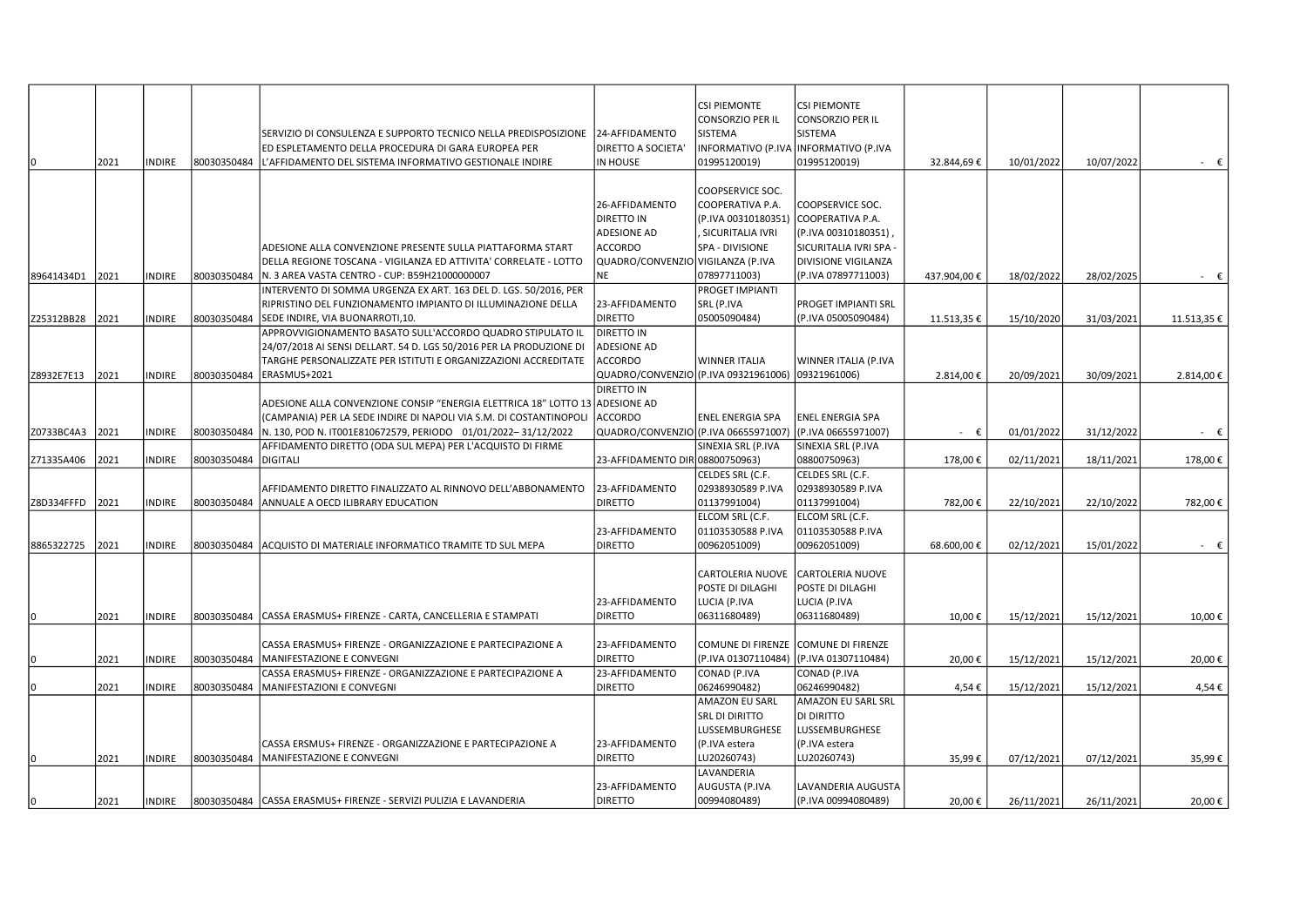|     |      |               |                                                                        |                | <b>COPISTERIA</b>   | <b>COPISTERIA</b>          |         |            |            |         |
|-----|------|---------------|------------------------------------------------------------------------|----------------|---------------------|----------------------------|---------|------------|------------|---------|
|     |      |               |                                                                        | 23-AFFIDAMENTO | UNIVERSALE SRL      | UNIVERSALE SRL (P.IVA      |         |            |            |         |
|     | 2021 | <b>NDIRE</b>  | 80030350484 CASSA ERASMUS+ FIRENZE - CARTA, CANCELLERIA E STAMPATI     | <b>DIRETTO</b> | (P.IVA 02213480482) | 02213480482)               | 21,60€  | 23/09/2021 | 23/09/2021 | 21,60€  |
|     |      |               |                                                                        |                | <b>FERRAMENTA</b>   | <b>FERRAMENTA</b>          |         |            |            |         |
|     |      |               |                                                                        |                | LASTRUCCI ALESSIO   | LASTRUCCI ALESSIO &        |         |            |            |         |
|     |      |               | CASSA ERASMUS+ FIRENZE - MANUTENZIONE ORDINARIA E RIPARAZIONI          | 23-AFFIDAMENTO | & C. SNC (P.IVA     | C. SNC (P.IVA              |         |            |            |         |
| ١O  | 2021 | <b>NDIRE</b>  | 80030350484  BENI IMMOBILI                                             | <b>DIRETTO</b> | 04018810483)        | 04018810483)               | 7,80€   | 27/09/2021 | 27/09/2021 | 7,80€   |
|     |      |               |                                                                        |                | FERRAMENTA          | FERRAMENTA                 |         |            |            |         |
|     |      |               |                                                                        |                | LASTRUCCI ALESSIO   | LASTRUCCI ALESSIO &        |         |            |            |         |
|     |      |               | CASSA ERASMUS+ FIRENZE - MANUTENZIONE ORDINARIA E RIPARAZIONI          | 23-AFFIDAMENTO | & C. SNC (P.IVA     | C. SNC (P.IVA              |         |            |            |         |
|     | 2021 | <b>NDIRE</b>  | 80030350484   DI BENI IMMOBILI                                         | <b>DIRETTO</b> | 04018810483)        | 04018810483)               | 10,00€  | 23/03/2021 | 23/03/2021 | 10,00€  |
|     |      |               |                                                                        |                |                     |                            |         |            |            |         |
|     |      |               |                                                                        |                | POSTE ITALIANE SPA  | POSTE ITALIANE SPA         |         |            |            |         |
|     |      |               |                                                                        | 23-AFFIDAMENTO | (C.F. 97103880585   | (C.F. 97103880585          |         |            |            |         |
|     | 2021 | INDIRE        | 80030350484 CASSA INDIRE TORINO - SPESE POSTALI                        | <b>DIRETTO</b> | P.IVA 01114601006)  | P.IVA 01114601006)         | 7,45€   | 17/12/2021 | 17/12/2021 | 7,45 €  |
|     |      |               |                                                                        |                |                     |                            |         |            |            |         |
|     |      |               |                                                                        |                | POSTE ITALIANE SPA  | POSTE ITALIANE SPA         |         |            |            |         |
|     |      |               |                                                                        | 23-AFFIDAMENTO | (C.F. 97103880585   | (C.F. 97103880585          |         |            |            |         |
| 10. | 2021 | INDIRE        | 80030350484 CASSA INDIRE TORINO - SPESE POSTALI                        | <b>DIRETTO</b> | P.IVA 01114601006)  | P.IVA 01114601006)         | 5,40€   | 15/11/2021 | 15/11/2021 | 5,40€   |
|     |      |               |                                                                        |                |                     |                            |         |            |            |         |
|     |      |               |                                                                        | 23-AFFIDAMENTO | CASALEGNO SNC       | CASALEGNO SNC (P.IVA       |         |            |            |         |
|     | 2021 | <b>NDIRE</b>  | 80030350484 CASSA INDIRE TORINO - ACCESSORI PER UFFICI E ALLOGGI       | <b>DIRETTO</b> | (P.IVA 04924550017) | 04924550017)               | 122,00€ | 05/05/2021 | 05/05/2021 | 122,00€ |
|     |      |               |                                                                        |                |                     |                            |         |            |            |         |
|     |      |               |                                                                        |                | POSTE ITALIANE SPA  | POSTE ITALIANE SPA         |         |            |            |         |
|     |      |               |                                                                        | 23-AFFIDAMENTO | (C.F. 97103880585   | (C.F. 97103880585          |         |            |            |         |
| ıω  | 2021 | INDIRE        | 80030350484 CASSA INDIRE NAPOLI - SPESE POSTALI                        | <b>DIRETTO</b> | P.IVA 01114601006)  | P.IVA 01114601006)         | 8,05€   | 03/11/2021 | 03/11/2021 | 8,05€   |
|     |      |               |                                                                        |                | MARTINO COLORI      | MARTINO COLORI             |         |            |            |         |
|     |      |               |                                                                        | 23-AFFIDAMENTO | S.A.S. (P.IVA       | S.A.S. (P.IVA              |         |            |            |         |
| ın  | 2021 | <b>NDIRE</b>  | 80030350484 CASSA INDIRE NAPOLI - ACCESSORI PER UFFICI E ALLOGGI       | <b>DIRETTO</b> | 06542670630)        | 06542670630)               | 5,90€   | 21/10/2021 | 21/10/2021 | 5,90€   |
|     |      |               |                                                                        |                | MARTINO COLORI      | MARTINO COLORI             |         |            |            |         |
|     |      |               |                                                                        | 23-AFFIDAMENTO | S.A.S. (P.IVA       | S.A.S. (P.IVA              |         |            |            |         |
| 10  | 2021 | <b>NDIRE</b>  | 80030350484 CASSA INDIRE NAPOLI - ACCESSORI PER UFFICI E ALLOGGI       | <b>DIRETTO</b> | 06542670630)        | 06542670630)               | 9,50€   | 19/10/2021 | 19/10/2021 | 9,50€   |
|     |      |               |                                                                        |                |                     |                            |         |            |            |         |
|     |      |               |                                                                        | 23-AFFIDAMENTO | CD NAPOLI CITY SRL  | <b>CD NAPOLI CITY SRL</b>  |         |            |            |         |
|     | 2021 | INDIRE        | 80030350484 CASSA INDIRE NAPOLI - ACCESSORI PER UFFICI E ALLOGGI       | <b>DIRETTO</b> | (P.IVA 06442121213) | (P.IVA 06442121213)        | 14,90€  | 07/09/2021 | 07/09/2021 | 14,90€  |
|     |      |               |                                                                        |                |                     |                            |         |            |            |         |
|     |      |               |                                                                        |                | POSTE ITALIANE SPA  | POSTE ITALIANE SPA         |         |            |            |         |
|     |      |               |                                                                        | 23-AFFIDAMENTO | (C.F. 97103880585   | (C.F. 97103880585          |         |            |            |         |
| m   | 2021 | <b>NDIRE</b>  | 80030350484 CASSA INDIRE NAPOLI - SPESE POSTALI                        | <b>DIRETTO</b> | P.IVA 01114601006)  | P.IVA 01114601006)         | 8.05€   | 11/05/2021 | 11/05/2021 | 8,05€   |
|     |      |               |                                                                        |                |                     |                            |         |            |            |         |
|     |      |               |                                                                        |                | POSTE ITALIANE SPA  | POSTE ITALIANE SPA         |         |            |            |         |
|     |      |               |                                                                        | 23-AFFIDAMENTO | (C.F. 97103880585   | (C.F. 97103880585          |         |            |            |         |
| 10  | 2021 | NDIRE         | 80030350484 CASSA INDIRE NAPOLI - SPESE POSTALI                        | <b>DIRETTO</b> | P.IVA 01114601006)  | P.IVA 01114601006)         | 30,00€  | 05/03/2021 | 05/03/2021 | 30,00€  |
|     |      |               |                                                                        |                | <b>GRAN CAFFE'</b>  |                            |         |            |            |         |
|     |      |               |                                                                        | 23-AFFIDAMENTO | PARIOLI (P.IVA      | <b>GRAN CAFFE' PARIOLI</b> |         |            |            |         |
|     | 2021 | <b>INDIRE</b> | 80030350484  CASSA INDIRE ROMA - SPESE PER ATTIVITA' DI RAPPRESENTANZA | <b>DIRETTO</b> | 13416221003)        | (P.IVA 13416221003)        | 51,86€  | 10/12/2021 | 10/12/2021 | 51,86€  |
|     |      |               |                                                                        |                |                     |                            |         |            |            |         |
|     |      |               |                                                                        |                | POSTE ITALIANE SPA  | POSTE ITALIANE SPA         |         |            |            |         |
|     |      |               |                                                                        | 23-AFFIDAMENTO | (C.F. 97103880585   | (C.F. 97103880585          |         |            |            |         |
| 10  | 2021 | INDIRE        | 80030350484 CASSA INDIRE ROMA - SPESE POSTALI                          | <b>DIRETTO</b> | P.IVA 01114601006)  | P.IVA 01114601006)         | 8,05€   | 02/12/2021 | 02/12/2021 | 8,05€   |
|     |      |               |                                                                        |                |                     |                            |         |            |            |         |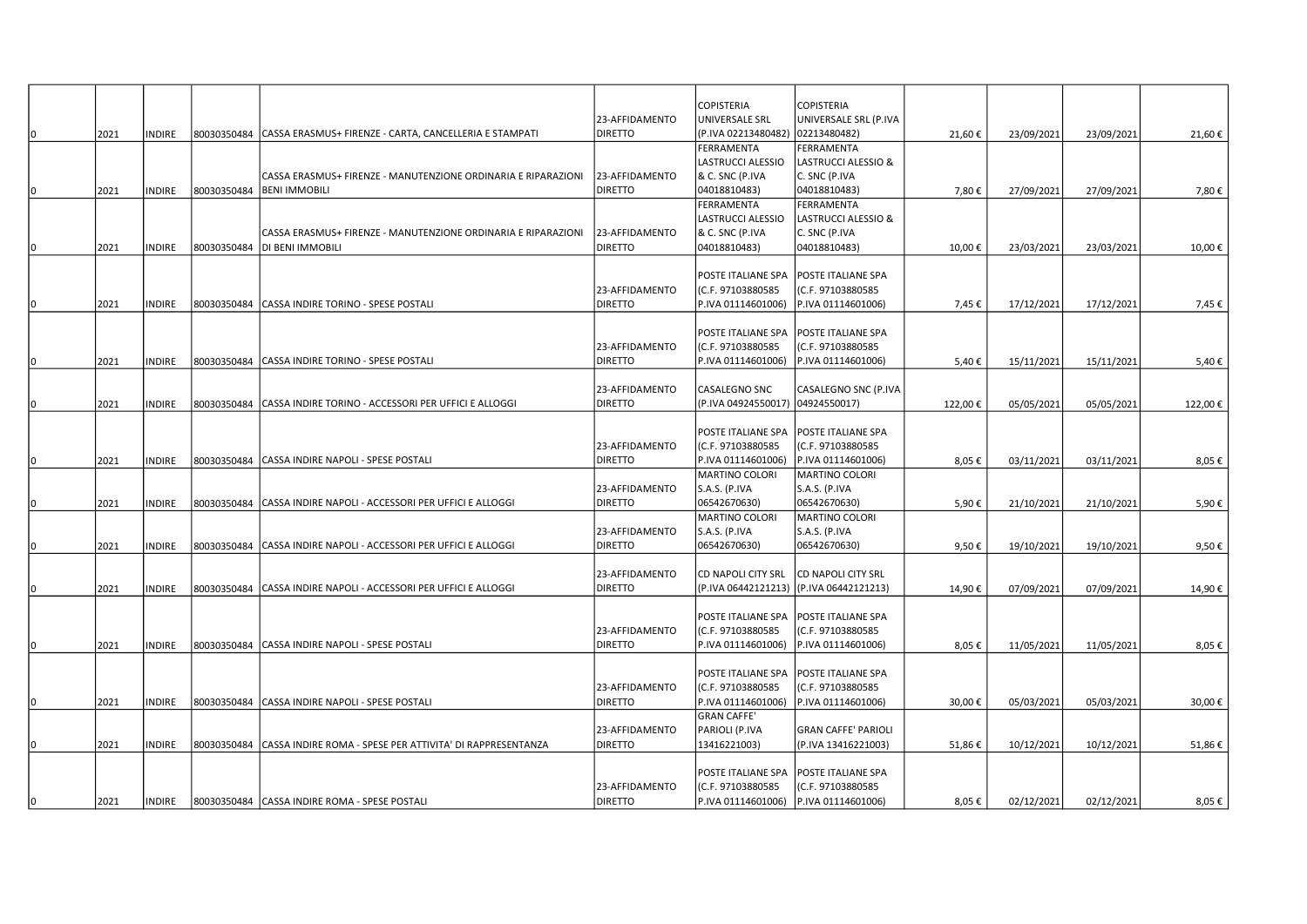|     |      |               |                         |                                                                |                | GRAN CAFFE'                      |                                       |         |            |            |         |
|-----|------|---------------|-------------------------|----------------------------------------------------------------|----------------|----------------------------------|---------------------------------------|---------|------------|------------|---------|
|     |      |               |                         |                                                                | 23-AFFIDAMENTO | PARIOLI (P.IVA                   | <b>GRAN CAFFE' PARIOLI</b>            |         |            |            |         |
|     | 2021 | INDIRE        | 80030350484             | CASSA INDIRE ROMA - PUBBLICAZIONI                              | <b>DIRETTO</b> | 13416221003)                     | (P.IVA 13416221003)                   | 59,00€  | 07/10/2021 | 07/10/2021 | 59,00€  |
|     |      |               |                         |                                                                |                |                                  |                                       |         |            |            |         |
|     |      |               |                         |                                                                |                | <b>AFFILIATO</b>                 | AFFILIATO CARREFOUR                   |         |            |            |         |
|     |      |               |                         |                                                                | 23-AFFIDAMENTO | CARREFOUR EXPRESS EXPRESS (P.IVA |                                       |         |            |            |         |
| 10  | 2021 | <b>INDIRE</b> | 80030350484             | CASSA INDIRE ROMA - CARTA, CANCELLERIA E STAMPATI              | <b>DIRETTO</b> | (P.IVA 10966651001)              | 10966651001)                          | 27,95€  | 06/10/2021 | 06/10/2021 | 27,95€  |
|     |      |               |                         |                                                                |                |                                  |                                       |         |            |            |         |
|     |      |               |                         |                                                                |                | <b>FERRAMENTA DI</b>             | FERRAMENTA DI                         |         |            |            |         |
|     |      |               |                         |                                                                | 23-AFFIDAMENTO | <b>ALBERICI DANILO</b>           | ALBERICI DANILO (P.IVA                |         |            |            |         |
| ١O  | 2021 | <b>INDIRE</b> | 80030350484             | CASSA INDIRE ROMA - CARTA, CANCELLERIA E STAMPATI              | <b>DIRETTO</b> | (P.IVA 08175601007)              | 08175601007)                          | 13,00€  | 29/07/2021 | 29/07/2021 | 13,00€  |
|     |      |               |                         |                                                                |                |                                  |                                       |         |            |            |         |
|     |      |               |                         |                                                                |                | POSTE ITALIANE SPA               | POSTE ITALIANE SPA                    |         |            |            |         |
|     |      |               |                         |                                                                | 23-AFFIDAMENTO | (C.F. 97103880585                | (C.F. 97103880585                     |         |            |            |         |
| 10  | 2021 | <b>INDIRE</b> | 80030350484             | CASSA INDIRE ROMA - SPESE POSTALI                              | <b>DIRETTO</b> | P.IVA 01114601006)               | P.IVA 01114601006)                    | 8,55€   | 28/07/2021 | 28/07/2021 | 8,55€   |
|     |      |               |                         |                                                                |                |                                  |                                       |         |            |            |         |
|     |      |               |                         |                                                                |                | <b>TABACCHERIA E</b>             | TABACCHERIA E                         |         |            |            |         |
|     |      |               |                         |                                                                |                |                                  |                                       |         |            |            |         |
|     |      |               |                         |                                                                |                |                                  | ARTICOLI DA REGALO ARTICOLI DA REGALO |         |            |            |         |
|     |      |               |                         |                                                                |                | DI ARPINI LORENZO                | DI ARPINI LORENZO                     |         |            |            |         |
|     |      |               |                         |                                                                | 23-AFFIDAMENTO | MARIA (P.IVA                     | MARIA (P.IVA                          |         |            |            |         |
| I٥  | 2021 | <b>INDIRE</b> | 80030350484             | CASSA INDIRE ROMA - SPESE POSTALI                              | <b>DIRETTO</b> | 13186491000)                     | 13186491000)                          | 198,00€ | 28/07/2021 | 28/07/2021 | 198,00€ |
|     |      |               |                         |                                                                |                |                                  |                                       |         |            |            |         |
|     |      |               |                         |                                                                |                | <b>FERRAMENTA DI</b>             | FERRAMENTA DI                         |         |            |            |         |
|     |      |               |                         |                                                                | 23-AFFIDAMENTO | <b>ALBERICI DANILO</b>           | ALBERICI DANILO (P.IVA                |         |            |            |         |
| 10. | 2021 | <b>INDIRE</b> | 80030350484             | CASSA INDIRE ROMA - CARTA, CANCELLERIA E STAMPATI              | <b>DIRETTO</b> | (P.IVA 08175601007)              | 08175601007)                          | 13,00€  | 21/07/2021 | 21/07/2021 | 13,00€  |
|     |      |               |                         |                                                                |                |                                  |                                       |         |            |            |         |
|     |      |               |                         |                                                                |                | RISPARMIO CASA -                 |                                       |         |            |            |         |
|     |      |               |                         |                                                                |                | RICA GEST SRL                    | RISPARMIO CASA -                      |         |            |            |         |
|     |      |               |                         |                                                                |                | <b>SOCIETÀ</b>                   | RICA GEST SRL SOCIETÀ                 |         |            |            |         |
|     |      |               |                         |                                                                | 23-AFFIDAMENTO | <b>UNIPERSONALE</b>              | UNIPERSONALE (P.IVA                   |         |            |            |         |
| 10  | 2021 | <b>INDIRE</b> | 80030350484             | CASSA INDIRE ROMA - SPESE PER ATTIVITA' DI RAPPRESENTANZA      | <b>DIRETTO</b> | (P.IVA 11392351000)              | 11392351000)                          | 14,45€  | 18/04/2021 | 18/04/2021 | 14,45€  |
|     |      |               |                         |                                                                |                |                                  |                                       |         |            |            |         |
|     |      |               |                         |                                                                |                | <b>FOTOLITO LA</b>               | <b>FOTOLITO LA</b>                    |         |            |            |         |
|     |      |               |                         | CASSA INDIRE FIRENZE - MANUTENZIONE ORDINARIA E RIPARAZIONI DI | 23-AFFIDAMENTO | <b>PROGRESSIVA SRL</b>           | PROGRESSIVA SRL                       |         |            |            |         |
| 10  | 2021 | <b>INDIRE</b> | 80030350484             | <b>BENI IMMOBILI</b>                                           | <b>DIRETTO</b> | (P.IVA 01473810487)              | (P.IVA 01473810487)                   | 24,40€  | 17/12/2021 | 17/12/2021 | 24,40€  |
|     |      |               |                         |                                                                |                | PASTICCERIA                      |                                       |         |            |            |         |
|     |      |               |                         |                                                                | 23-AFFIDAMENTO | SERAFINI (P.IVA                  | PASTICCERIA SERAFINI                  |         |            |            |         |
| 0   | 2021 | INDIRE        | 80030350484             | CASSA INDIRE FIRENZE - SPESE PER ATTIVITA' DI RAPPRESENTANZA   | <b>DIRETTO</b> | 06155510487)                     | (P.IVA 06155510487)                   | 46,00€  | 25/11/2021 | 25/11/2021 | 46,00€  |
|     |      |               |                         |                                                                | 23-AFFIDAMENTO | CONAD (P.IVA                     | CONAD (P.IVA                          |         |            |            |         |
|     | 2021 | <b>INDIRE</b> | 80030350484             | CASSA INDIRE FIRENZE - SPESE PER ATTIVITA' DI RAPPRESENTANZA   | <b>DIRETTO</b> | 06403090480)                     | 06403090480)                          | 3,47€   | 08/11/2021 | 08/11/2021 | 3,47€   |
|     |      |               |                         |                                                                | 23-AFFIDAMENTO | TIGOTA' (P.IVA                   | TIGOTA' (P.IVA                        |         |            |            |         |
| ١O  | 2021 | <b>INDIRE</b> | 80030350484             | CASSA INDIRE FIRENZE - SPESE PER ATTIVITA' DI RAPPRESENTANZA   | <b>DIRETTO</b> | 02466210289)                     | 02466210289)                          | 20,53€  | 26/10/2021 | 26/10/2021 | 20,53€  |
|     |      |               |                         |                                                                |                | PASTICCERIA                      |                                       |         |            |            |         |
|     |      |               |                         |                                                                | 23-AFFIDAMENTO | SERAFINI (P.IVA                  | PASTICCERIA SERAFINI                  |         |            |            |         |
| l0  | 2021 | <b>INDIRE</b> | 80030350484             | CASSA INDIRE FIRENZE - SPESE PER ATTIVITA' DI RAPPRESENTANZA   | <b>DIRETTO</b> | 06155510487)                     | (P.IVA 06155510487)                   | 44,00€  | 18/10/2021 | 18/10/2021 | 44,00€  |
|     |      |               |                         |                                                                |                | PASTICCERIA                      |                                       |         |            |            |         |
|     |      |               |                         |                                                                | 23-AFFIDAMENTO | SERAFINI (P.IVA                  | PASTICCERIA SERAFINI                  |         |            |            |         |
| ١O  |      | <b>INDIRE</b> | 80030350484             |                                                                | <b>DIRETTO</b> | 06155510487)                     | (P.IVA 06155510487)                   |         |            |            |         |
|     | 2021 |               |                         | CASSA INDIRE FIRENZE - SPESE PER ATTIVITA' DI RAPPRESENTANZA   |                |                                  |                                       | 139,00€ | 18/10/2021 | 18/10/2021 | 139,00€ |
|     |      |               |                         |                                                                |                | FERRAMENTA                       | FERRAMENTA                            |         |            |            |         |
|     |      |               |                         |                                                                |                | LASTRUCCI ALESSIO                | LASTRUCCI ALESSIO &                   |         |            |            |         |
|     |      |               |                         | CASSA INDIRE FIRENZE - MANUTENZIONE ORDINARIA E RIPARAZIONE DI | 23-AFFIDAMENTO | 8 C. SNC (P.IVA                  | C. SNC (P.IVA                         |         |            |            |         |
| I٥  | 2021 | <b>INDIRE</b> | 80030350484 BENI MOBILI |                                                                | <b>DIRETTO</b> | 04018810483)                     | 04018810483)                          | 31,30€  | 14/10/2021 | 14/10/2021 | 31,30€  |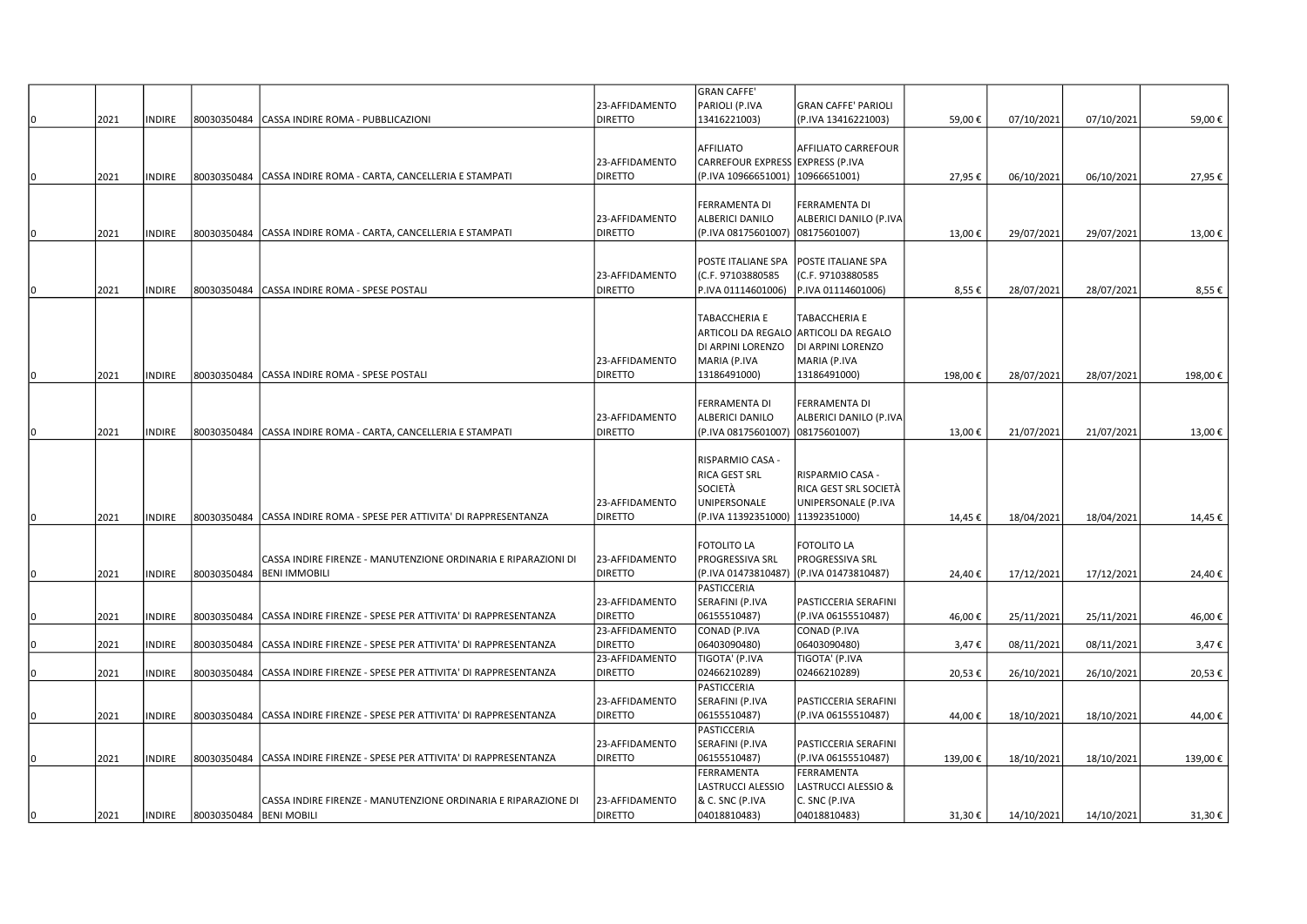|            |      |               |             |                                                                                    |                               | FERRAMENTA                                        | FERRAMENTA               |           |            |            |             |
|------------|------|---------------|-------------|------------------------------------------------------------------------------------|-------------------------------|---------------------------------------------------|--------------------------|-----------|------------|------------|-------------|
|            |      |               |             |                                                                                    |                               | LASTRUCCI ALESSIO                                 | LASTRUCCI ALESSIO &      |           |            |            |             |
|            |      |               |             |                                                                                    | 23-AFFIDAMENTO                | <b>&amp; C. SNC (P.IVA</b>                        | C. SNC (P.IVA            |           |            |            |             |
| $\Omega$   | 2021 | INDIRE        | 80030350484 | CASSA INDIRE FIRENZE - ACCESSORI PER UFFICI E ALLOGGI                              | <b>DIRETTO</b>                | 04018810483)                                      | 04018810483)             | 5,50€     | 29/09/2021 | 29/09/2021 | 5,50€       |
|            |      |               |             |                                                                                    |                               | <b>NENCIONI FALAI</b>                             |                          |           |            |            |             |
|            |      |               |             |                                                                                    |                               |                                                   |                          |           |            |            |             |
|            |      |               |             |                                                                                    |                               | MARIA LUISA & C.                                  | NENCIONI FALAI MARIA     |           |            |            |             |
|            |      |               |             |                                                                                    | 23-AFFIDAMENTO                | SAS (P.IVA                                        | LUISA & C. SAS (P.IVA    |           |            |            |             |
|            | 2021 | <b>INDIRE</b> |             | 80030350484 CASSA INDIRE FIRENZE - SPESE PER ATTIVITA' DI RAPPRESENTANZA           | <b>DIRETTO</b>                | 04519780482)                                      | 04519780482)             | 18,00€    | 28/09/2021 | 28/09/2021 | 18,00€      |
|            |      |               |             |                                                                                    |                               | <b>POSTE ITALIANE</b>                             | POSTE ITALIANE           |           |            |            |             |
|            |      |               |             |                                                                                    | 23-AFFIDAMENTO                | FIRENZE (P.IVA                                    | FIRENZE (P.IVA           |           |            |            |             |
|            | 2021 | INDIRE        |             | 80030350484 CASSA INDIRE FIRENZE - SPESE POSTALI                                   | <b>DIRETTO</b>                | 01114601006)                                      | 01114601006)             | 11,70€    | 16/06/2021 | 16/06/2021 | 11,70€      |
|            |      |               |             |                                                                                    | 23-AFFIDAMENTO                | CONAD (P.IVA                                      | CONAD (P.IVA             |           |            |            |             |
|            | 2021 | <b>INDIRE</b> | 80030350484 | CASSA INDIRE FIRENZE - FORNITURA ACQUA                                             | <b>DIRETTO</b>                | 06246990482)                                      | 06246990482)             | 1,32€     | 16/06/2021 | 16/06/2021 | 1,32€       |
|            |      |               |             |                                                                                    | 23-AFFIDAMENTO                | CONAD (P.IVA                                      | CONAD (P.IVA             |           |            |            |             |
|            |      |               |             |                                                                                    |                               |                                                   |                          |           |            |            |             |
| n          | 2021 | <b>INDIRE</b> | 80030350484 | CASSA INDIRE FIRENZE - FORNITURA ACQUA                                             | <b>DIRETTO</b>                | 06246990482)                                      | 06246990482)             | 4,56€     | 05/05/2021 | 05/05/2021 | 4,56€       |
|            |      |               |             |                                                                                    |                               |                                                   |                          |           |            |            |             |
|            |      |               |             |                                                                                    | 23-AFFIDAMENTO                | AP GIOBERTI SRL                                   | AP GIOBERTI SRL (P.IVA   |           |            |            |             |
|            | 2021 | INDIRE        |             | 80030350484 CASSA INDIRE FIRENZE - MATERIALE INFORMATICO                           | <b>DIRETTO</b>                | (P.IVA 06091420486)                               | 06091420486)             | 49,98€    | 07/04/2021 | 07/04/2021 | 49,98€      |
|            |      |               |             |                                                                                    | 23-AFFIDAMENTO                | CONAD (P.IVA                                      | CONAD (P.IVA             |           |            |            |             |
|            | 2021 | INDIRE        | 80030350484 | CASSA INDIRE FIRENZE - FORNITURA ACQUA                                             | <b>DIRETTO</b>                | 06246990482)                                      | 06246990482)             | 4,48€     | 07/04/2021 | 07/04/2021 | 4,48€       |
|            |      |               |             |                                                                                    | 23-AFFIDAMENTO                | TIGOTA' (P.IVA                                    | TIGOTA' (P.IVA           |           |            |            |             |
|            | 2021 | <b>INDIRE</b> | 80030350484 | CASSA INDIRE FIRENZE - SPESE PER ATTVITA' DI RAPPRESENTANZA                        | <b>DIRETTO</b>                | 02466210289)                                      | 02466210289)             | 19,90€    | 23/03/2021 | 23/03/2021 | 19,90€      |
|            |      |               |             |                                                                                    |                               |                                                   |                          |           |            |            |             |
|            |      |               |             |                                                                                    |                               | FLICKR INC (P.IVA                                 | <b>FLICKR INC (P.IVA</b> |           |            |            |             |
|            |      |               |             | CASSA INDIRE FIRENZE - ACCESSO A BANCHE DATI E PUBBLICAZIONI                       | 23-AFFIDAMENTO                | estera                                            | estera                   |           |            |            |             |
|            | 2021 | <b>INDIRE</b> | 80030350484 | <b>ONLINE</b>                                                                      | <b>DIRETTO</b>                | 00000000000000)                                   | 0000000000000)           | 65,88€    | 23/03/2021 | 23/03/2021 | 65,88€      |
|            |      |               |             |                                                                                    |                               |                                                   |                          |           |            |            |             |
|            |      |               |             | CASSA INDIRE FIRENZE - SERVIZI PER L'INTEROPERABILITA' E LA                        | 23-AFFIDAMENTO                | ARUBA PEC SPA                                     | ARUBA PEC SPA (P.IVA     |           |            |            |             |
|            | 2021 | INDIRE        | 80030350484 | COOPERAZIONE                                                                       | <b>DIRETTO</b>                | (P.IVA 01879020517) 01879020517)                  |                          | 147,00€   | 17/03/2021 | 17/03/2021 | 147,00€     |
|            |      |               |             |                                                                                    |                               |                                                   |                          |           |            |            |             |
|            |      |               |             |                                                                                    | 23-AFFIDAMENTO                | FORNO DEI CIOMPI                                  | <b>FORNO DEI CIOMPI</b>  |           |            |            |             |
|            | 2021 | INDIRE        |             | 80030350484 CASSA INDIRE FIRENZE - FORNITURA ACQUA                                 | <b>DIRETTO</b>                | (P.IVA 06683930488)                               | (P.IVA 06683930488)      | 3,00€     | 17/03/2021 | 17/03/2021 | 3,00€       |
|            |      |               |             |                                                                                    |                               |                                                   |                          |           |            |            |             |
|            |      |               |             |                                                                                    |                               |                                                   |                          |           |            |            |             |
|            |      |               |             |                                                                                    | 23-AFFIDAMENTO                | FORNO DEI CIOMPI                                  | <b>FORNO DEI CIOMPI</b>  |           |            |            |             |
|            | 2021 | INDIRE        |             | 80030350484 CASSA INDIRE FIRENZE - FORNITURA ACQUA                                 | <b>DIRETTO</b>                | (P.IVA 06683930488)                               | (P.IVA 06683930488)      | 5,60€     | 17/03/2021 | 17/03/2021 | 5,60€       |
|            |      |               |             |                                                                                    |                               |                                                   |                          |           |            |            |             |
|            |      |               |             |                                                                                    | 23-AFFIDAMENTO                | FORNO DEI CIOMPI                                  | FORNO DEI CIOMPI         |           |            |            |             |
|            | 2021 | INDIRE        | 80030350484 | CASSA INDIRE FIRENZE - FORNITURA ACQUA                                             | <b>DIRETTO</b>                | (P.IVA 06683930488)                               | (P.IVA 06683930488)      | 3,00€     | 17/03/2021 | 17/03/2021 | 3,00€       |
|            |      |               |             | ACQUISTO DI N. 1 LICENZA SOFTWARE "PLUGIN MOODLE LAMBDA" -                         |                               |                                                   |                          |           |            |            |             |
|            |      |               |             | PROGETTO "PON FSE 2021 - DIVARI TERRITORIALI - PIANO DI INTERVENTO                 |                               |                                                   |                          |           |            |            |             |
|            |      |               |             | PER LA RIDUZIONE DEI DIVARI TERRITORIALI IN ISTRUZIONE - FORMAZIONE 23-AFFIDAMENTO |                               | <b>ENVADO (P.IVA</b>                              | ENVADO (P.IVA estera     |           |            |            |             |
|            |      |               |             |                                                                                    |                               |                                                   |                          |           |            |            |             |
| ZED349D61F | 2021 | INDIRE        | 80030350484 | SULLE COMPETENZE DI BASE"                                                          | <b>DIRETTO</b>                | estera EU372009975) EU372009975)                  |                          | 63,69€    | 28/12/2021 | 28/12/2022 | 63,69€      |
|            |      |               |             |                                                                                    | DIRETTO IN                    |                                                   |                          |           |            |            |             |
|            |      |               |             |                                                                                    | <b>ADESIONE AD</b>            |                                                   |                          |           |            |            |             |
|            |      |               |             |                                                                                    | <b>ACCORDO</b>                | <b>WINNER ITALIA</b>                              | WINNER ITALIA (P.IVA     |           |            |            |             |
| Z5B348899C | 2021 | INDIRE        |             | 80030350484 FORNITURA GADGET PERSONALIZZATI "INDIRE" (AQ GADGET)                   |                               | QUADRO/CONVENZIO (P.IVA 09321961006) 09321961006) |                          | 4.914,50€ | 27/12/2021 | 27/01/2022 | $ \epsilon$ |
|            |      |               |             |                                                                                    | <b>DIRETTO IN</b>             |                                                   |                          |           |            |            |             |
|            |      |               |             |                                                                                    | <b>ADESIONE AD</b>            |                                                   |                          |           |            |            |             |
|            |      |               |             | FORNITURA GADGET PERSONALIZZATI MEDIANTE AFFIDAMENTO DIRETTO                       | ACCORDO                       | <b>WINNER ITALIA</b>                              | WINNER ITALIA (P.IVA     |           |            |            |             |
|            | 2021 | INDIRE        |             | ALLA WINNER ITALIA SRL (AQ GADGET)                                                 |                               | QUADRO/CONVENZIO (P.IVA 09321961006) 09321961006) |                          |           |            |            |             |
| Z723487F24 |      |               | 80030350484 |                                                                                    |                               |                                                   |                          | 1.650,00€ | 28/12/2021 | 28/01/2022 | - €         |
|            |      |               |             |                                                                                    | <b>DIRETTO IN</b>             |                                                   |                          |           |            |            |             |
|            |      |               |             | STAMPA DI MATERIALE TIPOGRAFICO PERSONALIZZATO NELL'AMBITO DEI                     | <b>ADESIONE AD</b>            | INTERNATIONAL                                     | <b>INTERNATIONAL</b>     |           |            |            |             |
|            |      |               |             | PROGETTO "ITS" MEDIANTE AFFIDAMENTO DIRETTO ALLA INTERNATIONAL                     | ACCORDO                       | PRINTING SRL (P.IVA                               | PRINTING SRL (P.IVA      |           |            |            |             |
| Z23347AE94 | 2021 | INDIRE        | 80030350484 | PRINTING IN QUALITÀ DI AGGIUDICATARIA DELL'AQ TIPOGRAFIA                           | QUADRO/CONVENZIO 01978430641) |                                                   | 01978430641)             | 1.541,00€ | 27/12/2021 | 27/01/2022 | $ \epsilon$ |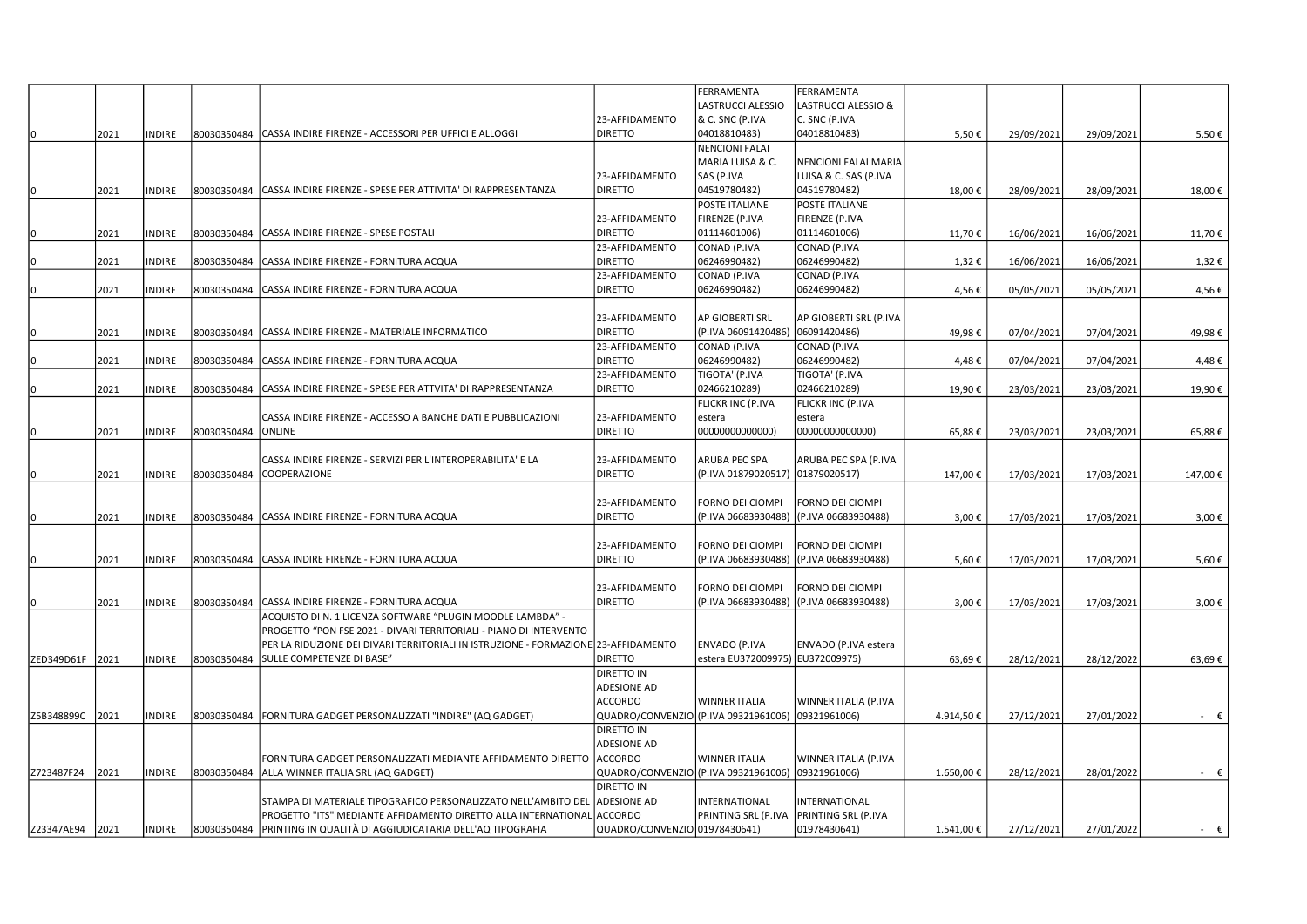|                 |      |               |             |                                                                         | <b>DIRETTO IN</b>                    |                                  |                                         |             |            |                       |                |
|-----------------|------|---------------|-------------|-------------------------------------------------------------------------|--------------------------------------|----------------------------------|-----------------------------------------|-------------|------------|-----------------------|----------------|
|                 |      |               |             | STAMPA DI MATERIALE TIPOGRAFICO PERSONALIZZATO DA UTILIZZARE            | <b>ADESIONE AD</b>                   | INTERNATIONAL                    | INTERNATIONAL                           |             |            |                       |                |
|                 |      |               |             | NELL'AMBITO DEI PROSSIMI EVENTI A CARATTERE ISTITUZIONALE               | <b>ACCORDO</b>                       | PRINTING SRL (P.IVA              | <b>PRINTING SRL (P.IVA</b>              |             |            |                       |                |
|                 |      | <b>INDIRE</b> |             |                                                                         | QUADRO/CONVENZIO 01978430641)        |                                  | 01978430641)                            |             |            |                       |                |
| Z12347A227      | 2021 |               | 80030350484 | MEDIANTE AFFIDAMENTO DIRETTO DISCENDENTE DA ACCORDO QUADRO              |                                      |                                  |                                         | 1.215,00€   | 24/12/2021 | 24/01/2022            | $ \varepsilon$ |
|                 |      |               |             | AFFIDAMENTO DIRETTO FUORI MEPA, AI SENSI DELL'ART. 1 COMMA 2,           |                                      |                                  |                                         |             |            |                       |                |
|                 |      |               |             | LETT. A) DELLA LEGGE 120/2020, COSÌ COME MODIFICATA DAL D.L.            |                                      | PROGET IMPIANTI                  |                                         |             |            |                       |                |
|                 |      |               |             | 77/2021 PER L'ACQUISIZIONE DI INTERVENTI DI MANUTENZIONE                | 23-AFFIDAMENTO                       | SRL (P.IVA                       | <b>PROGET IMPIANTI SRL</b>              |             |            |                       |                |
| ZC33468967      | 2021 | <b>INDIRE</b> | 80030350484 | STRAORDINARIA EXTRACANONE PER LE SEDI INDIRE DI FIRENZE                 | <b>DIRETTO</b>                       | 05005090484)                     | (P.IVA 05005090484)                     | 3.825,42€   |            | 22/12/2021 00-00-0000 | $ \epsilon$    |
|                 |      |               |             | FORNITURA DI MATERIALE TIPOGRAFICO PERSONALIZZATO (STRUTTURA            | <b>DIRETTO IN</b>                    |                                  |                                         |             |            |                       |                |
|                 |      |               |             | DI RICERCA N. 8 "INNOVAZIONE METODOLOGICA ED ORGANIZZATIVA              | <b>ADESIONE AD</b>                   | INTERNATIONAL                    | INTERNATIONAL                           |             |            |                       |                |
|                 |      |               |             | NELLE SCUOLE PICCOLE") MEDIANTE AFFIDAMENTO DIRETTO                     | <b>ACCORDO</b>                       | PRINTING SRL (P.IVA              | <b>PRINTING SRL (P.IVA</b>              |             |            |                       |                |
| ZBA34664A9      | 2021 | <b>INDIRE</b> | 80030350484 | DISCENDENTE DA ACCORDO QUADRO TIPOGRAFIA                                | QUADRO/CONVENZIO 01978430641)        |                                  | 01978430641)                            | 1.096,00€   | 27/12/2021 | 27/01/2022            | $ \varepsilon$ |
|                 |      |               |             |                                                                         | <b>DIRETTO IN</b>                    |                                  |                                         |             |            |                       |                |
|                 |      |               |             | FORNITURA MATERIALE TIPOGRAFICO "INDIRE" MEDIANTE AFFIDAMENTO           | <b>ADESIONE AD</b>                   | INTERNATIONAL                    | INTERNATIONAL                           |             |            |                       |                |
|                 |      |               |             | DIRETTO ALLA INTERNATIONAL PRINTING SRL IN QUALITÀ DI                   | <b>ACCORDO</b>                       | <b>PRINTING SRL (P.IVA</b>       | PRINTING SRL (P.IVA                     |             |            |                       |                |
| ZC33453EFC      | 2021 | <b>INDIRE</b> | 80030350484 | AGGIUDICATARIA DELL'AQ TIPOGRAFIA                                       | QUADRO/CONVENZIO 01978430641)        |                                  | 01978430641)                            | 3.360,00€   | 20/12/2021 | 20/01/2022            | $ \varepsilon$ |
|                 |      |               |             |                                                                         | <b>DIRETTO IN</b>                    |                                  |                                         |             |            |                       |                |
|                 |      |               |             | FORNITURA MATERIALE TIPOGRAFICO NELL'AMBITO DEL PROGETTO                | <b>ADESIONE AD</b>                   | INTERNATIONAL                    | INTERNATIONAL                           |             |            |                       |                |
|                 |      |               |             | ARCHITETTURE SCOLASTICHE E ARREDI: NUOVE PROGETTAZIONI E NUOVE ACCORDO' |                                      | PRINTING SRL (P.IVA              | <b>PRINTING SRL (P.IVA</b>              |             |            |                       |                |
|                 |      |               |             |                                                                         |                                      |                                  |                                         |             |            |                       |                |
| ZD83440117      | 2021 | INDIRE        | 80030350484 | SOLUZIONI PER SPAZI ESISTENTI"                                          | QUADRO/CONVENZIO 01978430641)        |                                  | 01978430641)                            | 384,00€     | 16/12/2021 | 16/01/2022            | - €            |
|                 |      |               |             |                                                                         |                                      |                                  |                                         |             |            |                       |                |
|                 |      |               |             | ABBONAMENTO ANNUALE A SMART24 P.A. + SMART24 FISCO (IL SOLE 24          | 23-AFFIDAMENTO                       | IL SOLE 24 ORE SPA               | IL SOLE 24 ORE SPA                      |             |            |                       |                |
| Z25343F424      | 2021 | <b>INDIRE</b> | 80030350484 | ORE SPA).                                                               | <b>DIRETTO</b>                       |                                  | (P.IVA 00777910159) (P.IVA 00777910159) | 4.799,00€   | 11/01/2022 | 11/01/2023            | $ \epsilon$    |
|                 |      |               |             | FORNITURA DI UN SERVIZIO DI CATERING COMPRENSIVO DI SERVIZIO            |                                      |                                  |                                         |             |            |                       |                |
|                 |      |               |             | ASSISTENZA DI CAMERIERI E HOSTESS PER GUARDAROBA, IN OCCASIONE          |                                      |                                  |                                         |             |            |                       |                |
|                 |      |               |             | DELL'EVENTO PROMOSSO DA INDIRE E DALLA PRESIDENZA DEL CONSIGLIO         |                                      |                                  |                                         |             |            |                       |                |
|                 |      |               |             | DEI MINISTRI – DIPARTIMENTO PER LO SPORT NELL'AMBITO DEL                | 23-AFFIDAMENTO                       |                                  |                                         |             |            |                       |                |
| ZE334159A6      | 2021 | <b>INDIRE</b> | 80030350484 | PROGETTO "YOUTH & EDUCATION + SPORT",                                   | <b>DIRETTO</b>                       |                                  |                                         | 2.520,00€   | 18/01/2022 | 18/01/2022            | $ \epsilon$    |
|                 |      |               |             |                                                                         | <b>DIRETTO IN</b>                    |                                  |                                         |             |            |                       |                |
|                 |      |               |             | FORNITURA DI GADGET PERSONALIZZATI [CIG: 7352301EB5]. FORNITURA         | <b>ADESIONE AD</b>                   |                                  |                                         |             |            |                       |                |
|                 |      |               |             | E SPEDIZIONE DI GADGET PERSONALIZZATI CON LOGO ERASMUS+ E               | <b>ACCORDO</b>                       | WINNER ITALIA                    | WINNER ITALIA (P.IVA                    |             |            |                       |                |
| Z43340BEC0      | 2021 | <b>INDIRE</b> | 80030350484 | PERSONALIZZATI CON LOGO EPALE NECESSARI PER EVENTI                      | QUADRO/CONVENZIO (P.IVA 09321961006) |                                  | 09321961006)                            | 21.599,50€  | 17/12/2021 | 15/02/2022            | - €            |
|                 |      |               |             |                                                                         | <b>DIRETTO IN</b>                    |                                  |                                         |             |            |                       |                |
|                 |      |               |             | FORNITURA DI ARTICOLI DI CANCELLERIA E MATERIALE DI CONSUMO PER         | <b>ADESIONE AD</b>                   |                                  |                                         |             |            |                       |                |
|                 |      |               |             | INDIRE SEDE DI FIRENZE VIA BUONARROTI, 10 - AFFIDAMENTO SINGOLO         | <b>ACCORDO</b>                       | LYRECO ITALIA SRL                | <b>LYRECO ITALIA SRL</b>                |             |            |                       |                |
| ZF734106CC      | 2021 | <b>INDIRE</b> | 80030350484 | APPALTO BASATO SULL'ACCORDO QUADRO                                      | QUADRO/CONVENZIO (P.IVA 11582010150) |                                  | (P.IVA 11582010150)                     | 491,14€     | 15/12/2021 | 10/01/2022            | $ \varepsilon$ |
|                 |      |               |             | ADEGUAMENTO DELL'IMPIANTO ANTIFURTO DELLA SEDE INDIRE DI                | 23-AFFIDAMENTO                       | ELTEK SRL (P.IVA                 | <b>ELTEK SRL (P.IVA</b>                 |             |            |                       |                |
| ZA6340C0EC      | 2021 | <b>INDIRE</b> | 80030350484 | NAPOLI.                                                                 | <b>DIRETTO</b>                       | 07877790639)                     | 07877790639)                            | 4.940,00€   |            | 15/12/2021 00-00-0000 | $ \epsilon$    |
|                 |      |               |             | FORNITURA E SOSTITUZIONE DI VALVOLE, DETENTORI E VALVOLINE DI           |                                      |                                  |                                         |             |            |                       |                |
|                 |      |               |             | SFIATO ARIA DEI RADIATORI PRESENTI NELL'IMMOBILE DELLA SEDE INDIRE      |                                      | PROGET IMPIANTI                  |                                         |             |            |                       |                |
|                 |      |               |             |                                                                         |                                      |                                  |                                         |             |            |                       |                |
|                 |      |               |             | DI FIRENZE, RICERCA PERDITE CON STRUMENTAZIONI SPECIFICHE, PROVE        | 23-AFFIDAMENTO                       | SRL (P.IVA                       | PROGET IMPIANTI SRL                     |             |            |                       |                |
| ZD83400E3A      | 2021 | <b>INDIRE</b> | 80030350484 | VARIE DI FUNZIONAMENTO                                                  | <b>DIRETTO</b>                       | 05005090484)                     | (P.IVA 05005090484)                     | 10.358,60€  |            | 28/12/2021 00-00-0000 | - €            |
|                 |      |               |             |                                                                         |                                      |                                  |                                         |             |            |                       |                |
|                 |      |               |             |                                                                         |                                      |                                  |                                         |             |            |                       |                |
|                 |      |               |             |                                                                         |                                      | <b>STILGRAFICA SRL</b>           |                                         |             |            |                       |                |
|                 |      |               |             |                                                                         | 27-CONFRONTO                         | (P.IVA 00903881001)              |                                         |             |            |                       |                |
|                 |      |               |             | ACCORDO QUADRO PER FORNITURA GADGET PERSONALIZZATI [CIG                 | <b>COMPETITIVO IN</b>                | CISCRA SPA (C.F.                 |                                         |             |            |                       |                |
|                 |      |               |             | ACCORDO QUADRO: 7352301EB5] - FORNITURA, ASSEMBLAGGIO E                 | <b>ADESIONE AD</b>                   | 00448610584 P.IVA                |                                         |             |            |                       |                |
|                 |      |               |             | SPEDIZIONE DI PACCHETTI GADGET PERSONALIZZATI DA ASSEGNARE AI           | <b>ACCORDO</b>                       | 00896271004),                    | CISCRA SPA (C.F.                        |             |            |                       |                |
|                 |      |               |             | MIGLIORI PROGETTI CON CERTIFICATO DI QUALITÀ NAZIONALE                  | QUADRO/CONVENZIO WINNER ITALIA       |                                  | 00448610584 P.IVA                       |             |            |                       |                |
| 8986810637 2021 |      | INDIRE        | 80030350484 | <b>ETWINNING 2021.</b>                                                  | <b>NE</b>                            | (P.IVA 09321961006) 00896271004) |                                         | 34.303,34 € | 29/12/2021 | 15/02/2022            | - €            |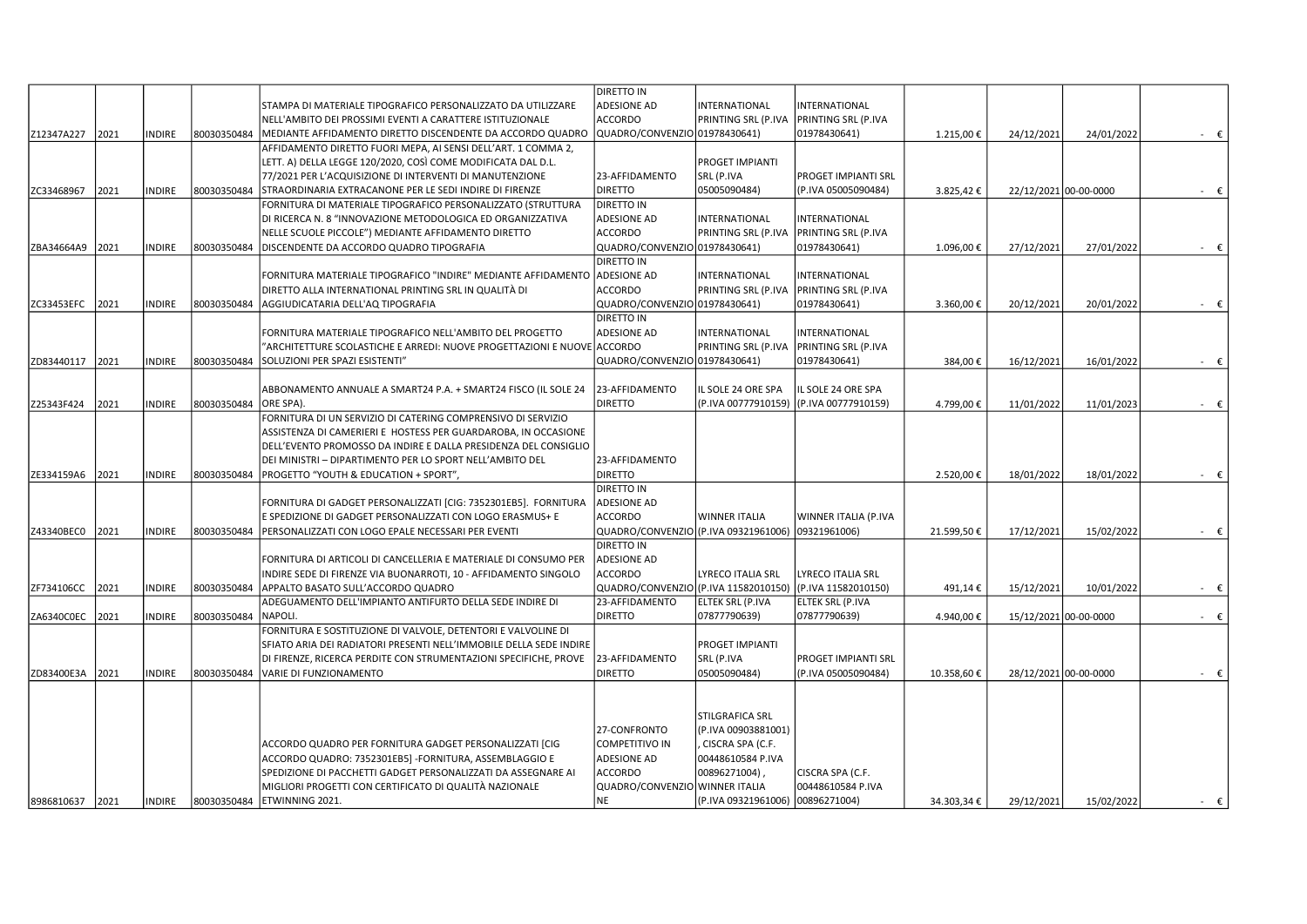|                 |      |               |             |                                                                                                                                     | <b>DIRETTO IN</b>                                  |                                       |                                       |             |                       |                       |             |
|-----------------|------|---------------|-------------|-------------------------------------------------------------------------------------------------------------------------------------|----------------------------------------------------|---------------------------------------|---------------------------------------|-------------|-----------------------|-----------------------|-------------|
|                 |      |               |             |                                                                                                                                     | <b>ADESIONE AD</b>                                 | INTERNATIONAL                         | INTERNATIONAL                         |             |                       |                       |             |
|                 |      |               |             | FORNITURA DI MATERIALE TIPOGRAFICO PERSONALIZZATO MEDIANTE                                                                          | <b>ACCORDO</b>                                     | PRINTING SRL (P.IVA                   | PRINTING SRL (P.IVA                   |             |                       |                       |             |
| Z3033FA232      | 2021 | NDIRE         | 80030350484 | AFFIDAMENTO DIRETTO DISCENDENTE DA ACCORDO QUADRO                                                                                   | QUADRO/CONVENZIO 01978430641)                      |                                       | 01978430641)                          | 12.260,00€  | 02/12/2021            | 02/01/2022            | - €         |
|                 |      |               |             | TRATTATIVA DIRETTA SUL MEPA, AI SENSI DELL'ART. 1, COMMA 2,                                                                         |                                                    | <b>BANCA NAZIONALE</b>                | <b>BANCA NAZIONALE DEL</b>            |             |                       |                       |             |
|                 |      |               |             | LETTERA A), DELLA LEGGE N. 120/2020 PER L'AFFIDAMENTO DEL SERVIZIO  23-AFFIDAMENTO                                                  |                                                    | DEL LAVORO (P.IVA                     | LAVORO (P.IVA                         |             |                       |                       |             |
| 897621709A      | 2021 | <b>NDIRE</b>  | 80030350484 | DI TESORERIA CUP: B59H21000000007                                                                                                   | <b>DIRETTO</b>                                     | 09339391006)                          | 09339391006)                          | 78.000,00€  | 07/03/2022            | 07/03/2027            | - €         |
|                 |      |               |             |                                                                                                                                     |                                                    |                                       |                                       |             |                       |                       |             |
|                 |      |               |             | ACQUISTO DI N. 1 LICENZA DEL SOFTWARE "MENTIMETER PRO EDU" DA                                                                       |                                                    | SHS DI PIRAS                          | SHS DI PIRAS                          |             |                       |                       |             |
|                 |      |               |             | UTILIZZARE NELL'AMBITO DEL PROGETTO "ARCHITETTURE SCOLASTICHE E                                                                     |                                                    | FRANCESCO (C.F.                       | FRANCESCO (C.F.                       |             |                       |                       |             |
|                 |      |               |             | ARREDI: NUOVE PROGETTAZIONI E NUOVE SOLUZIONI PER SPAZI                                                                             | 23-AFFIDAMENTO                                     | PRSFNC72D11B354E                      | PRSFNC72D11B354E                      |             |                       |                       |             |
| Z9133C0353      | 2021 | <b>NDIRE</b>  | 80030350484 | <b>ESISTENTI"</b>                                                                                                                   | <b>DIRETTO</b>                                     | P.IVA 03342190927)                    | P.IVA 03342190927)                    | 305,00€     | 30/11/2021            | 30/12/2021            | $ \epsilon$ |
|                 |      |               |             |                                                                                                                                     |                                                    |                                       |                                       |             |                       |                       |             |
|                 |      |               |             |                                                                                                                                     |                                                    | CRISTOFORO                            |                                       |             |                       |                       |             |
|                 |      |               |             |                                                                                                                                     |                                                    | SOCIETÀ'                              | <b>CRISTOFORO SOCIETÀ'</b>            |             |                       |                       |             |
|                 |      |               |             | SERVIZI AGGIUNTIVI E NOLEGGIO ATTREZZATURE TECNICHE PRESSO                                                                          |                                                    | COOPERATIVA                           | COOPERATIVA SOCIALE                   |             |                       |                       |             |
|                 |      |               |             | ISTITUTO DEGLI INNOCENTI IN OCCASIONE DEL SEMINARIO INTERNO                                                                         | 23-AFFIDAMENTO                                     | SOCIALE ONLUS                         | <b>ONLUS (P.IVA</b>                   |             |                       |                       |             |
| Z3A33B89D4      | 2021 | INDIRE        | 80030350484 | SULLA RICERCA EDUCATIVA - FIRENZE 08 NOVEMBRE 2021                                                                                  | <b>DIRETTO</b>                                     | (P.IVA 05206930488) 05206930488)      |                                       | 1.450,00€   | 08/11/2021            | 08/11/2021            | $ \epsilon$ |
|                 |      |               |             |                                                                                                                                     | <b>DIRETTO IN</b>                                  |                                       |                                       |             |                       |                       |             |
|                 |      |               |             |                                                                                                                                     | <b>ADESIONE AD</b>                                 | INTERNATIONAL                         | INTERNATIONAL                         |             |                       |                       |             |
|                 |      |               |             | FORNITURA MATERIALE TIPOGRAFICO PERSONALIZZATO NELL'AMBITO DEL ACCORDO                                                              |                                                    | PRINTING SRL (P.IVA                   | PRINTING SRL (P.IVA                   |             |                       |                       |             |
| ZE533A1251      | 2021 | INDIRE        | 80030350484 | PROGETTO "IO ORIENTO"                                                                                                               | QUADRO/CONVENZIO 01978430641)                      |                                       | 01978430641)                          | 6.000,00€   | 28/10/2021            | 28/11/2021            | $ \epsilon$ |
|                 |      |               |             |                                                                                                                                     | <b>DIRETTO IN</b>                                  |                                       |                                       |             |                       |                       |             |
|                 |      |               |             | ADESIONE ALLA CONVENZIONE CONSIP "LICENZE SOFTWARE MULTIBRAND  ADESIONE AD                                                          |                                                    | TIM SPA (TELECOM                      | TIM SPA (TELECOM                      |             |                       |                       |             |
|                 |      |               |             | 3" (LOTTO 5 - PRODOTTI SOFTWARE TECNOLOGIE DELL-EMC-VMWARE)                                                                         | <b>ACCORDO</b>                                     | ITALIA SPA) (P.IVA                    | ITALIA SPA) (P.IVA                    |             |                       |                       |             |
| 8951228306      | 2021 | NDIRE         | 80030350484 | PER LA FORNITURA DI MATERIALE INFORMATICO                                                                                           | QUADRO/CONVENZIO 00488410010)                      |                                       | 00488410010)                          | 164.499,20€ | 02/11/2021            | 15/11/2021            | $ \epsilon$ |
|                 |      |               |             |                                                                                                                                     | <b>DIRETTO IN</b>                                  | EDENRED ITALIA                        |                                       |             |                       |                       |             |
|                 |      |               |             | ACQUISTO DI N. 1000 BUONI PASTO ELETTRONICI PER IL PERSONALE                                                                        | <b>ADESIONE AD</b>                                 | S.R.L. (C.F.                          | EDENRED ITALIA S.R.L.                 |             |                       |                       |             |
|                 |      |               |             | DIPENDENTE DELL'ENTE ED IN SERVIZIO PRESSO LA SEDE DI NAPOLI                                                                        | <b>ACCORDO</b>                                     | 01014660417 P.IVA                     | (C.F. 01014660417                     |             |                       |                       |             |
| Z7F3381B4C      | 2021 | <b>NDIRE</b>  | 80030350484 | MEDIANTE ADESIONE ALLA CONVENZIONE CONSIP BP9 (LOTTO 9)                                                                             | QUADRO/CONVENZIO                                   | 09429840151)                          | P.IVA 09429840151)                    | 5.610,00€   | 02/11/2021            | 02/11/2023            | - €         |
|                 |      |               |             | AFFIDAMENTO DIRETTO PER ACQUISTO N. 5 SMARTPHONE ALCATEL 1SE                                                                        | 23-AFFIDAMENTO                                     | ERREBI SAS (P.IVA                     | ERREBI SAS (P.IVA                     |             |                       |                       |             |
| ZF2336698D      | 2021 | <b>NDIRE</b>  | 80030350484 | PER VERIFICA GREEN PASS TRAMITE APPLICAZIONE "VERIFICAC19"                                                                          | <b>DIRETTO</b>                                     | 00653840256)                          | 00653840256)                          | 600,00€     | 12/10/2021            | 14/10/2021            | 600,00€     |
|                 |      |               |             |                                                                                                                                     |                                                    |                                       |                                       |             |                       |                       |             |
|                 |      |               |             |                                                                                                                                     |                                                    | A.C.A. ONORE DI                       | A.C.A. ONORE DI                       |             |                       |                       |             |
|                 |      |               |             |                                                                                                                                     |                                                    | <b>GIANLUCA ONORE</b>                 | GIANLUCA ONORE (C.F.                  |             |                       |                       |             |
|                 |      |               |             | ODA SUL MEPA PER ACQUISTO KIT TASTIERA E MOUSE WIRELESS E PILE                                                                      | 23-AFFIDAMENTO                                     | (C.F. 07891830585                     | 07891830585 P.IVA                     |             |                       |                       |             |
| Z93333767A      | 2021 | <b>INDIRE</b> | 80030350484 | RICARICABILI                                                                                                                        | <b>DIRETTO</b>                                     | P.IVA 01899541005                     | 01899541005)                          | 236,30€     | 07/10/2021            | 13/10/2021            | 236,30€     |
|                 |      |               |             | ACQUISTO, PER UN PERIODO DI 12 MESI, DI 3 LICENZE DEL SOFTWARE                                                                      | NEGOZIATA SENZA                                    | <b>SYNCFUSION (P.IVA</b>              |                                       |             |                       |                       |             |
|                 |      |               |             | 'SYNCFUSION PER VUE.JS" NECESSARIO A RINNOVARE L'IMPIANTO                                                                           | PREVIA                                             | estera 1-888-                         | SYNCFUSION (P.IVA                     |             |                       |                       |             |
| Z7C3327E1A      | 2021 | INDIRE        | 80030350484 | TECNICO E SISTEMISTICO DELLA PIATTAFORMA GPU                                                                                        | PUBBLICAZIONE                                      | 9DOTNET)                              | estera 1-888-9DOTNET)                 | 3.406,00€   | 30/09/2021            | 30/09/2022            | 3.567,08€   |
|                 |      |               |             |                                                                                                                                     | <b>DIRETTO IN</b>                                  |                                       |                                       |             |                       |                       |             |
|                 |      |               |             |                                                                                                                                     | <b>ADESIONE AD</b>                                 | INTERNATIONAL                         | INTERNATIONAL                         |             |                       |                       |             |
|                 |      |               |             | AFFIDAMENTO DIRETTO ALLA INTERNATIONAL PRINTING SRL FINALIZZATO  ACCORDO                                                            |                                                    | PRINTING SRL (P.IVA                   | <b>PRINTING SRL (P.IVA</b>            |             |                       |                       |             |
| Z8C3326AE2      | 2021 | <b>INDIRE</b> | 80030350484 | ALLA STAMPA DEI !QUADERNI DELLE PICCOLE SCUOLE"                                                                                     | QUADRO/CONVENZIO 01978430641)                      |                                       | 01978430641)                          | 2.926,00€   | 28/09/2021            | 30/09/2021            | 2.926,00€   |
|                 |      |               |             |                                                                                                                                     | <b>DIRETTO IN</b>                                  |                                       |                                       |             |                       |                       |             |
|                 |      |               |             |                                                                                                                                     | <b>ADESIONE AD</b>                                 | CELDES SRL (C.F.                      | CELDES SRL (C.F.                      |             |                       |                       |             |
|                 | 2021 |               |             | FORNITURA DI LIBRI PER LO SVOLGIMENTO DELLE ATTIVITÀ DI RICERCA                                                                     | <b>ACCORDO</b>                                     | 02938930589 P.IVA                     | 02938930589 P.IVA                     |             |                       |                       |             |
| Z973421BE3      |      | <b>NDIRE</b>  | 80030350484 | INDIRE - CIG ACCORDO QUADRO: 7316399374 STRUTTURA N. 3 DEL PTA                                                                      | QUADRO/CONVENZIO 01137991004)<br><b>DIRETTO IN</b> |                                       | 01137991004)                          | 352,14€     |                       | 09/12/2021 00-00-0000 | $ \epsilon$ |
|                 |      |               |             |                                                                                                                                     |                                                    |                                       |                                       |             |                       |                       |             |
|                 |      |               |             | FORNITURA DI LIBRI PER LO SVOLGIMENTO DELLE ATTIVITÀ DI RICERCA<br>INDIRE - CIG ACCORDO QUADRO: 7316399374 - STRUTTURA N. 2 DEL PTA | <b>ADESIONE AD</b><br><b>ACCORDO</b>               | CELDES SRL (C.F.<br>02938930589 P.IVA | CELDES SRL (C.F.<br>02938930589 P.IVA |             |                       |                       |             |
|                 |      |               | 80030350484 | 2021/2023                                                                                                                           | QUADRO/CONVENZIO 01137991004)                      |                                       | 01137991004)                          |             |                       |                       |             |
| Z2C3422935 2021 |      | INDIRE        |             |                                                                                                                                     |                                                    |                                       |                                       | 850,08€     | 14/12/2021 00-00-0000 |                       | - €         |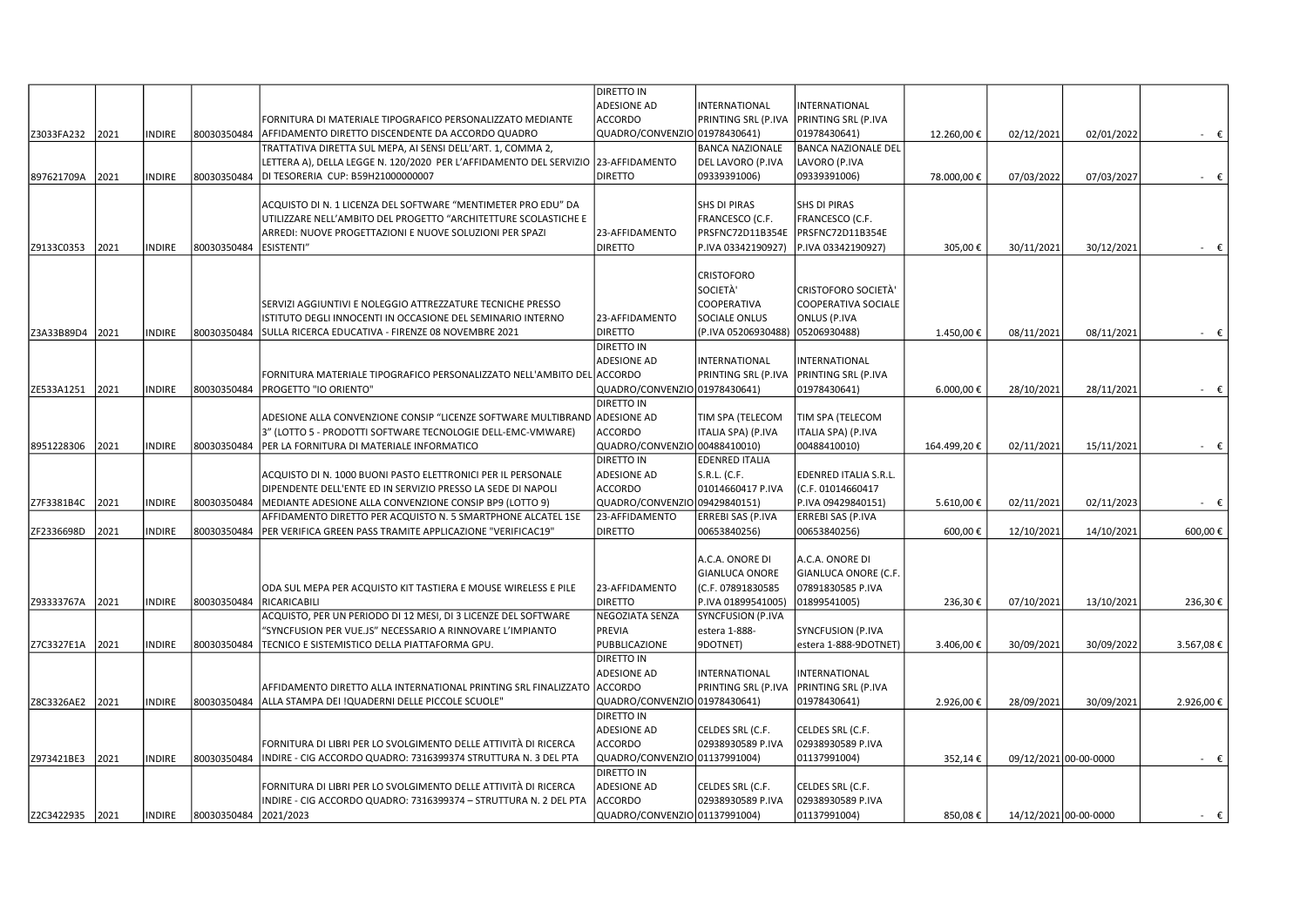|            |      |               |             |                                                                   | DIRETTO IN                           |                                  |                                             |            |            |                       |                |
|------------|------|---------------|-------------|-------------------------------------------------------------------|--------------------------------------|----------------------------------|---------------------------------------------|------------|------------|-----------------------|----------------|
|            |      |               |             | FORNITURA DI LIBRI PER LO SVOLGIMENTO DELLE ATTIVITÀ DI RICERCA   | <b>ADESIONE AD</b>                   | CELDES SRL (C.F.                 | CELDES SRL (C.F.                            |            |            |                       |                |
|            |      |               |             | INDIRE - AFFIDAMENTO SINGOLO APPALTO DISCENDENTE DA ACCORDO       | <b>ACCORDO</b>                       | 02938930589 P.IVA                | 02938930589 P.IVA                           |            |            |                       |                |
| ZF3347E3B3 | 2021 | <b>NDIRE</b>  | 80030350484 | QUADRO - CIG ACCORDO QUADRO: 7316399374                           | QUADRO/CONVENZIO 01137991004)        |                                  | 01137991004)                                | 3.108,94€  |            | 28/12/2021 00-00-0000 | $-\epsilon$    |
|            |      |               |             | CONTRATTO APPLICATIVO PER LA REALIZZAZIONE DI N. 3 VIDEO          | DIRETTO IN                           |                                  |                                             |            |            |                       |                |
|            |      |               |             | TIPOLOGIA I "VIDEO DI DOCUMENTAZIONE" E N. 1 VIDEO TIPOLOGIA G    | <b>ADESIONE AD</b>                   | LIM SRL                          |                                             |            |            |                       |                |
|            |      |               |             | "VIDEO TUTORIAL" A SUPPORTO DELLE ATTIVITA' DI COMUNICAZIONE      | <b>ACCORDO</b>                       | UNIPERSONALE                     | LIM SRL UNIPERSONALE                        |            |            |                       |                |
|            | 2021 | INDIRE        | 80030350484 | ISTITUZIONALE DELL'ENTE                                           | QUADRO/CONVENZIO (P.IVA 09994831007) |                                  | (P.IVA 09994831007)                         |            |            | 21/12/2021            |                |
| Z5034528D0 |      |               |             |                                                                   |                                      |                                  |                                             | 5.050,00€  | 20/12/2021 |                       | - €            |
|            |      |               |             |                                                                   | <b>DIRETTO IN</b>                    |                                  |                                             |            |            |                       |                |
|            |      |               |             | CONTRATTO APPLICATIVO PER LA REALIZZAZIONE DI N. 1 VIDEO          | <b>ADESIONE AD</b>                   | LIM SRL                          |                                             |            |            |                       |                |
|            |      |               |             | TIPOLOGIA I "VIDEO DI DOCUMENTAZIONE" PER LA DOCUMENTAZIONE       | <b>ACCORDO</b>                       | UNIPERSONALE                     | LIM SRL UNIPERSONALE                        |            |            |                       |                |
| Z733439964 | 2021 | INDIRE        | 80030350484 | DELLE ATTIVITA' DEL PROGETTO EPALE                                | QUADRO/CONVENZIO (P.IVA 09994831007) |                                  | (P.IVA 09994831007)                         | 1.450,00€  |            | 20/12/2021 00-00-0000 | $-\epsilon$    |
|            |      |               |             | CONTRATTO APPLICATIVO PER LA REALIZZAZIONE DI N. 3 VIDEO          | DIRETTO IN                           |                                  |                                             |            |            |                       |                |
|            |      |               |             | TIPOLOGIA C "VIDEO INFORMATIVO, DI PRESENTAZIONE, PROMOZIONALE,   | <b>ADESIONE AD</b>                   | LIM SRL                          |                                             |            |            |                       |                |
|            |      |               |             | LANCIO DI EVENTI" PER LA DOCUMENTAZIONE DELLE ATTIVITA' DEL       | <b>ACCORDO</b>                       | UNIPERSONALE                     | LIM SRL UNIPERSONALE                        |            |            |                       |                |
| ZC9340D910 | 2021 | <b>NDIRE</b>  | 80030350484 | <b>PROGETTO EPALE</b>                                             | QUADRO/CONVENZIO (P.IVA 09994831007) |                                  | (P.IVA 09994831007)                         | 1.920,00€  |            | 09/12/2021 00-00-0000 | - €            |
|            |      |               |             |                                                                   | <b>COMPETITIVO IN</b>                |                                  |                                             |            |            |                       |                |
|            |      |               |             | AFFIDAMENTO SINGOLO APPALTO DISCENDENTE DA ACCORDO QUADRO         | <b>ADESIONE AD</b>                   | <b>EDITORIALE LE</b>             | <b>EDITORIALE LE LETTERE</b>                |            |            |                       |                |
|            |      |               |             | PER FORNITURA LIBRI. CIG ACCORDO QUADRO: 7316399374 STRUTTURA     | <b>ACCORDO</b>                       | LETTERE SRL (P.IVA               | SRL (P.IVA                                  |            |            |                       |                |
| ZAD3482622 | 2021 | INDIRE        | 80030350484 | N. 3 DEL PTA                                                      | QUADRO/CONVENZIO 09635940969)        |                                  | 09635940969)                                | 90,00€     | 28/12/2021 | 12/01/2022            | $ \varepsilon$ |
|            |      |               |             |                                                                   |                                      |                                  |                                             |            |            |                       |                |
|            |      |               |             | ACCORDO QUADRO PER LA FORNITURA DI ARTICOLI DI CANCELLERIA E      |                                      |                                  |                                             |            |            |                       |                |
|            |      |               |             | MATERIALE DI FACILE CONSUMO PER LE SEDI INDIRE DI FIRENZE, ROMA,  |                                      |                                  |                                             |            |            |                       |                |
|            |      |               |             | NAPOLI, TORINO E AGENZIA ERASMUS+ DI FIRENZE E ROMA, DELLA        | 01-PROCEDURA                         | ICR SPA (P.IVA                   | ICR SPA (P.IVA                              |            |            |                       |                |
| 88598725AA | 2021 | <b>INDIRE</b> | 80030350484 | DURATA DI 4 (QUATTRO) ANNI. R.D.O. N. 2864291 DEL 10/09/2021      | APERTA                               | 05466391009)                     | 05466391009)                                | 54.090,94€ | 22/12/2021 | 22/12/2025            | - €            |
|            |      |               |             |                                                                   |                                      |                                  |                                             |            |            |                       |                |
|            |      |               |             |                                                                   |                                      |                                  |                                             |            |            |                       |                |
|            |      |               |             | ACQUISTO DI DISPOSITIVI ED ACCESSORI PER "MUSICBLOCKS" -          |                                      |                                  | CAMPUSTORE SRL EX CAMPUSTORE SRL EX         |            |            |                       |                |
|            |      |               |             | STRUTTURA 3 - DIDATTICA LABORATORIALE ED INNOVAZIONE DEL          | 23-AFFIDAMENTO                       | <b>MEDIA DIRECT SRL</b>          | <b>MEDIA DIRECT SRL</b>                     |            |            |                       |                |
| Z07346722F | 2021 | <b>INDIRE</b> | 80030350484 | CURRICOLO NELL'AREA ARTISTICO-ESPRESSIVA - CUP: B59C21000330001   | <b>DIRETTO</b>                       | (P.IVA 02409740244)              | (P.IVA 02409740244)                         | 1.873,67€  | 22/12/2021 | 29/12/2021            | $ \varepsilon$ |
|            |      |               |             | EPALE - SERVIZIO DI IMPAGINAZIONE E STAMPA E CONSEGNA DELLA       |                                      | <b>EUROSTAMPA</b>                | EUROSTAMPA GROUP                            |            |            |                       |                |
|            |      |               |             | PUBBLICAZIONE "EPALE JOURNAL ON ADULT LEARNING AND CONTINUING     | 23-AFFIDAMENTO                       | <b>GROUP SAS (P.IVA</b>          | SAS (P.IVA                                  |            |            |                       |                |
| Z9E3486C9B | 2021 | <b>NDIRE</b>  | 80030350484 | EDUCATION" N.6. CUP: B59E19000020007                              | <b>DIRETTO</b>                       | 01958210492)                     | 01958210492)                                | 3.300,00€  | 22/12/2021 | 31/03/2022            | $ \epsilon$    |
|            |      |               |             |                                                                   |                                      |                                  |                                             |            |            |                       |                |
|            |      |               |             |                                                                   |                                      | MI IMPIANTI                      | MI IMPIANTI                                 |            |            |                       |                |
|            |      |               |             |                                                                   |                                      | <b>TECNOLOGIE</b>                | <b>TECNOLOGIE</b>                           |            |            |                       |                |
|            |      |               |             | REALIZZAZIONE DI STRUTTURE DI PROTEZIONE PER MACCHINE DI          | 23-AFFIDAMENTO                       | <b>INDUSTRIALI SRL</b>           | INDUSTRIALI SRL (P.IVA                      |            |            |                       |                |
| Z123472E75 | 2021 | INDIRE        | 80030350484 | CONDIZIONAMENTO ESTERNE NELLA SEDE DI FIRENZE, VIA LOMBROSO.      | <b>DIRETTO</b>                       | (P.IVA 02762090591)              | 02762090591)                                | 4.500,00€  | 22/12/2021 | 22/03/2022            | $ \varepsilon$ |
|            |      |               |             |                                                                   |                                      |                                  |                                             |            |            |                       |                |
|            |      |               |             | SERVIZIO DI SANIFICAZIONE AMBIENTALE CERTIFICATA ANTI COVID-19 IN |                                      | EUROMAC SRL (C.F.                | EUROMAC SRL (C.F.                           |            |            |                       |                |
|            |      |               |             | AMBITO DI CONTRATTO PER IL SERVIZIO DI PULIZIA E IGIENIZZAZIONE   | 23-AFFIDAMENTO                       | 05340230589 P.IVA                | 05340230589 P.IVA                           |            |            |                       |                |
| Z7B346C374 | 2021 | <b>NDIRE</b>  | 80030350484 | DELLA SEDE INDIRE NUCLEO TERRITORIALE CENTRO E ERASMUS + ROMA     | <b>DIRETTO</b>                       | 01390501003)                     | 01390501003)                                | 3.000,00€  | 01/01/2022 | 31/12/2022            | $ \varepsilon$ |
|            |      |               |             | ERASMUS+ UTILIZZO DEGLI SPAZI E SERVIZI CONNESSI PER CONCERTO     |                                      |                                  |                                             |            |            |                       |                |
|            |      |               |             | DELL'ORCHESTRA ERASMUS + CHE SI TERRÀ IL GIORNO 15 DICEMBRE 2021  |                                      |                                  |                                             |            |            |                       |                |
|            |      |               |             | NELL'AMBITO DELLE ATTIVITÀ PREVISTE PER IL LANCIO DEL PROGRAMMA   | 23-AFFIDAMENTO                       |                                  | EVENTI PAGLIAI S.R.L. EVENTI PAGLIAI S.R.L. |            |            |                       |                |
| Z7833DF0A0 | 2021 | <b>NDIRE</b>  | 80030350484 | ERASMUS+ 2021-2027.                                               | <b>DIRETTO</b>                       | (P.IVA 05460830481)              | (P.IVA 05460830481)                         | 4.500,00€  | 15/12/2021 | 15/12/2021            | 4.500,00 €     |
|            |      |               |             |                                                                   |                                      |                                  |                                             |            |            |                       |                |
|            |      |               |             | INTERVENTI DI MANUTENZIONE STRAORDINARIA ALL'IMPIANTO             | 23-AFFIDAMENTO                       | <b>CABER FIRENZE SRL</b>         | CABER FIRENZE SRL                           |            |            |                       |                |
|            |      |               |             |                                                                   | <b>DIRETTO</b>                       | (P.IVA 06329300484)              | (P.IVA 06329300484)                         |            |            |                       |                |
| Z7133F578D | 2021 | INDIRE        | 80030350484 | ANTINCENDIO DELLE SEDI INDIRE ED ERASMUS DI FIRENZE               |                                      |                                  |                                             | 2.858,00€  | 16/12/2021 | 13/01/2022            | $-\epsilon$    |
|            |      |               |             | INTERVENTO DI SOMMA URGENZA EX ART. 163 DEL D. LGS. 50/2016, PER  |                                      |                                  |                                             |            |            |                       |                |
|            |      |               |             | SANIFICAZIONEAMBIENTALE DI UNA PORZIONE DELLA SEDE ERASMUS        | 23-AFFIDAMENTO                       | LEO & MAX SAS                    | LEO & MAX SAS (P.IVA                        |            |            |                       |                |
| ZBB340F6A0 | 2021 | <b>INDIRE</b> | 80030350484 | PLUS DI VIA LOMBROSO 6/15.                                        | <b>DIRETTO</b>                       | (P.IVA 04211910486) 04211910486) |                                             | 65,00€     | 22/11/2021 | 22/11/2021            | $65,00 \in$    |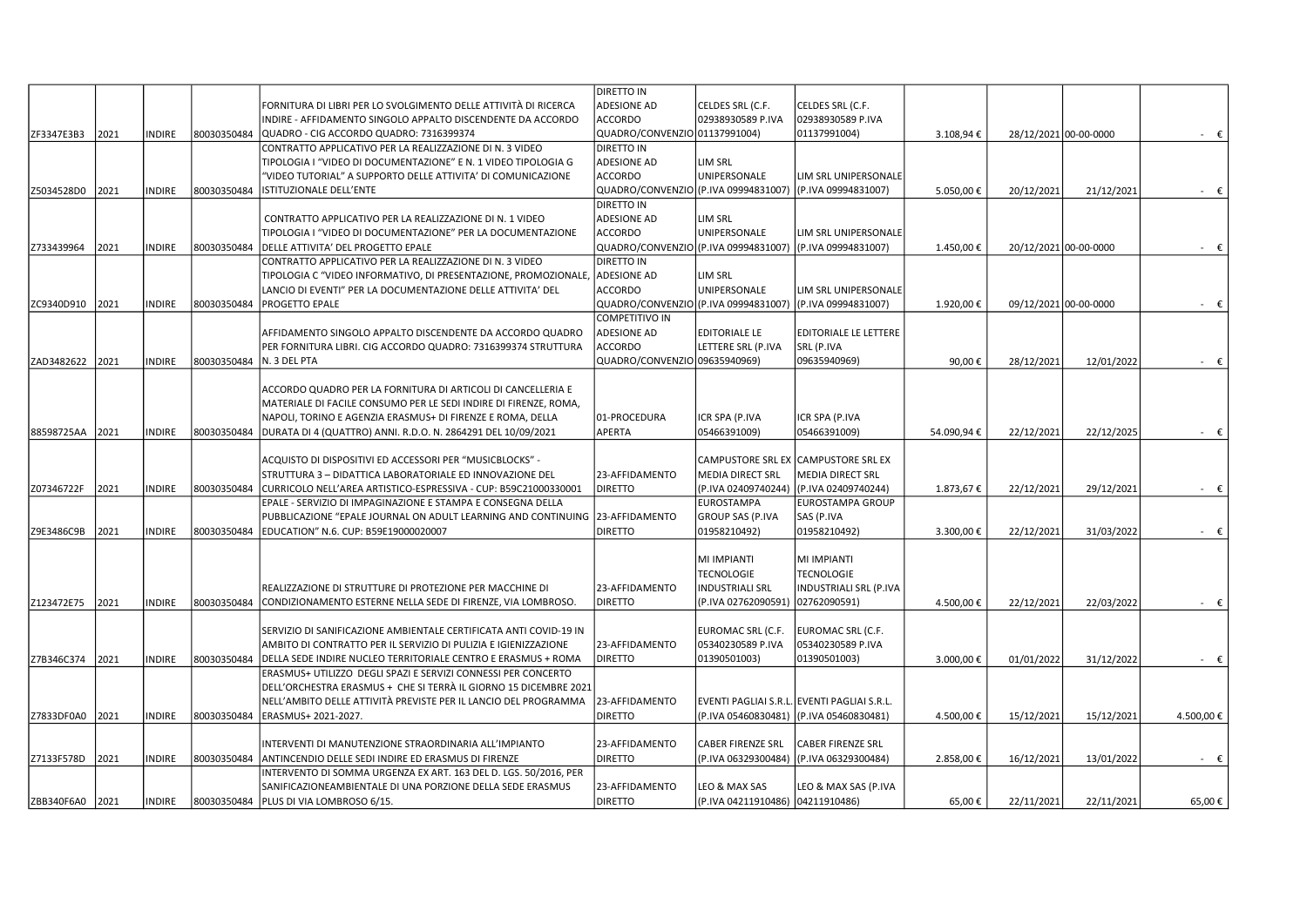|                 |      |               |             | INTERVENTO DI SOMMA URGENZA EX ART. 163 DEL D. LGS. 50/2016, PER                      |                                      | PROGET IMPIANTI         |                                         |            |                       |            |                |
|-----------------|------|---------------|-------------|---------------------------------------------------------------------------------------|--------------------------------------|-------------------------|-----------------------------------------|------------|-----------------------|------------|----------------|
|                 |      |               |             | RIPRISTINO DEI SERVIZI IGIENICI E IL BLOCCO DELLA CALDAIA SEDE INDIRE, 23-AFFIDAMENTO |                                      | SRL (P.IVA              | PROGET IMPIANTI SRL                     |            |                       |            |                |
| ZC533E2E8F      | 2021 | <b>INDIRE</b> | 80030350484 | VIA BUONARROTI.10.                                                                    | <b>DIRETTO</b>                       | 05005090484)            | (P.IVA 05005090484)                     | 1.505,00€  | 27/10/2021            | 27/10/2021 | 1.505,00€      |
|                 |      |               |             |                                                                                       | <b>DIRETTO IN</b>                    |                         |                                         |            |                       |            |                |
|                 |      |               |             | AFFIDAMENTO SINGOLO APPALTO DISCENDENTE DA ACCORDO QUADRO                             | <b>ADESIONE AD</b>                   | ARKADIA                 | ARKADIA                                 |            |                       |            |                |
|                 |      |               |             | PER LA TRADUZIONE IT – EN DEI TRE REPORT INERENTI ALLA                                | <b>ACCORDO</b>                       | TRANSLATIONS SRL        | <b>TRANSLATIONS SRL</b>                 |            |                       |            |                |
| Z64343EC9C      | 2021 | INDIRE        | 80030350484 | RICOGNIZIONE DELLA SITUAZIONE DELLE PICCOLE SCUOLE IN EUROPA                          | QUADRO/CONVENZIO                     | (P.IVA 02717560169)     | (P.IVA 02717560169)                     | 546,00€    | 16/12/2021 00-00-0000 |            | - €            |
|                 |      |               |             | INTERVENTO DI SOMMA URGENZA EX ART. 163 DEL D. LGS. 50/2016, PER                      |                                      |                         |                                         |            |                       |            |                |
|                 |      |               |             | RIPRISTINO CENTRALINA ANTINCENDIO DELLA SEDE ERASMUS PLUS DI VIA                      | 23-AFFIDAMENTO                       | CABER FIRENZE SRL       | <b>CABER FIRENZE SRL</b>                |            |                       |            |                |
| ZF733E3722      | 2021 | <b>INDIRE</b> | 80030350484 | LOMBROSO 6/15.                                                                        | DIRETTO                              |                         |                                         | 60,00€     | 02/11/2021            | 02/11/2021 | 60,00€         |
|                 |      |               |             |                                                                                       |                                      | (P.IVA 06329300484)     | (P.IVA 06329300484)                     |            |                       |            |                |
|                 |      |               |             |                                                                                       | <b>DIRETTO IN</b>                    |                         |                                         |            |                       |            |                |
|                 |      |               |             | AFFIDAMENTO SINGOLO APPALTO DISCENDENTE DA ACCORDO QUADRO                             | <b>ADESIONE AD</b>                   | ARKADIA                 | ARKADIA                                 |            |                       |            |                |
|                 |      |               |             | PER TRADUZIONI IT - EN PER LA STRUTTURA 3 DIDATTICA LABORATORIALE                     | ACCORDO                              | <b>TRANSLATIONS SRL</b> | <b>TRANSLATIONS SRL</b>                 |            |                       |            |                |
| ZE5341E56A      | 2021 | INDIRE        | 80030350484 | ED INNOVAZIONE DEL CURRICOLO NELL'AREA ARTISTICO-ESPRESSIVA.                          | QUADRO/CONVENZIO (P.IVA 02717560169) |                         | (P.IVA 02717560169)                     | 322,00€    | 14/12/2021 00-00-0000 |            | $ \epsilon$    |
|                 |      |               |             |                                                                                       |                                      |                         |                                         |            |                       |            |                |
|                 |      |               |             | AFFIDAMENTO DIRETTO AI SENSI DELL'ART. 1, CO. 2, LETT. A), DEL D.L. N.                |                                      |                         |                                         |            |                       |            |                |
|                 |      |               |             | 76/2020 (CONV. IN L. N. 120/2020), AGGIORNATO AL DL 77/2021,                          |                                      |                         |                                         |            |                       |            |                |
|                 |      |               |             | CONVERTITO IN L. 108/2021 PER L'ACQUISIZIONE DEL SERVIZIO DI                          | 23-AFFIDAMENTO                       | AON (P.IVA              | AON (P.IVA                              |            |                       |            |                |
| Z19337A986      | 2021 | INDIRE        | 80030350484 | COPERTURA ASSICURATIVA DAI RISCHI INCENDIO PER LA SEDE DI ROMA.                       | <b>DIRETTO</b>                       | 11274970158)            | 11274970158)                            | 3.123,18€  | 01/11/2021            | 31/10/2022 | 3.123,18€      |
|                 |      |               |             |                                                                                       |                                      |                         |                                         |            |                       |            |                |
|                 |      |               |             | ETWINNING. AFFIDAMENTO DIRETTO MEDIANTE TRATTATIVA DIRETTA SU                         |                                      |                         |                                         |            |                       |            |                |
|                 |      |               |             | MEPA, PER L'ACQUISTO DI VOUCHER AMAZON QUALI PREMI NAZIONALI                          | 23-AFFIDAMENTO                       | AMILON (P.IVA           | AMILON (P.IVA                           |            |                       |            |                |
| Z9D33549EA      | 2021 | <b>INDIRE</b> | 80030350484 | ETWINNING 2021 PER LE SCUOLE DEI PROGETTI VINCITORI.                                  | <b>DIRETTO</b>                       | 05921090964)            | 05921090964)                            | 20.000,00€ | 17/12/2021            | 17/01/2022 | $ \epsilon$    |
|                 |      |               |             | ACQUISTO E CONFIGURAZIONE DI BADGE ZUCCHETTI PER LA SEDE DI                           | 23-AFFIDAMENTO                       | HR FACTORY (P.IVA       | HR FACTORY (P.IVA                       |            |                       |            |                |
| ZCB33F0104      | 2021 | <b>INDIRE</b> | 80030350484 | TORINO CORSO VITTORIO EMANUELE II N. 70.                                              | <b>DIRETTO</b>                       | 02382810501)            | 02382810501)                            | 750,00€    | 15/12/2021            | 15/12/2021 | $ \epsilon$    |
|                 |      |               |             |                                                                                       |                                      |                         |                                         |            |                       |            |                |
|                 |      |               |             |                                                                                       |                                      |                         |                                         |            |                       |            |                |
|                 |      |               |             | FORNITURA DI SENSORI WIRELESS VERNIER PER LE ATTIVITÀ DELLA                           |                                      |                         |                                         |            |                       |            |                |
|                 |      |               |             | STRUTTURA DI RICERCA 2 - DIDATTICA LABORATORIALE ED INNOVAZIONE                       | 23-AFFIDAMENTO                       | ML SYSTEMS SRL          | ML SYSTEMS SRL (P.IVA                   |            |                       |            |                |
| Z293445C2B      | 2021 | <b>INDIRE</b> | 80030350484 | DEL CURRICOLO NELL'AREA SCIENTIFICA (STEM). CUP: B59C21000320001                      | <b>DIRETTO</b>                       | (P.IVA 06190970829)     | 06190970829)                            | 685,10€    | 15/12/2021            | 07/02/2022 | $ \epsilon$    |
|                 |      |               |             | ERASMUS+. SERVIZI DI IMPAGINAZIONE E STAMPA DI TRE VOLUMI DELLA                       |                                      |                         |                                         |            |                       |            |                |
|                 |      |               |             | COLLANA EDITORIALE "I QUADERNI DI EURYDICE ITALIA": L'EQUITÀ                          |                                      | ALTRALINEA              | ALTRALINEA EDIZIONI                     |            |                       |            |                |
|                 |      |               |             | NELL'ISTRUZIONE SCOLASTICA IN EUROPA, INSEGNANTI IN EUROPA,                           | 23-AFFIDAMENTO                       | EDIZIONI SRL (P.IVA     | SRL (P.IVA                              |            |                       |            |                |
| Z0733159C3      | 2021 | INDIRE        | 80030350484 | STRUTTU-RE DEI SISTEMI EDUCATIVI EUROPEI 2021/2022.                                   | <b>DIRETTO</b>                       | 06386030487)            | 06386030487)                            | 15.990,00€ | 20/10/2021            | 31/12/2021 | $ \varepsilon$ |
|                 |      |               |             | SERVIZI DI NOLEGGIO, TRASPORTO E ALLESTIMENTO ATTREZZATURE E                          |                                      | MOKKE'S BACKLINE        | <b>MOKKE'S BACKLINE</b>                 |            |                       |            |                |
|                 |      |               |             | STRUMENTI MUSICALI PER IL CONCERTO DELL'ORCHESTRA ERASMUS,                            | 23-AFFIDAMENTO                       | RENT SRL (P.IVA         | RENT SRL (P.IVA                         |            |                       |            |                |
| Z5133D8DDF      | 2021 | INDIRE        | 80030350484 | FIRENZE - TEATRO NICCOLINI, 15 DICEMBRE 2021                                          | <b>DIRETTO</b>                       | 04683400487)            | 04683400487)                            | 5.250,00€  | 15/12/2021            | 15/12/2021 | $ \epsilon$    |
|                 |      |               |             | SERVIZIO DI FORMAZIONE OBBLIGATORIO PER PREPOSTI PER LA                               |                                      |                         |                                         |            |                       |            |                |
|                 |      |               |             | SICUREZZA NEI LUOGHI DI LAVORO COME PREVISTO DALL'ART. 37,                            |                                      |                         |                                         |            |                       |            |                |
|                 |      |               |             | COMMA 7, DEL D.LGS. 81/2008 E DALL'ACCORDO STATO REGIONI DEL                          | 23-AFFIDAMENTO                       | SISTEMA SRL (P.IVA      | SISTEMA SRL (P.IVA                      |            |                       |            |                |
| ZC73340008      | 2021 | <b>INDIRE</b> | 80030350484 | 21.12.2011.                                                                           | DIRETTO                              | 06390740485)            | 06390740485)                            | 660,00€    | 16/12/2021            | 16/12/2021 | $ \varepsilon$ |
|                 |      |               |             | PRODUZIONE, CONSEGNA E RITIRO MATERIALE TIPOGRAFICO IN                                |                                      | GRAFICAINMENTE          |                                         |            |                       |            |                |
|                 |      |               |             | OCCASIONE DELLA CONFERENZA DI LANCIO DEL NUOVO PROGRAMMA                              | 23-AFFIDAMENTO                       | SRL (P.IVA              | <b>GRAFICAINMENTE SRL</b>               |            |                       |            |                |
| Z023451E93      | 2021 | <b>INDIRE</b> | 80030350484 | ERASMUS+2021-2027 CUP B59H21000000007                                                 | <b>DIRETTO</b>                       | 10472791002)            | (P.IVA 10472791002)                     | 984,00€    | 20/12/2021            | 20/12/2021 | $ \epsilon$    |
|                 |      |               |             |                                                                                       |                                      |                         |                                         |            |                       |            |                |
|                 |      |               |             |                                                                                       |                                      |                         |                                         |            |                       |            |                |
|                 |      |               |             | AFFIDAMENTO DI SERVIZI ALBERGHIERI COMPRENSIVI DI                                     |                                      |                         |                                         |            |                       |            |                |
|                 |      |               |             | PERNOTTAMENTO E PASTI PER I MEMBRI DELL'ORCHESTRA ERASMUS+                            |                                      | <b>OSTELLO SANTA</b>    | <b>OSTELLO SANTA</b>                    |            |                       |            |                |
|                 |      |               |             | DAL GIORNO 11 DICEMBRE AL GIORNO 16 DICEMBRE 2021 IN OCCASIONE                        | 23-AFFIDAMENTO                       | MONACA (P.IVA           | MONACA (P.IVA                           |            |                       |            |                |
| ZA133C3C95      | 2021 | INDIRE        | 80030350484 | DEL CONCERTO DELL'ORCHESTRA ERASMUS.CUP B59H21000000007                               | <b>DIRETTO</b>                       | 05940030488)            | 05940030488)                            | 10.909,00€ | 11/12/2021            | 16/12/2021 | $ \epsilon$    |
|                 |      |               |             |                                                                                       |                                      |                         |                                         |            |                       |            |                |
|                 |      |               |             | ERASMUS+. ACQUISTO ABBONAMENTO ANNUALE CHE CONSENTE                                   |                                      | DEPOSITPHOTOS EU        | <b>DEPOSITPHOTOS EU</b>                 |            |                       |            |                |
|                 |      |               |             | L'ACCESSO AD UNA PIATTAFORMA ONLINE PER SCARICARE IMMAGINI DI                         |                                      | LIMITED (C.F.           | LIMITED (C.F.                           |            |                       |            |                |
|                 |      |               |             | REPERTORIO PER ELABORAZIONI GRAFICHE, IMPAGINATI E MONTAGGI DI                        | 23-AFFIDAMENTO                       | CY10276233N P.IVA       | CY10276233N P.IVA                       |            |                       |            |                |
| Z7B3451BEA 2021 |      | <b>INDIRE</b> | 80030350484 | SOGGETTI MULTIMEDIALI                                                                 | <b>DIRETTO</b>                       |                         | estera CY10276233N) estera CY10276233N) | 1.730,00€  | 20/12/2021            | 20/12/2022 | $ \epsilon$    |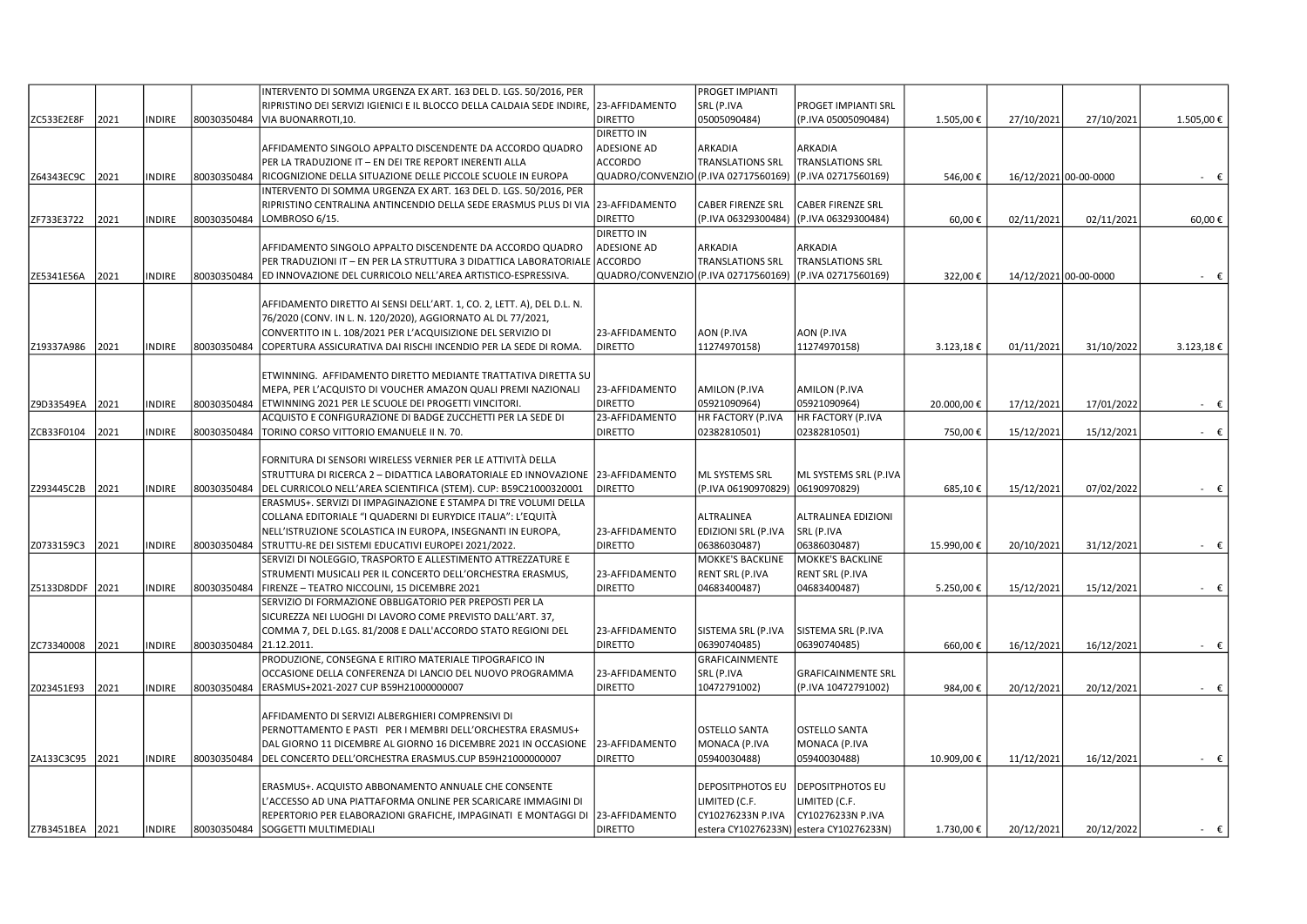|                 |      |               |             |                                                                           | DIRETTO IN                        |                         |                                                          |            |                       |            |                |
|-----------------|------|---------------|-------------|---------------------------------------------------------------------------|-----------------------------------|-------------------------|----------------------------------------------------------|------------|-----------------------|------------|----------------|
|                 |      |               |             |                                                                           | <b>ADESIONE AD</b>                | NTERNATIONAL            | INTERNATIONAL                                            |            |                       |            |                |
|                 |      |               |             | ERASMUS + FORNITURA DI MATERIALE TIPOGRAFICO PERSONALIZZATO               | ACCORDO                           | PRINTING SRL (P.IVA     | PRINTING SRL (P.IVA                                      |            |                       |            |                |
| ZD434535D7      | 2021 | <b>INDIRE</b> | 80030350484 | MEDIANTE ATTO APPLICATIVO DISCENDENTE DA ACCORDO QUADRO                   | QUADRO/CONVENZIO 01978430641)     |                         | 01978430641)                                             | 4.610,00€  | 20/12/2021            | 28/02/2022 | $ \varepsilon$ |
|                 |      |               |             |                                                                           | DIRETTO IN                        |                         |                                                          |            |                       |            |                |
|                 |      |               |             |                                                                           | <b>ADESIONE AD</b>                | NTERNATIONAL            | INTERNATIONAL                                            |            |                       |            |                |
|                 |      |               |             | EPALE. FORNITURA DI MATERIALE TIPOGRAFICO PERSONALIZZATO                  | <b>ACCORDO</b>                    | PRINTING SRL (P.IVA     | PRINTING SRL (P.IVA                                      |            |                       |            |                |
|                 |      |               |             |                                                                           | QUADRO/CONVENZIO 01978430641)     |                         |                                                          |            |                       |            |                |
| Z01343D7CF      | 2021 | <b>INDIRE</b> | 80030350484 | MEDIANTE ATTO APPLICATIVO DISCENDENTE DA ACCORDO QUADRO                   |                                   |                         | 01978430641)                                             | 2.687,50€  | 15/12/2021            | 30/01/2022 | $ \epsilon$    |
|                 |      |               |             |                                                                           |                                   | <b>ELITE CONSULTING</b> |                                                          |            |                       |            |                |
|                 |      |               |             |                                                                           | 23-AFFIDAMENTO                    | SRL (P.IVA              | ELITE CONSULTING SRL                                     |            |                       |            |                |
| ZD63457A08 2021 |      | <b>INDIRE</b> |             | 80030350484 ACQUISTO MATERIALE INFORMATICO STRUTTURA 5                    | <b>DIRETTO</b>                    | 13146011005)            | (P.IVA 13146011005)                                      | 1.094,01€  | 10/12/2021            | 31/01/2022 | $ \epsilon$    |
|                 |      |               |             | PROCEDURA NEGOZIATA TELEMATICA, TRAMITE RDO SUL MEPA,                     | 08-AFFIDAMENTO IN                 | TIM SPA (TELECOM        | TIM SPA (TELECOM                                         |            |                       |            |                |
|                 |      |               |             | FINALIZZATA ALL'ACQUISTO DI SWITCH CISCO CATALYST E MICROSOFT             | ECONOMIA -                        | ITALIA SPA) (P.IVA      | ITALIA SPA) (P.IVA                                       |            |                       |            |                |
| 8949144B3E      | 2021 | <b>INDIRE</b> | 80030350484 | WINDOWS SERVER DATA CENTER ACADEMIC 2019 PER 224 CORE.                    | COTTIMO FIDUCIARIO 00488410010)   |                         | 00488410010)                                             | 58.114,00€ | 03/12/2021            | 03/12/2022 | $ \epsilon$    |
|                 |      |               |             | AFFIDAMENTO SINGOLO APPALTO DISCENDENTE DA ACCORDO QUADRO                 | <b>DIRETTO IN</b>                 |                         |                                                          |            |                       |            |                |
|                 |      |               |             | PER TRADUZIONI IT- EN PER PON PLURIFONDO "PER LA SCUOLA                   | <b>ADESIONE AD</b>                |                         |                                                          |            |                       |            |                |
|                 |      |               |             | COMPETENZE E AMBIENTI PER L'APPRENDIMENTO" FSE/FESR-                      | <b>ACCORDO</b>                    | ARKADIA                 | ARKADIA                                                  |            |                       |            |                |
|                 |      |               |             | 2014IT05M2OP001-CODICE DI PROGETTO: 10.6.1.A1-FSEPON-INDIRE-              | QUADRO/CONVENZIO TRANSLATIONS SRL |                         | <b>TRANSLATIONS SRL</b>                                  |            |                       |            |                |
| Z0C33E783C      | 2021 | <b>INDIRE</b> | 80030350484 | 2017-1                                                                    | <b>NE</b>                         | P.IVA 02717560169)      | (P.IVA 02717560169)                                      | 5.740,00€  | 01/12/2021 00-00-0000 |            | $ \varepsilon$ |
|                 |      |               |             |                                                                           | <b>DIRETTO IN</b>                 |                         |                                                          |            |                       |            |                |
|                 |      |               |             |                                                                           | <b>ADESIONE AD</b>                | ARKADIA                 | ARKADIA                                                  |            |                       |            |                |
|                 |      |               |             | AFFIDAMENTO SINGOLO APPALTO DISCENDENTE DA ACCORDO QUADRO                 | ACCORDO                           | <b>TRANSLATIONS SRL</b> | <b>TRANSLATIONS SRL</b>                                  |            |                       |            |                |
| ZF03364E8A      | 2021 | <b>INDIRE</b> | 80030350484 | PER TRADUZIONI EN - IT E IT-EN PER LA TRADUZIONE TESTI                    | QUADRO/CONVENZIO                  | (P.IVA 02717560169)     | (P.IVA 02717560169)                                      | 4.765,60€  | 30/11/2021            | 30/11/2021 | 4.765,60€      |
|                 |      |               |             | AFFIDAMENTO SINGOLO APPALTO DISCENDENTE DA ACCORDO QUADRO                 | <b>DIRETTO IN</b>                 |                         |                                                          |            |                       |            |                |
|                 |      |               |             | PER LA FORNITURA DI LIBRI PER LO SVOLGIMENTO DELLE ATTIVITÀ DI            | <b>ADESIONE AD</b>                | CELDES SRL (C.F.        | CELDES SRL (C.F.                                         |            |                       |            |                |
|                 |      |               |             | RICERCA INDIRE - CIG ACCORDO QUADRO: 7316399374 - FORNITURA LIBRI ACCORDO |                                   | 02938930589 P.IVA       | 02938930589 P.IVA                                        |            |                       |            |                |
| Z8E33F2B67      | 2021 | <b>INDIRE</b> | 80030350484 | STRUTTURA 7                                                               | QUADRO/CONVENZIO 01137991004)     |                         | 01137991004)                                             | 78,30€     | 30/11/2021 00-00-0000 |            | - €            |
|                 |      |               |             | SERVIZI DI MONITORAGGIO E VALUTAZIONE NELL'AMBITO DELLE ATTIVITÀ          | <b>DIRETTO IN</b>                 |                         |                                                          |            |                       |            |                |
|                 |      |               |             | PROGETTUALI DI INDIRE - [CIG ACCORDO QUADRO: 6664490F1D] -                | <b>ADESIONE AD</b>                |                         |                                                          |            |                       |            |                |
|                 |      |               |             | ESTERNALIZZAZIONE DEL SERVIZIO DI "ANALISI ED ELABORAZIONE                | ACCORDO                           | SOLCO S.R.L. (P.IVA     | SOLCO S.R.L. (P.IVA                                      |            |                       |            |                |
| Z1733F5ABF      | 2021 | <b>INDIRE</b> | 80030350484 | STATISTICA DEI DATI"                                                      | QUADRO/CONVENZIO 03697851008)     |                         | 03697851008)                                             | 20.336,00€ | 30/11/2021            | 20/02/2022 | $ \varepsilon$ |
|                 |      |               |             | AFFIDAMENTO SINGOLO APPALTO DISCENDENTE DA ACCORDO QUADRO                 | <b>DIRETTO IN</b>                 |                         |                                                          |            |                       |            |                |
|                 |      |               |             | PER LA FORNITURA DI PRODOTTI DI CANCELLERIA E MATERIALE DI FACILE         | <b>ADESIONE AD</b>                |                         |                                                          |            |                       |            |                |
|                 |      |               |             | CONSUMO, PER LA SEDE INDIRE DI ROMA. CIG ACCORDO QUADRO:                  | ACCORDO                           | YRECO ITALIA SRL        | <b>LYRECO ITALIA SRL</b>                                 |            |                       |            |                |
|                 | 2021 | <b>INDIRE</b> | 80030350484 | 6766978EE3                                                                | QUADRO/CONVENZIO                  | (P.IVA 11582010150)     | (P.IVA 11582010150)                                      | 912,54€    |                       |            |                |
| Z9A33F85E6      |      |               |             |                                                                           |                                   |                         |                                                          |            | 28/11/2021            | 28/11/2021 | 835,54€        |
|                 |      |               |             |                                                                           | DIRETTO IN                        |                         |                                                          |            |                       |            |                |
|                 |      |               |             | AFFIDAMENTO SINGOLO APPALTO DISCENDENTE DA ACCORDO QUADRO                 | <b>ADESIONE AD</b>                | ARKADIA                 | ARKADIA                                                  |            |                       |            |                |
|                 |      |               |             | PER LA TRADUZIONE IT - ESP DELLE PUBBLICAZIONI DELLA COLLANA "I           | <b>ACCORDO</b>                    | <b>TRANSLATIONS SRL</b> | <b>TRANSLATIONS SRL</b>                                  |            |                       |            |                |
| Z2A33D97F3      | 2021 | <b>INDIRE</b> | 80030350484 | QUADERNI DELLE PICCOLE SCUOLE" DELLA SERIE "STRUMENTI".                   | QUADRO/CONVENZIO                  | (P.IVA 02717560169)     | (P.IVA 02717560169)                                      | 864,00€    | 29/11/2021 00-00-0000 |            | $ \epsilon$    |
|                 |      |               |             |                                                                           | DIRETTO IN                        |                         |                                                          |            |                       |            |                |
|                 |      |               |             | STAMPA E CONSEGNA DEL MATERIALE PROMOZIONALE TIPOGRAFICO                  | <b>ADESIONE AD</b>                | INTERNATIONAL           | INTERNATIONAL                                            |            |                       |            |                |
|                 |      |               |             | ETWINNING IN OCCASIONE DELLA CONFERENZA NAZIONALE DEL 15-                 | <b>ACCORDO</b>                    | PRINTING SRL (P.IVA     | PRINTING SRL (P.IVA                                      |            |                       |            |                |
| Z1C33F98E2      | 2021 | <b>INDIRE</b> | 80030350484 | 16.12.2021. ACCORDO QUADRO                                                | QUADRO/CONVENZIO 01978430641)     |                         | 01978430641)                                             | 1.090,50€  | 30/11/2021            | 15/12/2021 | $ \epsilon$    |
|                 |      |               |             |                                                                           | <b>DIRETTO IN</b>                 |                         |                                                          |            |                       |            |                |
|                 |      |               |             | AFFIDAMENTO SINGOLO APPALTO DISCENTENTE DA ACCORDO QUADRO                 | <b>ADESIONE AD</b>                | ARKADIA                 | ARKADIA                                                  |            |                       |            |                |
|                 |      |               |             | PER TRADUZIONI EN - IT PER IL PROGETTO "MENTORING FOR SCHOOL              | <b>ACCORDO</b>                    | <b>TRANSLATIONS SRL</b> | <b>TRANSLATIONS SRL</b>                                  |            |                       |            |                |
| Z60338A217      | 2021 | <b>INDIRE</b> | 80030350484 | <b>IMPROVEMENT MENSI"</b>                                                 | QUADRO/CONVENZIO                  | (P.IVA 02717560169)     | (P.IVA 02717560169)                                      | 788,90€    | 03/11/2021            | 26/11/2021 | 788,90€        |
|                 |      |               |             | AFFIDAMENTO DISCENDENTE DA ACCORDO QUADRO DEL SERVIZIO DI                 | <b>DIRETTO IN</b>                 |                         |                                                          |            |                       |            |                |
|                 |      |               |             | TRADUZIONE SIMULTANEA PER N. 4 EVENTI ISTITUZIONALI DEL PROGETTO          | <b>ADESIONE AD</b>                | ARKADIA                 | ARKADIA                                                  |            |                       |            |                |
|                 |      |               |             | "STUDY IN SICILY". GLI EVENTI SI TERRANNO ONLINE SULLA PIATTAFORMA        | <b>ACCORDO</b>                    | <b>TRANSLATIONS SRL</b> | <b>TRANSLATIONS SRL</b>                                  |            |                       |            |                |
| ZB0339B889 2021 |      | <b>INDIRE</b> | 80030350484 | <b>EMINERVA</b>                                                           |                                   |                         | QUADRO/CONVENZIO (P.IVA 02717560169) (P.IVA 02717560169) | 2.720,00€  | 29/10/2021 00-00-0000 |            | $ \varepsilon$ |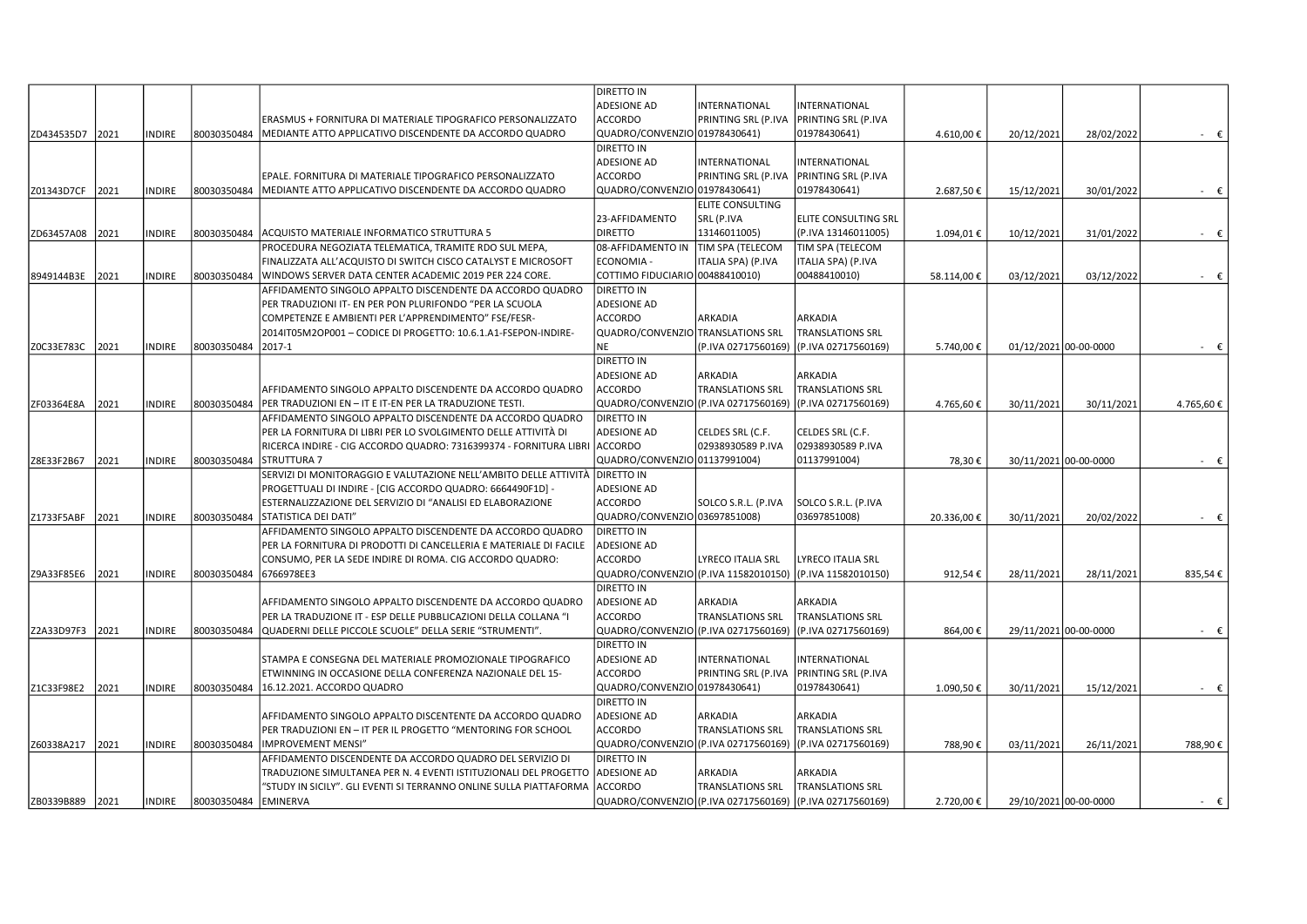|                 |      |               |                       | AFFIDAMENTO SINGOLO APPALTO DISCENDENTE DA ACCORDO QUADRO             | DIRETTO IN                        |                            |                            |                |            |                       |             |
|-----------------|------|---------------|-----------------------|-----------------------------------------------------------------------|-----------------------------------|----------------------------|----------------------------|----------------|------------|-----------------------|-------------|
|                 |      |               |                       | PER TRADUZIONI IT- EN PER IL PROGETTO "DIDATTICA LABORATORIALE        | <b>ADESIONE AD</b>                | ARKADIA                    | ARKADIA                    |                |            |                       |             |
|                 |      |               |                       | MULTIDISCIPLINARE" PON 2014/2020 - CODICE DI PROGETTO: 10.1.8.A1 -    | <b>ACCORDO</b>                    | <b>TRANSLATIONS SRL</b>    | <b>TRANSLATIONS SRL</b>    |                |            |                       |             |
| Z0B337A4C5      | 2021 | INDIRE        | 80030350484           | FSEPON-INDIRE-2017-1                                                  | QUADRO/CONVENZIO                  | (P.IVA 02717560169)        | (P.IVA 02717560169)        | 966,00€        | 29/10/2021 | 03/12/2021            | 966,00€     |
|                 |      |               |                       | PROCEDURA NEGOZIATA TELEMATICA SOTTO SOGLIA, ESPERITA CON LA          |                                   |                            |                            |                |            |                       |             |
|                 |      |               |                       | MODALITÀ DELL'RDO SUL MEPA, AI SENSI DELL' ART. DELL'ART. 1 COMMA     |                                   | SYMPOSIA SRL (C.F.         |                            |                |            |                       |             |
|                 |      |               |                       | 2, LETT B) DEL D.L. N. 76/2020 (CONVERTITO CON LEGGE N. 120/2020) PER |                                   | 08521040587 P.IVA          |                            |                |            |                       |             |
|                 |      |               |                       | AFFIDAMENTO DEL SERVIZIO INTEGRATO DI ORGANIZZAZIONE E                | 08-AFFIDAMENTO IN                 | 02078261001), MY           |                            |                |            |                       |             |
|                 |      |               |                       | GESTIONE DEGLI EVENTI E CONFERENZE PREVISTE DAL PROGETTO "IO          | <b>ECONOMIA -</b>                 | EGO (P.IVA                 | MY EGO (P.IVA              |                |            |                       |             |
| 886115044E      | 2021 | INDIRE        | 80030350484           | ORIENTO" DA SVOLGERSI FINO AL 31-12-2021                              | COTTIMO FIDUCIARIO 10609301006)   |                            | 10609301006)               | 135.000,00€    | 02/11/2021 | 31/12/2022            | $ \epsilon$ |
|                 |      |               |                       |                                                                       |                                   |                            |                            |                |            |                       |             |
|                 |      |               |                       | ERASMUS+ - ACQUISTO DI IMPIANTO DI TRADUZIONE SIMULTANEA SU           | 23-AFFIDAMENTO                    | <b>CICCARELLI SRL</b>      | CICCARELLI SRL (P.IVA      |                |            |                       |             |
| ZB533D3B03      | 2021 | <b>INDIRE</b> | 80030350484           | PIATTAFORMA ZOOM DI GESTIONE DELLA SOCIETÀ CICCARELLI SRL.            | <b>DIRETTO</b>                    | (P.IVA 00354100604)        | 00354100604)               | 910,00€        | 11/11/2021 | 11/11/2021            | - €         |
|                 |      |               |                       |                                                                       | <b>DIRETTO IN</b>                 |                            |                            |                |            |                       |             |
|                 |      |               |                       | AFFIDAMENTO SINGOLO APPALTO DISCENDENTE DA ACCORDO QUADRO             | <b>ADESIONE AD</b>                | ARKADIA                    | ARKADIA                    |                |            |                       |             |
|                 |      |               |                       | PER TRADUZIONI EN - IT DEL SEGUENTE STUDIO DI EURYDICE: "ADULT        | ACCORDO                           | <b>TRANSLATIONS SRL</b>    | <b>TRANSLATIONS SRL</b>    |                |            |                       |             |
|                 |      |               |                       |                                                                       | QUADRO/CONVENZIO                  |                            |                            |                |            |                       |             |
| Z0433967DC      | 2021 | INDIRE        | 80030350484           | EDUCATION AND TRAINING IN EUROPE, 2021".                              |                                   | (P.IVA 02717560169)        | (P.IVA 02717560169)        | 6.972,00€      |            | 29/10/2021 00-00-0000 | $ \epsilon$ |
|                 |      |               |                       | ODA SU MEPA PER L'ACQUISTO DI MONITOR CON DETERMINATE                 |                                   |                            |                            |                |            |                       |             |
|                 |      |               |                       | CARATTERISTICHE E SPECIFICHE TECNICHE PER LA MACCHINA DEDICATA        |                                   | METODO S.R.L.              | METODO S.R.L.              |                |            |                       |             |
|                 |      |               |                       | ALLA REALTÀ IMMERSIVA, STRUTTURA DI RICERCA 4 - CUP -                 | 23-AFFIDAMENTO                    | UNIPERSONALE               | UNIPERSONALE (P.IVA        |                |            |                       |             |
| Z5A334F23E      | 2021 | <b>INDIRE</b> | 80030350484           | B59C21000340001                                                       | <b>DIRETTO</b>                    | (P.IVA 01110950118)        | $ 01110950118\rangle$      | 235,00€        | 15/10/2021 | 15/10/2021            | 235,00€     |
|                 |      |               |                       | SERVIZIO DI ASSISTENZA PER N. 400 POSTAZIONI DI LAVORO INDIRE ED      | <b>NEGOZIATA SENZA</b>            |                            |                            |                |            |                       |             |
|                 |      |               |                       | ERASMUS+. AFFIDAMENTO AI SENSI DELL'ART. 63 COMMA 2, LETT C), DEL     | PREVIA                            | FASTWEB SPA (P.IVA         | <b>FASTWEB SPA (P.IVA</b>  |                |            |                       |             |
| 895428910B      | 2021 | <b>INDIRE</b> | 80030350484           | D.LGS. N. 50/2016 E SS.MM.II.:                                        | PUBBLICAZIONE                     | 12878470157)               | 12878470157)               | 74.872,42€     | 01/10/2021 | 30/04/2022            | $ \epsilon$ |
|                 |      |               |                       |                                                                       | <b>DIRETTO FUORI MEPA</b>         |                            |                            |                |            |                       |             |
|                 |      |               |                       |                                                                       | DEL SERVIZIO DI                   |                            |                            |                |            |                       |             |
|                 |      |               |                       |                                                                       | SANIFICAZIONE DELLA               |                            |                            |                |            |                       |             |
|                 |      |               |                       |                                                                       | SEDE DI NAPOLI VIA                |                            |                            |                |            |                       |             |
|                 |      |               |                       |                                                                       | G. MELISURGO 4, PER               | 23-AFFIDAMENTO             | ECOTEAM S.R.L. (P.IVA      |                |            |                       |             |
| ZFA3338C5B      | 2021 | <b>INDIRE</b> | 80030350484           | AFFIDAMENTO                                                           | N. 3 INTERVENTI                   | <b>DIRETTO</b>             | 03315530653)               | ECOTEAM S.R.L. | 720        | 15/09/2021            | 44.561,00€  |
|                 |      |               |                       |                                                                       |                                   |                            |                            |                |            |                       |             |
|                 |      |               |                       |                                                                       |                                   | STEFANI GIANNA             |                            |                |            |                       |             |
|                 |      |               |                       | AFFIDAMENTO DIRETTO ARELATIVO AL RINNOVO DELLA SCIA                   |                                   | (C.F.                      | STEFANI GIANNA (C.F.       |                |            |                       |             |
|                 |      |               |                       | ANTINCENDIO PER LA CENTRALE TERMICA DELLA SEDE DI VIA                 | 23-AFFIDAMENTO                    | STFGNN76D66I449U           | STFGNN76D66I449U           |                |            |                       |             |
| Z713319B97      | 2021 | <b>INDIRE</b> | 80030350484           | BUONARROTI, 10, FIRENZE.                                              | <b>DIRETTO</b>                    | P.IVA 01194650113)         | P.IVA 01194650113)         | 3.000,00€      | 09/11/2021 | 09/12/2021            | 3.000,00€   |
|                 |      |               |                       |                                                                       | <b>DIRETTO IN</b>                 |                            |                            |                |            |                       |             |
|                 |      |               |                       | AFFIDAMENTO SINGOLO APPALTO DISCENDENTE DA ACCORDO QUADRO             | <b>ADESIONE AD</b>                |                            |                            |                |            |                       |             |
|                 |      |               |                       | PER TRADUZIONI IT-EN PER LA TRADUZIONE DEL SITO DEL GRUPPO DI         | ACCORDO                           | ARKADIA                    | ARKADIA                    |                |            |                       |             |
|                 |      |               |                       | RICERCA STRUTTURA 5 "ARCHITETTURE SCOLASTICHE E ARREDI: NUOVE         | QUADRO/CONVENZIO TRANSLATIONS SRL |                            | <b>TRANSLATIONS SRL</b>    |                |            |                       |             |
| Z2D3325F01      | 2021 | INDIRE        | 80030350484           | PROGETTAZIONI E NUOVE SOLUZIONI PER SPAZI ESISTENTI"                  | <b>NE</b>                         | (P.IVA 02717560169)        | (P.IVA 02717560169)        | 994,00€        | 15/10/2021 | 26/10/2021            | 994,00€     |
|                 |      |               |                       | ACQUISTO SERVIZI DI DEPLOY POSTAZIONI DI LAVORO, HEPL DESK            |                                   | <b>ITECH PROJECT &amp;</b> | <b>ITECH PROJECT &amp;</b> |                |            |                       |             |
|                 |      |               |                       | DEDICATO E N. 3 LICENZE MICROSOFT WINDOWS SERVER STDCORE              | 23-AFFIDAMENTO                    | CONSULTING (P.IVA          | CONSULTING (P.IVA          |                |            |                       |             |
| ZA8330213F      | 2021 | <b>INDIRE</b> | 80030350484           | ACADEMIC " TRAMITE ODA SUL MEPA                                       | <b>DIRETTO</b>                    | 05350170485)               | 05350170485)               | 6.795,00€      | 21/09/2021 | 21/09/2022            | 6.795,00€   |
|                 |      |               |                       | ISCRIZIONE DI N.3 PARTECIPANTI AL CORSO DI FORMAZIONE DAL TITOLO:     |                                   |                            |                            |                |            |                       |             |
|                 |      |               |                       | "L'INFORTUNIO IN SMART-WORK ED IN ITINERE DURANTE LO SMART-           |                                   |                            |                            |                |            |                       |             |
|                 |      |               |                       |                                                                       |                                   |                            |                            |                |            |                       |             |
|                 |      |               |                       | WORK: DENUNCIA E GESTIONE PRATICA" EROGATO IN DIRETTA                 | 23-AFFIDAMENTO                    | SOI SRL (P.IVA             | SOI SRL (P.IVA             |                |            |                       |             |
| ZF23306B1E 2021 |      | <b>INDIRE</b> | 80030350484 STREAMING |                                                                       | <b>DIRETTO</b>                    | 02774280016)               | 02774280016)               | 1.590,00€      | 17/09/2021 | 17/09/2021            | 1.590,00€   |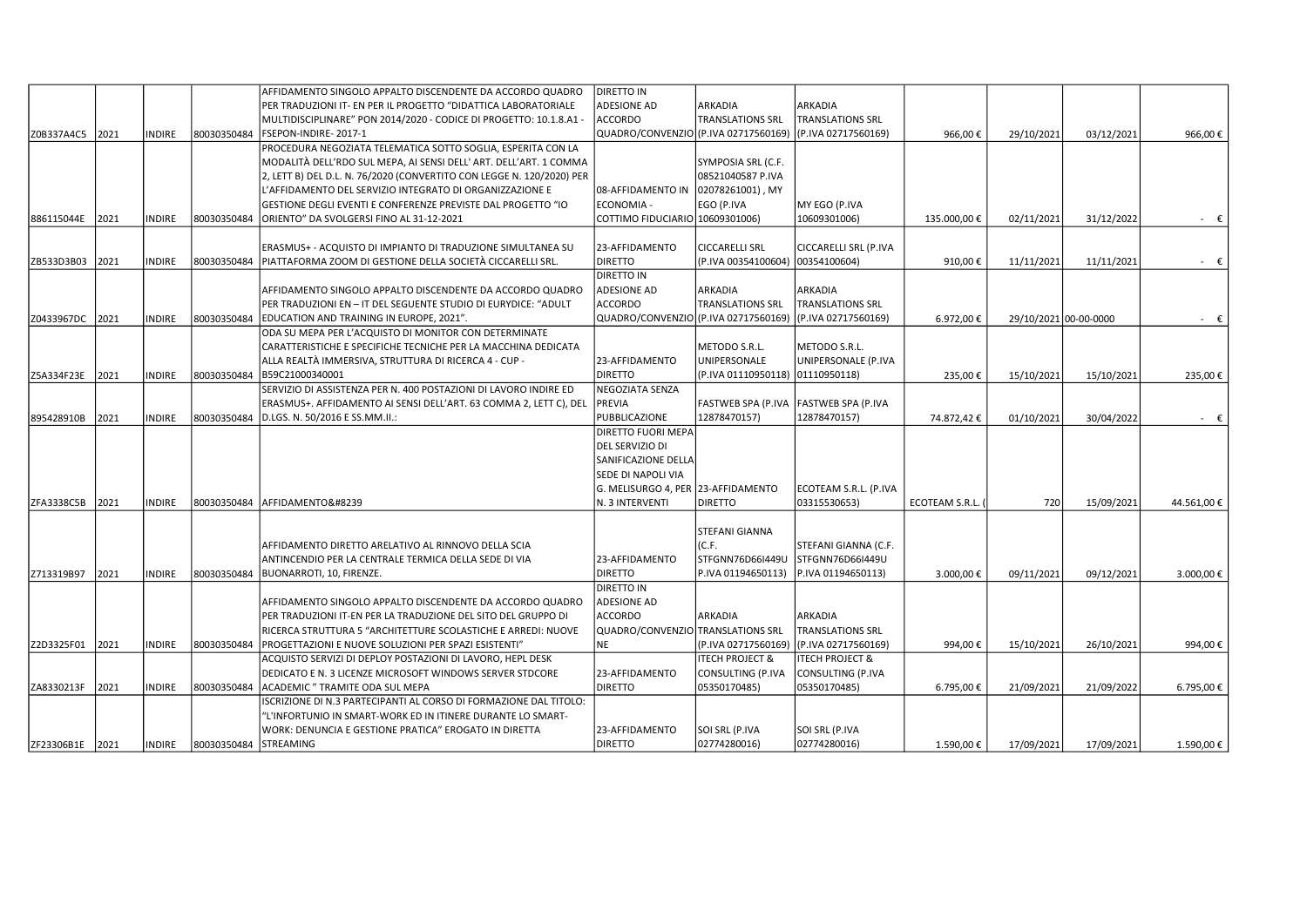|                 |      |               |             | ADESIONE AL "CONTRATTO QUADRO PER L'AFFIDAMENTO DEL SERVIZIO DI ADESIONE AD                                                                         | 26-AFFIDAMENTO<br><b>DIRETTO IN</b>  | <b>ACCENTURE</b><br><b>FINANCIAL</b><br>ADVANCED | <b>ACCENTURE FINANCIAL</b>            |            |                       |            |                |
|-----------------|------|---------------|-------------|-----------------------------------------------------------------------------------------------------------------------------------------------------|--------------------------------------|--------------------------------------------------|---------------------------------------|------------|-----------------------|------------|----------------|
|                 |      |               |             | GESTIONE DEL SISTEMA TELEMATICO ACQUISTI REGIONALE DELLA                                                                                            | <b>ACCORDO</b>                       | <b>SOLUTION &amp;</b>                            | ADVANCED SOLUTION                     |            |                       |            |                |
|                 |      |               |             | TOSCANA (START) CIG 7930885557 -ENTI CON CANONE DI GESTIONE A                                                                                       | QUADRO/CONVENZIO TECHNOLOGY SRL      |                                                  | & TECHNOLOGY SRL                      |            |                       |            |                |
| ZAB33D1FCE      | 2021 | <b>INDIRE</b> | 80030350484 | PROPRIO CARICO".                                                                                                                                    | <b>NE</b>                            | (P.IVA 11244750961)                              | (P.IVA 11244750961)                   | 6.000,00 € | 01/07/2021            | 01/07/2024 | $ \varepsilon$ |
|                 |      |               |             | PROCEDURA DI AFFIDAMENTO DIRETTO FUORI MEPA, AI SENSI DELL'ART.                                                                                     |                                      |                                                  |                                       |            |                       |            |                |
|                 |      |               |             | 1, COMMA 2 LETTERA A) DEL DECRETO-LEGGE N.76 DEL 16 LUGLIO 2020,                                                                                    |                                      |                                                  |                                       |            |                       |            |                |
|                 |      |               |             | CONV.IN L. N.120/2020, PER UN SERVIZIO DI NAVETTA, PER IL GIORNO 25                                                                                 |                                      |                                                  | FIBORENT SOC CONS   FIBORENT SOC CONS |            |                       |            |                |
|                 |      |               |             | GIUGNO 2021 IN OCCASIONE DELL'ORGANIZZAZIONE DI UN EVENTO                                                                                           | 23-AFFIDAMENTO                       | ARL (P.IVA                                       | ARL (P.IVA                            |            |                       |            |                |
| Z9E3230654      | 2021 | <b>INDIRE</b> | 80030350484 | ISTITUZIONALE INDIRE.                                                                                                                               | <b>DIRETTO</b>                       | 05726320483)                                     | 05726320483)                          | 585,00€    | 24/06/2021            | 25/06/2021 | 585,00€        |
|                 |      |               |             |                                                                                                                                                     | <b>DIRETTO IN</b>                    |                                                  |                                       |            |                       |            |                |
|                 |      |               |             | FORNITURA DI LIBRI PER LO SVOLGIMENTO DELLE ATTIVITÀ DI RICERCA                                                                                     | <b>ADESIONE AD</b>                   | CELDES SRL (C.F.                                 | CELDES SRL (C.F.                      |            |                       |            |                |
|                 |      |               |             | INDIRE - AFFIDAMENTO SINGOLO APPALTO BASATO SU ACCORDO                                                                                              | <b>ACCORDO</b>                       | 02938930589 P.IVA                                | 02938930589 P.IVA                     |            |                       |            |                |
| ZF232ECC61      | 2021 | <b>INDIRE</b> | 80030350484 | QUADRO - CIG ACCORDO QUADRO: 7316399374 - STRUTTURA 5 PTA                                                                                           | QUADRO/CONVENZIO 01137991004)        |                                                  | 01137991004)                          | 518,84€    | 27/09/2021 00-00-0000 |            | 398,01€        |
|                 |      |               |             | ERASMUS- PROROGA TECNICA PER LA CONCESSIONE IN LICENZA D'USO                                                                                        |                                      |                                                  |                                       |            |                       |            |                |
|                 |      |               |             | DEL SOFTWARE DIGIVENTS E LA FRUIZIONE DEGLI ANNESSI SERVIZI DI                                                                                      |                                      |                                                  |                                       |            |                       |            |                |
|                 |      |               |             | AGGIORNAMENTO ED HELP-DESK PER LA GESTIONE DI EVENTI                                                                                                | 23-AFFIDAMENTO                       | <b>GOAPP SRL (P.IVA</b>                          | GOAPP SRL (P.IVA                      |            |                       |            |                |
| Z0930A09CA      | 2021 | <b>INDIRE</b> | 80030350484 | ORGANIZZATI DALL'AGENZIA ERASMUS+INDIRE                                                                                                             | <b>DIRETTO</b>                       | 02660110640)                                     | 02660110640)                          | 17.450,00€ | 18/02/2021            | 18/02/2022 | 17.450,00€     |
|                 |      |               |             |                                                                                                                                                     |                                      |                                                  |                                       |            |                       |            |                |
|                 |      |               |             | STIPULA DI UN ACCORDO QUADRO AI SENSI DELL'ART. 54 COMMA 3 DEL                                                                                      |                                      | ARKADIA                                          | ARKADIA                               |            |                       |            |                |
|                 |      |               |             | D.LGS. 50/2016 E SS.MM.II. RELATIVO AI SERVIZI DI TRADUZIONE TESTI E                                                                                | 23-AFFIDAMENTO                       | <b>TRANSLATIONS SRL</b>                          | <b>TRANSLATIONS SRL</b>               |            |                       |            |                |
| 8845142A14      | 2021 | <b>INDIRE</b> | 80030350484 | INTERPRETARIATO CON UN SOLO OPERATORE ECONOMICO                                                                                                     | <b>DIRETTO</b>                       | (P.IVA 02717560169)                              | (P.IVA 02717560169)                   | 57.140,00€ | 15/09/2021            | 14/03/2024 | 7.514,50€      |
|                 |      |               |             | 'AFFIDAMENTO DELL' AMPLIAMENTO ED ADEGUAMENTO DELLE                                                                                                 |                                      | SESA2 SRL (C.F.                                  | SESA2 SRL (C.F.                       |            |                       |            |                |
|                 |      |               |             | INFRASTRUTTURE PER I SERVIZI DI FONIA E DATI DA REALIZZARSI IN VIA                                                                                  | 23-AFFIDAMENTO                       | 00887520583 P.IVA                                | 00887520583 P.IVA                     |            |                       |            |                |
| 8,62E+12        | 2021 | <b>INDIRE</b> | 80030350484 | LOMBROSO 6/11, FIRENZE.                                                                                                                             | <b>DIRETTO</b>                       | 00939951000)                                     | 00939951000)                          | 94.947,80€ | 18/05/2021            | 12/10/2021 | 94.947,80€     |
|                 |      |               |             |                                                                                                                                                     | <b>DIRETTO IN</b>                    |                                                  |                                       |            |                       |            |                |
|                 |      |               |             |                                                                                                                                                     | <b>ADESIONE AD</b>                   | INTERNATIONAL                                    | INTERNATIONAL                         |            |                       |            |                |
|                 |      |               |             | STAMPA DI N. 2300 COPIE OPUSCOLO INFORMATIVO NELL'AMBITO DEL                                                                                        | <b>ACCORDO</b>                       | PRINTING SRL (P.IVA                              | PRINTING SRL (P.IVA                   |            |                       |            |                |
| ZD532DBADB 2021 |      | <b>INDIRE</b> | 80030350484 | PROGETTO "PON 2014/2020 - MODELLI DI ALTERNANZA SCUOLA-LAVORO"                                                                                      | QUADRO/CONVENZIO 01978430641)        |                                                  | 01978430641)                          | 5.520,00€  | 16/12/2021            | 16/01/2022 | $ \varepsilon$ |
|                 |      |               |             |                                                                                                                                                     |                                      |                                                  |                                       |            |                       |            |                |
|                 |      |               |             | SERVIZIO DI ORGANIZZAZIONE DELL'EVENTO ERASMUS+ CORRI LA VITA<br>2021- SPECIALE EDIZIONE TOSCANA HE SI SVOLGERÀ A FIRENZE IN DATA 26 23-AFFIDAMENTO |                                      | <b>FIRENZE MARATHON</b>                          | <b>FIRENZE MARATHON</b>               |            |                       |            |                |
| Z2E32AE566      | 2021 | <b>INDIRE</b> | 80030350484 | SETTEMBRE 2021.                                                                                                                                     | DIRETTO                              | SCSDPA (P.IVA<br>04203690484)                    | SCSDPA (P.IVA<br>04203690484)         | 18.000,00€ | 20/09/2021            | 26/09/2021 | 18.000,00€     |
|                 |      |               |             |                                                                                                                                                     | <b>DIRETTO IN</b>                    | <b>EDENRED ITALIA</b>                            |                                       |            |                       |            |                |
|                 |      |               |             | ACQUISTO, ALLA EDENRED SRL, DI N. 10.000 BPE PER IL PERSONALE                                                                                       | <b>ADESIONE AD</b>                   | $S.R.L.$ (C.F.                                   | EDENRED ITALIA S.R.L.                 |            |                       |            |                |
|                 |      |               |             | DIPENDENTE DELL'ENTE ED IN SERVIZIO PRESSO LA SEDE DI ROMA                                                                                          | <b>ACCORDO</b>                       | 01014660417 P.IVA                                | (C.F. 01014660417                     |            |                       |            |                |
| 8881050A4C 2021 |      | <b>INDIRE</b> | 80030350484 | (CONVENZIONE CONSIP BUONI PASTO 9 - LOTTO 7 - LAZIO)                                                                                                | QUADRO/CONVENZIO 09429840151)        |                                                  | P.IVA 09429840151)                    | 56.100,00€ | 15/09/2021            | 15/09/2023 | $ \varepsilon$ |
|                 |      |               |             | CONVENZIONE CONSIP "TECNOLOGIE SERVER 3" (LOTTO 4 - SERVER                                                                                          | DIRETTO IN                           |                                                  |                                       |            |                       |            |                |
|                 |      |               |             | RACKABLE BI-PROCESSORE PRESTAZIONALI) PER LA FORNITURA DI N. 4                                                                                      | <b>ADESIONE AD</b>                   |                                                  |                                       |            |                       |            |                |
|                 |      |               |             | SERVER DELL POWEREDGE R740XD PER L'AGGIORNAMENTO DEI SISTEMI                                                                                        | <b>ACCORDO</b>                       | CONVERGE S.P.A.                                  | CONVERGE S.P.A.                       |            |                       |            |                |
| 8872190ACB      | 2021 | <b>INDIRE</b> | 80030350484 | INFORMATICI DELL'ENTE E COMPONENTI ACCESSORI                                                                                                        | QUADRO/CONVENZIO (P.IVA 04472901000) |                                                  | (P.IVA 04472901000)                   | 96.225,00€ | 25/08/2021            | 31/01/2022 | $ \epsilon$    |
|                 |      |               |             |                                                                                                                                                     |                                      | SICURITALIA IVRI SPA                             |                                       |            |                       |            |                |
|                 |      |               |             | SERVIZIO DI VIGILANZA ATTIVA DELLA SEDE OPERATIVA INDIRE, NUCLEO                                                                                    |                                      | <b>DIVISIONE</b>                                 | SICURITALIA IVRI SPA -                |            |                       |            |                |
|                 |      |               |             | TERRITORIALE NORD SITA IN CORSO VITTORIO EMANUELE II N. 70 TORINO                                                                                   | 23-AFFIDAMENTO                       | VIGILANZA (P.IVA                                 | DIVISIONE VIGILANZA                   |            |                       |            |                |
| ZCE32C230E      | 2021 | <b>INDIRE</b> | 80030350484 | DELLA DURATA DI 2 ANNI RINNOVABILI DI ULTERIORI 2 ANNI.                                                                                             | DIRETTO                              | 07897711003)                                     | (P.IVA 07897711003)                   | 3.760,00€  | 30/09/2021            | 28/09/2023 | 233,30€        |
|                 |      |               |             |                                                                                                                                                     | <b>DIRETTO IN</b>                    |                                                  |                                       |            |                       |            |                |
|                 |      |               |             |                                                                                                                                                     | <b>ADESIONE AD</b>                   | CELDES SRL (C.F.                                 | CELDES SRL (C.F.                      |            |                       |            |                |
|                 |      |               |             | FORNITURA DI LIBRI PER LO SVOLGIMENTO DELLE ATTIVITÀ DI RICERCA                                                                                     | <b>ACCORDO</b>                       | 02938930589 P.IVA                                | 02938930589 P.IVA                     |            |                       |            |                |
| ZE732C1148      | 2021 | <b>INDIRE</b> | 80030350484 | INDIRE - PROGETTO EPALE - CIG ACCORDO QUADRO: 7316399374                                                                                            | QUADRO/CONVENZIO 01137991004)        |                                                  | 01137991004)                          | 308.45€    | 24/08/2021 00-00-0000 |            | 299,27€        |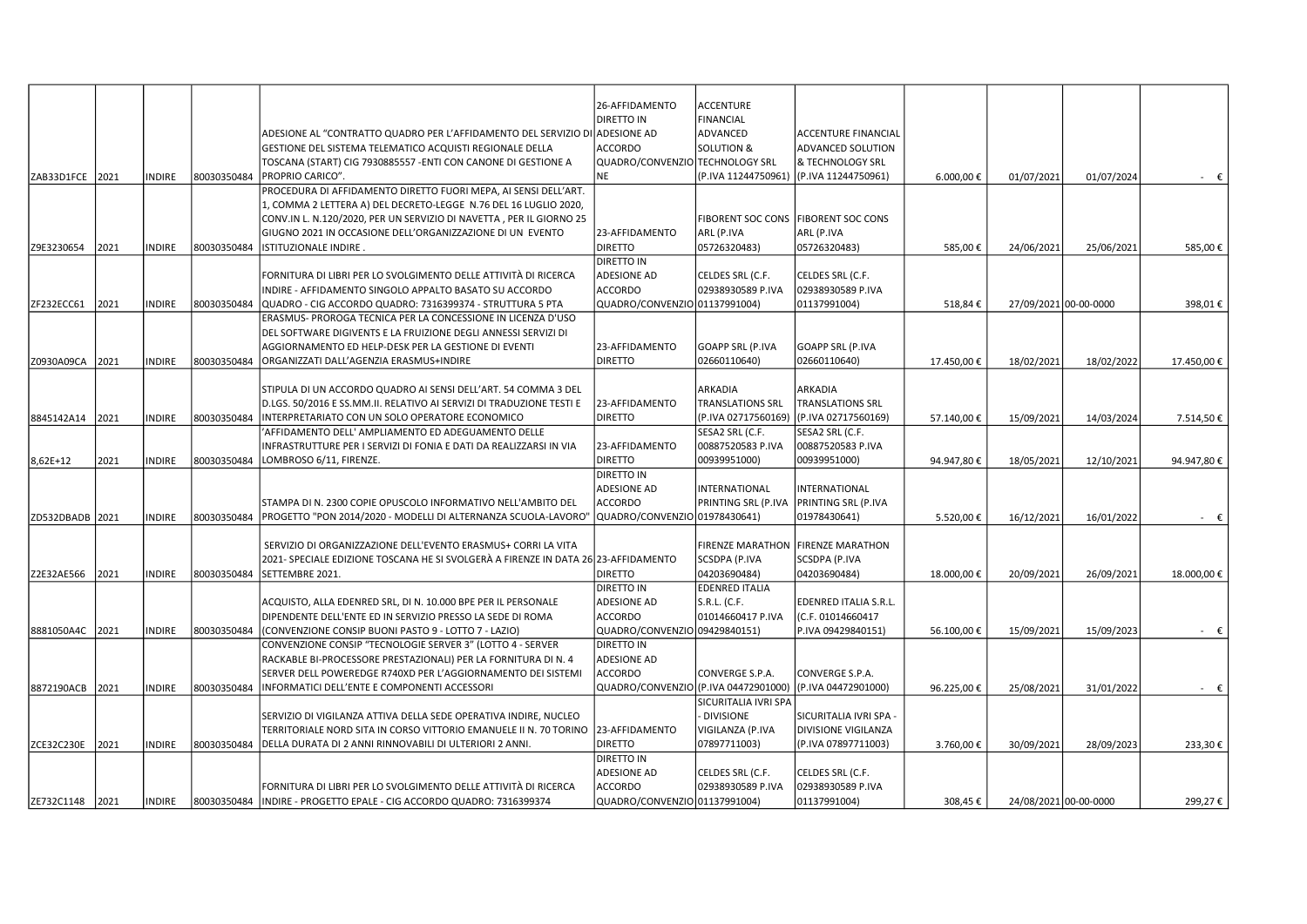|                 |      |               |             | SERVIZIO DI MANUTENZIONI ORDINARIE DELL'IMPIANTO DI                 |                               |                                    |                                         |                        |            |            |                |
|-----------------|------|---------------|-------------|---------------------------------------------------------------------|-------------------------------|------------------------------------|-----------------------------------------|------------------------|------------|------------|----------------|
|                 |      |               |             | CLIMATIZZAZIONE, IDRICO-SANITARIO E DELL'IMPIANTO ELETTRICO E DATI, |                               |                                    |                                         |                        |            |            |                |
|                 |      |               |             | PER LA SEDE DEL NUCLEO TERRITORIALE CENTRO DI VIA GUIDUBALDO DEL    |                               |                                    |                                         |                        |            |            |                |
|                 |      |               |             | MONTE 54, PER LA DURATA DI 24 MESI PROROGABILI DI ULTERIORI 24      | 23-AFFIDAMENTO                | <b>EDILTECNICA 2D SRL</b>          | <b>EDILTECNICA 2D SRL</b>               |                        |            |            |                |
| Z9B32AFBEA      | 2021 | <b>INDIRE</b> | 80030350484 | <b>MESI</b>                                                         | <b>DIRETTO</b>                |                                    | (P.IVA 07090891008) (P.IVA 07090891008) | 17.642,26€             | 01/10/2021 | 30/09/2023 | $ \varepsilon$ |
|                 |      |               |             | ACQUISTO DI N. 1 LICENZA D'USO DEL SOFTWARE "MOBILITY MANAGER"      |                               |                                    |                                         |                        |            |            |                |
|                 |      |               |             | PER L'ANALISI DELLE ABITUDINI DI MOBILITÀ DEI DIPENDENTI MEDIANTE   | 23-AFFIDAMENTO                | <b>MOVESION SRL</b>                | MOVESION SRL (P.IVA                     |                        |            |            |                |
|                 |      |               | 80030350484 | AFFIDAMENTO DIRETTO ALLA MOVESION SRL,                              | <b>DIRETTO</b>                | (P.IVA 12749131004)   12749131004) |                                         |                        |            |            |                |
| Z9332A9C9D      | 2021 | INDIRE        |             |                                                                     |                               |                                    |                                         | 2.500,00€              | 04/08/2021 | 04/08/2022 | 2.500,00€      |
|                 |      |               |             | ISCRIZIONE DI 2 DIPENDENTI AL CORSO DI FORMAZIONE DAL TITOLO "LA    |                               | MAGGIOLI S.P.A.                    | MAGGIOLI S.P.A. (C.F.                   |                        |            |            |                |
|                 |      |               |             |                                                                     |                               |                                    |                                         |                        |            |            |                |
|                 |      |               |             | CONVERSIONE DEL DECRETO "SEMPLIFICAZIONI-BIS": TUTTE LE NOVITÀ      | 23-AFFIDAMENTO                | (C.F. 06188330150                  | 06188330150 P.IVA                       |                        |            |            |                |
| Z5E3298790      | 2021 | <b>INDIRE</b> | 80030350484 | PER GLI APPALTI PUBBLICI"                                           | <b>DIRETTO</b>                | P.IVA 02066400405)                 | 02066400405)                            | 490,00€                | 03/08/2021 | 03/08/2021 | 490,00€        |
|                 |      |               |             | STAMPA DI N. 100 COPIE DELLA PUBBLICAZIONE "MONITORAGGIO            |                               |                                    |                                         |                        |            |            |                |
|                 |      |               |             | NAZIONALE 2021 DEGLI ESITI OCCUPAZIONALI DEI PERCORSI DI STUDIO     | 23-AFFIDAMENTO                | <b>COLOR PRINT SNC</b>             | <b>COLOR PRINT SNC</b>                  |                        |            |            |                |
| Z733297A98      | 2021 | <b>INDIRE</b> | 80030350484 | ITS"                                                                | <b>DIRETTO</b>                | (P.IVA 04039410487)                | (P.IVA 04039410487)                     | 1.045,00€              | 02/08/2021 | 12/08/2021 | - €            |
|                 |      |               |             | FORNITURA DI MATERIALE TIPOGRAFICO PERSONALIZZATO MEDIANTE          | <b>DIRETTO IN</b>             |                                    |                                         |                        |            |            |                |
|                 |      |               |             | AFFIDAMENTO DIRETTO IN ADESIONE AD ACCORDO QUADRO DI DURATA         | ADESIONE AD                   | INTERNATIONAL                      | INTERNATIONAL                           |                        |            |            |                |
|                 |      |               |             | QUADRIENNALE CON UN SOLO OPERATORE CONCLUSO AI SENSI DELL'ART.      | ACCORDO                       | PRINTING SRL (P.IVA                | <b>PRINTING SRL (P.IVA</b>              |                        |            |            |                |
| Z843278832      | 2021 | INDIRE        | 80030350484 | ART. 54, COMMA 3, DEL D.LGS. N. 50/2016 E SS.MM.II.                 | QUADRO/CONVENZIO 01978430641) |                                    | 01978430641)                            | 1.911,00€              | 26/07/2021 | 26/08/2021 | 1.156,00€      |
|                 |      |               |             |                                                                     |                               |                                    |                                         |                        |            |            |                |
|                 |      |               |             | FORNITURA DI UNA APPLICAZIONE WEB INTEGRATA PER LA GESTIONE DEL     |                               |                                    |                                         |                        |            |            |                |
|                 |      |               |             | REPERTORIO DI PROFESSIONALITÀ DELL'INNOVAZIONE-TUTOR DELLE          |                               | PHILMARK                           | PHILMARK                                |                        |            |            |                |
|                 |      |               |             | PICCOLE SCUOLE, PREVIA INDAGINE DI MERCATO PON "PER LA SCUOLA"      | 23-AFFIDAMENTO                | <b>INFORMATICA SPA</b>             | <b>INFORMATICA SPA</b>                  |                        |            |            |                |
|                 |      |               |             |                                                                     | <b>DIRETTO</b>                |                                    |                                         |                        |            |            |                |
| 873173145E      | 2021 | <b>INDIRE</b> | 80030350484 | 2014-2020 PROGETTO PICCOLE SCUOLE - CUP: B59B17000010006            |                               | (P.IVA 11631031009)                | (P.IVA 11631031009)                     | 33.810,00 € 00-00-0000 |            | 00-00-0000 | 33.810,00€     |
|                 |      |               |             | SERVIZIO DI MANUTENZIONE ORDINARIA E OBBLIGATORIA, AI SENSI DEL     |                               | <b>FIRELESS</b>                    |                                         |                        |            |            |                |
|                 |      |               |             | D.LGS. 81/2008, DELL'IMPIANTO ANTINCENDIO SEDE INDIRE NUCLEO        |                               | <b>ANTINCENDIO E</b>               | FIRELESS ANTINCENDIO                    |                        |            |            |                |
|                 |      |               |             | TERRITORIALE CENTRO, ROMA, PER 24 MESI, EVENTUALMENTE               | 23-AFFIDAMENTO                | SICUREZZA (P.IVA                   | E SICUREZZA (P.IVA                      |                        |            |            |                |
| Z4332D9E4A      | 2021 | <b>INDIRE</b> | 80030350484 | PROROGABILI DI ULTERIORI 12 MESI                                    | <b>DIRETTO</b>                | 10413311001)                       | 10413311001)                            | 980,00€                | 15/09/2021 | 31/08/2023 | $ \varepsilon$ |
|                 |      |               |             | ACQUISTO DI N. 1 TAVOLETTA GRAFICA E DI N.1 PAINTER 2020 DIGITAL    |                               |                                    |                                         |                        |            |            |                |
|                 |      |               |             | ART & PAINTING SOFTWARE PER REALIZZAZIONE DELLE ILLUSTRAZIONI DE    |                               | <b>GARGIULO SERVICE</b>            |                                         |                        |            |            |                |
|                 |      |               |             | "I QUADERNI DELLE PICCOLE SCUOLE" E DELLE PUBBLICAZIONI             | 23-AFFIDAMENTO                | SAS (P.IVA                         | <b>GARGIULO SERVICE SAS</b>             |                        |            |            |                |
| ZD6327E2EE      | 2021 | <b>INDIRE</b> | 80030350484 | SCIENTIFICHE DEI RICERCATORI. - CUP: B59C21000380001                | <b>DIRETTO</b>                | 03028091217)                       | (P.IVA 03028091217)                     | 901,64€                | 30/07/2021 | 30/08/2021 | 901,64€        |
|                 |      |               |             | PROROGA TECNICA DEL SERVIZIO DI MANUTENZIONE ORDINARIA              |                               |                                    |                                         |                        |            |            |                |
|                 |      |               |             | DELL'IMPIANTO DI CLIMATIZZAZIONE, IDRICO-SANITARIO E                |                               |                                    |                                         |                        |            |            |                |
|                 |      |               |             | DELL'IMPIANTO ELETTRICO E DATI, PER LA SEDE DEL NUCLEO              | 23-AFFIDAMENTO                | <b>CITEM IMPIANTI SRL</b>          | <b>CITEM IMPIANTI SRL</b>               |                        |            |            |                |
| Z63327D78B      | 2021 | INDIRE        | 80030350484 | <b>TERRITORIALE ROMA</b>                                            | <b>DIRETTO</b>                |                                    | (P.IVA 02230970606) (P.IVA 02230970606) | 1.574,33€              | 01/08/2021 | 30/09/2021 | 1.574,33 €     |
|                 |      |               |             | FORNITURA E SPEDIZIONE DI KIT DESTINATI ALLE SCUOLE CHE HANNO       |                               | HOFI STUDIO S.R.O.                 | HOFI STUDIO S.R.O.                      |                        |            |            |                |
|                 |      |               |             | OTTENUTO IL CERTIFICATO DI "SCUOLA ETWINNING" PER IL BIENNIO        | 23-AFFIDAMENTO                | (P.IVA estera                      | (P.IVA estera                           |                        |            |            |                |
|                 |      |               |             |                                                                     |                               |                                    |                                         |                        |            |            |                |
| Z3C328D8B3      | 2021 | <b>INDIRE</b> | 80030350484 | 2021/2022.                                                          | <b>DIRETTO</b>                | 24746614)                          | 24746614)                               | 3.371,54€              | 15/09/202  | 30/10/2021 | 3.371,54€      |
|                 |      |               |             | ISCRIZIONE DI N. 3 DIPENDENTI AL CORSO DI FORMAZIONE ITA SRL DAL    |                               |                                    |                                         |                        |            |            |                |
|                 |      |               |             | TITOLO "SISTEMI DI PROTOCOLLO INFORMATICO E CONSERVAZIONE DEI       | 23-AFFIDAMENTO                | ITA SRL (P.IVA                     | ITA SRL (P.IVA                          |                        |            |            |                |
| Z30325D9AE 2021 |      | INDIRE        | 80030350484 | DOCUMENTI DIGITALI"                                                 | <b>DIRETTO</b>                | 01593590605)                       | 01593590605)                            | 1.504,50€              | 12/07/2021 | 12/07/2021 | 1.504,50€      |
|                 |      |               |             |                                                                     |                               |                                    |                                         |                        |            |            |                |
|                 |      |               |             |                                                                     |                               | <b>CONTRATTI PUBBLICI</b>          | CONTRATTI PUBBLICI                      |                        |            |            |                |
|                 |      |               |             | ISCRIZIONE ANNUALE AL PORTALE "CONTRATTI PUBBLICI ITALIA - LINO     | 23-AFFIDAMENTO                | ITALA SRL (P.IVA                   | ITALA SRL (P.IVA                        |                        |            |            |                |
| Z483258BD4      | 2021 | INDIRE        | 80030350484 | <b>BELLAGAMBA"</b>                                                  | <b>DIRETTO</b>                | 02668770429)                       | 02668770429)                            | 390,00€                | 08/07/2021 | 08/07/2022 | 390,00€        |
|                 |      |               |             | SERVIZIO DI ABBONAMENTI ANNUALI IN FORMATO DIGITALE NELLA           |                               |                                    |                                         |                        |            |            |                |
|                 |      |               |             | FORMULA PDF + NOTIZIE WEB DI NR 11 (UNDICI) TESTATE NAZIONALI       | 23-AFFIDAMENTO                | SIMUL NEWS SRL                     | SIMUL NEWS SRL (P.IVA                   |                        |            |            |                |
| ZC7325471C      | 2021 | NDIRE         | 80030350484 | FRUIBILI SULLA PIATTAFORMA SIMUL NEWS PER NR 3 UTENTI.              | <b>DIRETTO</b>                | (P.IVA 15513981009)                | 15513981009)                            | 8.306,27€              | 01/08/2021 | 31/07/2022 | 8.306,27€      |
|                 |      |               |             | RINNOVO DELLE LICENZE SOFTWARE KASPERSKY ANTI-VIRUS (N. 500         |                               |                                    |                                         |                        |            |            |                |
|                 |      |               |             | UTENTI) MEDIANTE AFFIDAMENTO DIRETTO AI SENSI DELL'ART. 1, COMMA    |                               |                                    |                                         |                        |            |            |                |
|                 |      |               |             | 2, LETTERA A), DEL D.L. N. 76/2020 CONVERTITO, CON MODIFICAZIONI,   | 23-AFFIDAMENTO                | PC SERVICE SRL                     | PC SERVICE SRL (P.IVA                   |                        |            |            |                |
| ZB3318DAF6 2021 |      | INDIRE        | 80030350484 | DALLA LEGGE N. 120/2020                                             | <b>DIRETTO</b>                | (P.IVA 02776660546) 02776660546)   |                                         | 5.470,00€              | 09/07/2021 | 09/07/2022 | 5.470,00€      |
|                 |      |               |             |                                                                     |                               |                                    |                                         |                        |            |            |                |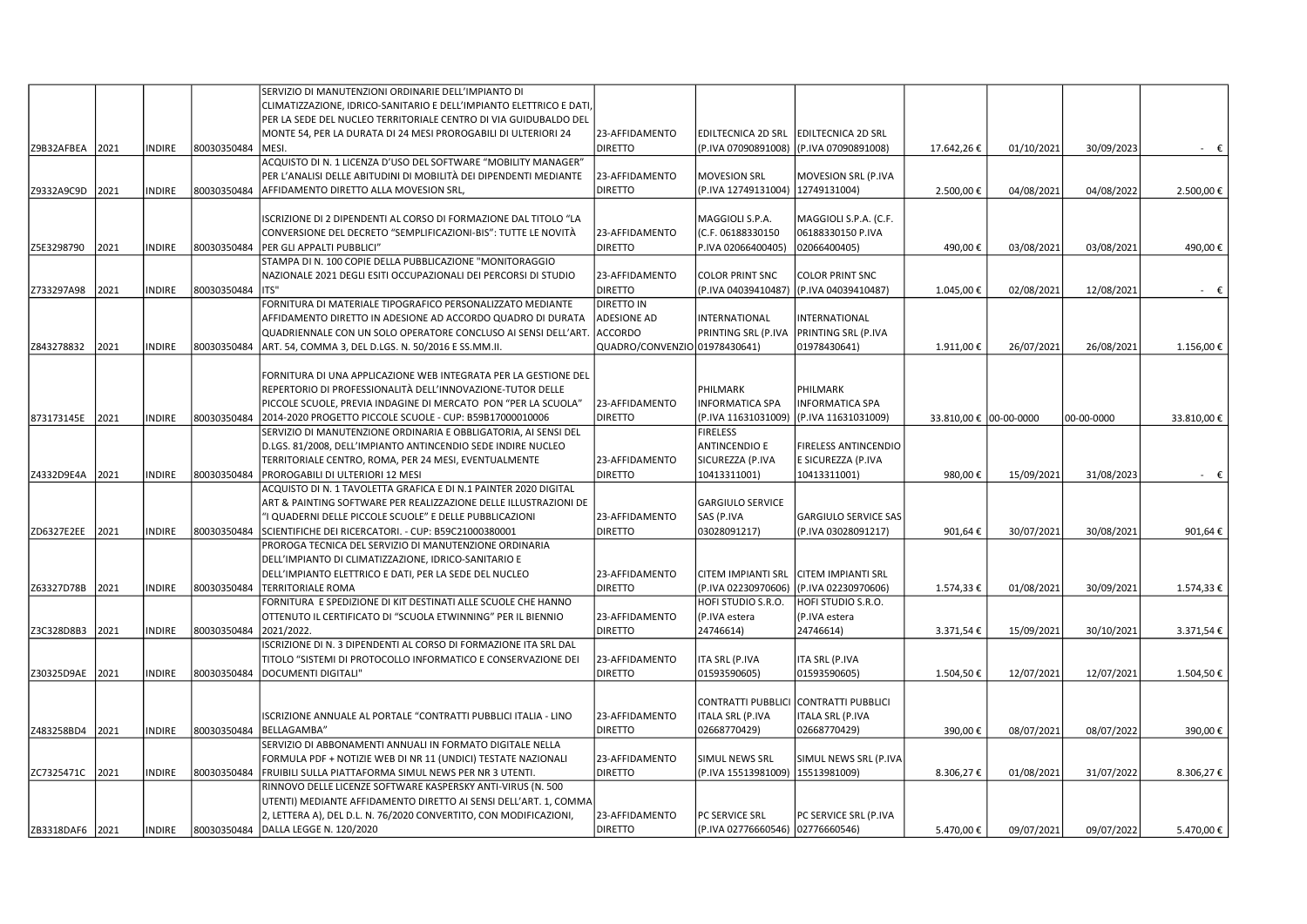| <b>ADESIONE AD</b><br>FORNITURA DI LIBRI PER LO SVOLGIMENTO DELLE ATTIVITÀ DI RICERCA<br>CELDES SRL (C.F.<br>CELDES SRL (C.F.<br>02938930589 P.IVA<br><b>ACCORDO</b><br>02938930589 P.IVA<br>INDIRE - AFFIDAMENTO SINGOLO APPALTO BASATO SU ACCORDO<br>QUADRO/CONVENZIO 01137991004)<br>01137991004)<br>ZEE324606D<br>2021<br><b>INDIRE</b><br>80030350484<br>QUADRO - CIG ACCORDO QUADRO: 7316399374 STRUTTURA N. 7 DEL PTA<br>166,78€<br>19/07/2021<br>01/10/2021<br>166,78€<br>23-AFFIDAMENTO<br>LAB ITALIA SRL (P.IVA LAB ITALIA SRL (P.IVA<br>SERVIZIO DI SUPPORTO INFORMATIVO, REALIZZAZIONE ARTICOLI<br>Z6B3238F93<br>2021<br>80030350484<br><b>DIRETTO</b><br>06595521003)<br>06595521003)<br>26/08/2022<br><b>INDIRE</b><br>16.350,00€<br>26/08/2021<br>$ \epsilon$<br>GIORNALISTICI E POSIZIONAMENTI COMUNICATI STAMPA<br>DIRETTO IN<br>CONTRATTO APPLICATIVO PER LA REALIZZAZIONE DI N. 1 VIDEO<br><b>ADESIONE AD</b><br>TIPOLOGIA H "VIDEO TUTORIAL" E N. 1 VIDEO TIPOLOGIA L "VIDEO DI<br>LIM SRL<br><b>ACCORDO</b><br>UNIPERSONALE<br>DOCUMENTAZIONE" PER LA DOCUMENTAZIONE DELLE ATTIVITA' DI<br>LIM SRL UNIPERSONALE<br>QUADRO/CONVENZIO (P.IVA 09994831007)<br>(P.IVA 09994831007)<br>ZF132087DD<br>2021<br><b>INDIRE</b><br>80030350484<br>RICERCA DELLA STRUTTURA 8 DEL PTA<br>2.120,00€<br>22/06/2021<br>31/12/2021<br>$ \epsilon$<br>RINNOVO ANNUALE DELLE LICENZE D'USO DEL SOFTWARE SAS MEDIANTE<br>AFFIDAMENTO DIRETTO ALLA SAS INSITUTE SRL, AI SENSI DELL'ART. 1,<br>COMMA 2, LETTERA A), DEL D.L. N. 76/2020, CONVERTITO NELLA LEGGE N.  23-AFFIDAMENTO<br>SAS INSTITUTE SRL<br><b>SAS INSTITUTE SRL</b><br><b>DIRETTO</b><br>(P.IVA 08517850155) (P.IVA 08517850155)<br>2021<br>120/2020, E AI SENSI DELL'ART. 1, COMMA 516, DELLA LEGGE N. 208/2015<br>01/06/2021<br>31/05/2022<br>3.481,00€<br>Z6C31F6DEB<br><b>INDIRE</b><br>80030350484<br>3.481,00€<br><b>DIRETTO IN</b><br>CONTRATTO APPLICATIVO PER LA REALIZZAZIONE DI N. 5 VIDEO<br><b>ADESIONE AD</b><br>LIM SRL<br>TIPOLOGIA H "VIDEO TUTORIAL" PER LE ATTIVITA' INERENTI IL PROGETTO<br><b>ACCORDO</b><br>UNIPERSONALE<br>"FARE SCUOLA NELLE AREE INTERNE - MIGLIORARE IL FARE SCUOLA NELLE<br>LIM SRL UNIPERSONALE<br>2021<br>ZB331EC3D3<br><b>INDIRE</b><br>80030350484<br>PICCOLE SCUOLE 2020"<br>QUADRO/CONVENZIO (P.IVA 09994831007)<br>(P.IVA 09994831007)<br>3.350,00€<br>08/06/2021<br>30/06/2021<br>$ \epsilon$<br>AFFIDAMENTO DIRETTO, AI SENSI DELL'ART. 1, COMMA 2, LETT. B), D.L. N.<br>76/2020, CONVERTITO IN L.N. 120/2020, MEDIANTE TD SU MEPA, PER<br>NUOVA PIATTAFORMA GESTIONE EVENTI AN ERASMUS+ IN MODALITÀ<br>23-AFFIDAMENTO<br><b>CICCARELLI SRL</b><br>CICCARELLI SRL (P.IVA<br><b>DIRETTO</b><br>(P.IVA 00354100604) 00354100604)<br>2021<br><b>INDIRE</b><br>80030350484<br>VIRTUALE O IBRIDA. CUP: B59H21000000007<br>18/08/2021<br>18/08/2022<br>8774633039<br>74.500,00€<br>$ \epsilon$<br><b>DIRETTO IN</b><br><b>ADESIONE AD</b><br>ITC - INTERPRETI E<br>ITC - INTERPRETI E<br>AFFIDAMENTO SINGOLO APPALTO TRAMITE AQ PER IL SERVIZIO DI<br><b>ACCORDO</b><br>TRADUTTORI IN<br><b>TRADUTTORI IN</b><br>TRADUZIONE DALL'INGLESE ALL'ITALIANO DEI SEGUENTI STUDI DI<br>QUADRO/CONVENZIO COOPERATIVA (P.IVA COOPERATIVA (P.IVA<br>EURYDICE: TEACHERS IN EUROPE: CAREERS, DEVELOPMENT AND WELL-<br><b>NE</b><br>08425621003)<br>08425621003)<br>2021<br>80030350484<br>BEING.<br>30/06/2021<br>5.600,00€<br>Z8C31E8363<br><b>INDIRE</b><br>5.600,00€<br>06/06/2021<br>DIRETTO IN<br>ADESIONE AD<br>ESTERNALIZZAZIONE DEL SERVIZIO DI MONITORAGGIO NELL'AMBITO DEL<br>PROGETTO DIDATTICA LABORATORIALE MULTIDISCIPLINARE - AREA<br>ACCORDO<br>SOLCO S.R.L. (P.IVA<br>SOLCO S.R.L. (P.IVA<br>QUADRO/CONVENZIO 03697851008)<br>03697851008)<br>32.772,50€<br>Z4331E3DB5<br>2021<br><b>INDIRE</b><br>80030350484<br>LINGUISTICO-UMANISTICA" CUP: B59B17000020006<br>32.772,50€<br>08/06/2021<br>30/09/2021<br>ETWINNING PROCEDURA DI AFFIDAMENTO DIRETTO AI SENSI DELL'ART. 1,<br>COMMA 2 LETTERA A) DEL DECRETO LEGGE N.76 DEL 16 LUGLIO 2020,<br><b>SURVEY MONKEY</b><br><b>SURVEY MONKEY</b><br>CONV. IN L. N.120/2020, PER L'ACQUISTO DELLA LICENZA SURVEY MONKEY 23-AFFIDAMENTO<br>EUROPE SARL (P.IVA<br>EUROPE SARL (P.IVA<br>2021<br>INDIRE<br>PROFILO "PIANI AZIENDALI ADVANTAGE" PER N. 9 ACCESSI.<br><b>DIRETTO</b><br>estera IE3223102GH)  estera IE3223102GH)<br>2.519,92€<br>30/04/2021<br>30/04/2022<br>2.519,92€<br>Z86317E094<br>80030350484<br><b>BCS BIOMEDICAL</b><br><b>BCS BIOMEDICAL</b><br>COMPUTER SYSTEMS COMPUTER SYSTEMS<br>AFFIDAMENTO DIRETTO MEDIANTE ODA SU MEPA PER ACQUISTO DI 12<br>SRL (P.IVA<br>SRL (P.IVA<br>LICENZE SOFTWARE "ADOBE CREATIVE CLOUD FOR TEAMS ALL APPS"<br>23-AFFIDAMENTO<br>ZD931706BC<br>2021<br>INDIRE<br>80030350484<br><b>DIRETTO</b><br>01355000132)<br>01355000132)<br>4.316,28€<br>11/05/2021<br>17/01/2022<br>4.316,28€<br>(VERSIONE EDUCATIONAL) CUP: B52F16004650001 - B55I15000470007<br>APERTURA E RICARICA CONTO POSTALE RELATIVO ALLA MACCHINA<br>AFFRANCATRICE DIGITALE QUADIENT MODELLO IS280, CON BILANCIA<br>POSTE ITALIANE SPA<br>POSTE ITALIANE SPA<br>23-AFFIDAMENTO<br>(C.F. 97103880585<br>(C.F. 97103880585<br>INCORPORATA, IN USO PRESSO LA SEDE DI INDIRE IN VIA M. BUONARROTI |                 |      |               |             |                          | <b>DIRETTO IN</b> |                    |                    |           |            |            |           |
|--------------------------------------------------------------------------------------------------------------------------------------------------------------------------------------------------------------------------------------------------------------------------------------------------------------------------------------------------------------------------------------------------------------------------------------------------------------------------------------------------------------------------------------------------------------------------------------------------------------------------------------------------------------------------------------------------------------------------------------------------------------------------------------------------------------------------------------------------------------------------------------------------------------------------------------------------------------------------------------------------------------------------------------------------------------------------------------------------------------------------------------------------------------------------------------------------------------------------------------------------------------------------------------------------------------------------------------------------------------------------------------------------------------------------------------------------------------------------------------------------------------------------------------------------------------------------------------------------------------------------------------------------------------------------------------------------------------------------------------------------------------------------------------------------------------------------------------------------------------------------------------------------------------------------------------------------------------------------------------------------------------------------------------------------------------------------------------------------------------------------------------------------------------------------------------------------------------------------------------------------------------------------------------------------------------------------------------------------------------------------------------------------------------------------------------------------------------------------------------------------------------------------------------------------------------------------------------------------------------------------------------------------------------------------------------------------------------------------------------------------------------------------------------------------------------------------------------------------------------------------------------------------------------------------------------------------------------------------------------------------------------------------------------------------------------------------------------------------------------------------------------------------------------------------------------------------------------------------------------------------------------------------------------------------------------------------------------------------------------------------------------------------------------------------------------------------------------------------------------------------------------------------------------------------------------------------------------------------------------------------------------------------------------------------------------------------------------------------------------------------------------------------------------------------------------------------------------------------------------------------------------------------------------------------------------------------------------------------------------------------------------------------------------------------------------------------------------------------------------------------------------------------------------------------------------------------------------------------------------------------------------------------------------------------------------------------------------------------------------------------------------------------------------------------------------------------------------------------------------------------------------------------------------------------------------------------------------------------------------------------------------------------------------------------------------------------------------------------------------------------------------------------------------------------------------------------------------------------------------------------------------------------------------------------------------------------------------------------------------------------------------------------------------------------------------------------------------------------------------------------------------------------------------------------------------------------------------------------------------------------------------------------------|-----------------|------|---------------|-------------|--------------------------|-------------------|--------------------|--------------------|-----------|------------|------------|-----------|
|                                                                                                                                                                                                                                                                                                                                                                                                                                                                                                                                                                                                                                                                                                                                                                                                                                                                                                                                                                                                                                                                                                                                                                                                                                                                                                                                                                                                                                                                                                                                                                                                                                                                                                                                                                                                                                                                                                                                                                                                                                                                                                                                                                                                                                                                                                                                                                                                                                                                                                                                                                                                                                                                                                                                                                                                                                                                                                                                                                                                                                                                                                                                                                                                                                                                                                                                                                                                                                                                                                                                                                                                                                                                                                                                                                                                                                                                                                                                                                                                                                                                                                                                                                                                                                                                                                                                                                                                                                                                                                                                                                                                                                                                                                                                                                                                                                                                                                                                                                                                                                                                                                                                                                                                                                                                                |                 |      |               |             |                          |                   |                    |                    |           |            |            |           |
|                                                                                                                                                                                                                                                                                                                                                                                                                                                                                                                                                                                                                                                                                                                                                                                                                                                                                                                                                                                                                                                                                                                                                                                                                                                                                                                                                                                                                                                                                                                                                                                                                                                                                                                                                                                                                                                                                                                                                                                                                                                                                                                                                                                                                                                                                                                                                                                                                                                                                                                                                                                                                                                                                                                                                                                                                                                                                                                                                                                                                                                                                                                                                                                                                                                                                                                                                                                                                                                                                                                                                                                                                                                                                                                                                                                                                                                                                                                                                                                                                                                                                                                                                                                                                                                                                                                                                                                                                                                                                                                                                                                                                                                                                                                                                                                                                                                                                                                                                                                                                                                                                                                                                                                                                                                                                |                 |      |               |             |                          |                   |                    |                    |           |            |            |           |
|                                                                                                                                                                                                                                                                                                                                                                                                                                                                                                                                                                                                                                                                                                                                                                                                                                                                                                                                                                                                                                                                                                                                                                                                                                                                                                                                                                                                                                                                                                                                                                                                                                                                                                                                                                                                                                                                                                                                                                                                                                                                                                                                                                                                                                                                                                                                                                                                                                                                                                                                                                                                                                                                                                                                                                                                                                                                                                                                                                                                                                                                                                                                                                                                                                                                                                                                                                                                                                                                                                                                                                                                                                                                                                                                                                                                                                                                                                                                                                                                                                                                                                                                                                                                                                                                                                                                                                                                                                                                                                                                                                                                                                                                                                                                                                                                                                                                                                                                                                                                                                                                                                                                                                                                                                                                                |                 |      |               |             |                          |                   |                    |                    |           |            |            |           |
|                                                                                                                                                                                                                                                                                                                                                                                                                                                                                                                                                                                                                                                                                                                                                                                                                                                                                                                                                                                                                                                                                                                                                                                                                                                                                                                                                                                                                                                                                                                                                                                                                                                                                                                                                                                                                                                                                                                                                                                                                                                                                                                                                                                                                                                                                                                                                                                                                                                                                                                                                                                                                                                                                                                                                                                                                                                                                                                                                                                                                                                                                                                                                                                                                                                                                                                                                                                                                                                                                                                                                                                                                                                                                                                                                                                                                                                                                                                                                                                                                                                                                                                                                                                                                                                                                                                                                                                                                                                                                                                                                                                                                                                                                                                                                                                                                                                                                                                                                                                                                                                                                                                                                                                                                                                                                |                 |      |               |             |                          |                   |                    |                    |           |            |            |           |
|                                                                                                                                                                                                                                                                                                                                                                                                                                                                                                                                                                                                                                                                                                                                                                                                                                                                                                                                                                                                                                                                                                                                                                                                                                                                                                                                                                                                                                                                                                                                                                                                                                                                                                                                                                                                                                                                                                                                                                                                                                                                                                                                                                                                                                                                                                                                                                                                                                                                                                                                                                                                                                                                                                                                                                                                                                                                                                                                                                                                                                                                                                                                                                                                                                                                                                                                                                                                                                                                                                                                                                                                                                                                                                                                                                                                                                                                                                                                                                                                                                                                                                                                                                                                                                                                                                                                                                                                                                                                                                                                                                                                                                                                                                                                                                                                                                                                                                                                                                                                                                                                                                                                                                                                                                                                                |                 |      |               |             |                          |                   |                    |                    |           |            |            |           |
|                                                                                                                                                                                                                                                                                                                                                                                                                                                                                                                                                                                                                                                                                                                                                                                                                                                                                                                                                                                                                                                                                                                                                                                                                                                                                                                                                                                                                                                                                                                                                                                                                                                                                                                                                                                                                                                                                                                                                                                                                                                                                                                                                                                                                                                                                                                                                                                                                                                                                                                                                                                                                                                                                                                                                                                                                                                                                                                                                                                                                                                                                                                                                                                                                                                                                                                                                                                                                                                                                                                                                                                                                                                                                                                                                                                                                                                                                                                                                                                                                                                                                                                                                                                                                                                                                                                                                                                                                                                                                                                                                                                                                                                                                                                                                                                                                                                                                                                                                                                                                                                                                                                                                                                                                                                                                |                 |      |               |             |                          |                   |                    |                    |           |            |            |           |
|                                                                                                                                                                                                                                                                                                                                                                                                                                                                                                                                                                                                                                                                                                                                                                                                                                                                                                                                                                                                                                                                                                                                                                                                                                                                                                                                                                                                                                                                                                                                                                                                                                                                                                                                                                                                                                                                                                                                                                                                                                                                                                                                                                                                                                                                                                                                                                                                                                                                                                                                                                                                                                                                                                                                                                                                                                                                                                                                                                                                                                                                                                                                                                                                                                                                                                                                                                                                                                                                                                                                                                                                                                                                                                                                                                                                                                                                                                                                                                                                                                                                                                                                                                                                                                                                                                                                                                                                                                                                                                                                                                                                                                                                                                                                                                                                                                                                                                                                                                                                                                                                                                                                                                                                                                                                                |                 |      |               |             |                          |                   |                    |                    |           |            |            |           |
|                                                                                                                                                                                                                                                                                                                                                                                                                                                                                                                                                                                                                                                                                                                                                                                                                                                                                                                                                                                                                                                                                                                                                                                                                                                                                                                                                                                                                                                                                                                                                                                                                                                                                                                                                                                                                                                                                                                                                                                                                                                                                                                                                                                                                                                                                                                                                                                                                                                                                                                                                                                                                                                                                                                                                                                                                                                                                                                                                                                                                                                                                                                                                                                                                                                                                                                                                                                                                                                                                                                                                                                                                                                                                                                                                                                                                                                                                                                                                                                                                                                                                                                                                                                                                                                                                                                                                                                                                                                                                                                                                                                                                                                                                                                                                                                                                                                                                                                                                                                                                                                                                                                                                                                                                                                                                |                 |      |               |             |                          |                   |                    |                    |           |            |            |           |
|                                                                                                                                                                                                                                                                                                                                                                                                                                                                                                                                                                                                                                                                                                                                                                                                                                                                                                                                                                                                                                                                                                                                                                                                                                                                                                                                                                                                                                                                                                                                                                                                                                                                                                                                                                                                                                                                                                                                                                                                                                                                                                                                                                                                                                                                                                                                                                                                                                                                                                                                                                                                                                                                                                                                                                                                                                                                                                                                                                                                                                                                                                                                                                                                                                                                                                                                                                                                                                                                                                                                                                                                                                                                                                                                                                                                                                                                                                                                                                                                                                                                                                                                                                                                                                                                                                                                                                                                                                                                                                                                                                                                                                                                                                                                                                                                                                                                                                                                                                                                                                                                                                                                                                                                                                                                                |                 |      |               |             |                          |                   |                    |                    |           |            |            |           |
|                                                                                                                                                                                                                                                                                                                                                                                                                                                                                                                                                                                                                                                                                                                                                                                                                                                                                                                                                                                                                                                                                                                                                                                                                                                                                                                                                                                                                                                                                                                                                                                                                                                                                                                                                                                                                                                                                                                                                                                                                                                                                                                                                                                                                                                                                                                                                                                                                                                                                                                                                                                                                                                                                                                                                                                                                                                                                                                                                                                                                                                                                                                                                                                                                                                                                                                                                                                                                                                                                                                                                                                                                                                                                                                                                                                                                                                                                                                                                                                                                                                                                                                                                                                                                                                                                                                                                                                                                                                                                                                                                                                                                                                                                                                                                                                                                                                                                                                                                                                                                                                                                                                                                                                                                                                                                |                 |      |               |             |                          |                   |                    |                    |           |            |            |           |
|                                                                                                                                                                                                                                                                                                                                                                                                                                                                                                                                                                                                                                                                                                                                                                                                                                                                                                                                                                                                                                                                                                                                                                                                                                                                                                                                                                                                                                                                                                                                                                                                                                                                                                                                                                                                                                                                                                                                                                                                                                                                                                                                                                                                                                                                                                                                                                                                                                                                                                                                                                                                                                                                                                                                                                                                                                                                                                                                                                                                                                                                                                                                                                                                                                                                                                                                                                                                                                                                                                                                                                                                                                                                                                                                                                                                                                                                                                                                                                                                                                                                                                                                                                                                                                                                                                                                                                                                                                                                                                                                                                                                                                                                                                                                                                                                                                                                                                                                                                                                                                                                                                                                                                                                                                                                                |                 |      |               |             |                          |                   |                    |                    |           |            |            |           |
|                                                                                                                                                                                                                                                                                                                                                                                                                                                                                                                                                                                                                                                                                                                                                                                                                                                                                                                                                                                                                                                                                                                                                                                                                                                                                                                                                                                                                                                                                                                                                                                                                                                                                                                                                                                                                                                                                                                                                                                                                                                                                                                                                                                                                                                                                                                                                                                                                                                                                                                                                                                                                                                                                                                                                                                                                                                                                                                                                                                                                                                                                                                                                                                                                                                                                                                                                                                                                                                                                                                                                                                                                                                                                                                                                                                                                                                                                                                                                                                                                                                                                                                                                                                                                                                                                                                                                                                                                                                                                                                                                                                                                                                                                                                                                                                                                                                                                                                                                                                                                                                                                                                                                                                                                                                                                |                 |      |               |             |                          |                   |                    |                    |           |            |            |           |
|                                                                                                                                                                                                                                                                                                                                                                                                                                                                                                                                                                                                                                                                                                                                                                                                                                                                                                                                                                                                                                                                                                                                                                                                                                                                                                                                                                                                                                                                                                                                                                                                                                                                                                                                                                                                                                                                                                                                                                                                                                                                                                                                                                                                                                                                                                                                                                                                                                                                                                                                                                                                                                                                                                                                                                                                                                                                                                                                                                                                                                                                                                                                                                                                                                                                                                                                                                                                                                                                                                                                                                                                                                                                                                                                                                                                                                                                                                                                                                                                                                                                                                                                                                                                                                                                                                                                                                                                                                                                                                                                                                                                                                                                                                                                                                                                                                                                                                                                                                                                                                                                                                                                                                                                                                                                                |                 |      |               |             |                          |                   |                    |                    |           |            |            |           |
|                                                                                                                                                                                                                                                                                                                                                                                                                                                                                                                                                                                                                                                                                                                                                                                                                                                                                                                                                                                                                                                                                                                                                                                                                                                                                                                                                                                                                                                                                                                                                                                                                                                                                                                                                                                                                                                                                                                                                                                                                                                                                                                                                                                                                                                                                                                                                                                                                                                                                                                                                                                                                                                                                                                                                                                                                                                                                                                                                                                                                                                                                                                                                                                                                                                                                                                                                                                                                                                                                                                                                                                                                                                                                                                                                                                                                                                                                                                                                                                                                                                                                                                                                                                                                                                                                                                                                                                                                                                                                                                                                                                                                                                                                                                                                                                                                                                                                                                                                                                                                                                                                                                                                                                                                                                                                |                 |      |               |             |                          |                   |                    |                    |           |            |            |           |
|                                                                                                                                                                                                                                                                                                                                                                                                                                                                                                                                                                                                                                                                                                                                                                                                                                                                                                                                                                                                                                                                                                                                                                                                                                                                                                                                                                                                                                                                                                                                                                                                                                                                                                                                                                                                                                                                                                                                                                                                                                                                                                                                                                                                                                                                                                                                                                                                                                                                                                                                                                                                                                                                                                                                                                                                                                                                                                                                                                                                                                                                                                                                                                                                                                                                                                                                                                                                                                                                                                                                                                                                                                                                                                                                                                                                                                                                                                                                                                                                                                                                                                                                                                                                                                                                                                                                                                                                                                                                                                                                                                                                                                                                                                                                                                                                                                                                                                                                                                                                                                                                                                                                                                                                                                                                                |                 |      |               |             |                          |                   |                    |                    |           |            |            |           |
|                                                                                                                                                                                                                                                                                                                                                                                                                                                                                                                                                                                                                                                                                                                                                                                                                                                                                                                                                                                                                                                                                                                                                                                                                                                                                                                                                                                                                                                                                                                                                                                                                                                                                                                                                                                                                                                                                                                                                                                                                                                                                                                                                                                                                                                                                                                                                                                                                                                                                                                                                                                                                                                                                                                                                                                                                                                                                                                                                                                                                                                                                                                                                                                                                                                                                                                                                                                                                                                                                                                                                                                                                                                                                                                                                                                                                                                                                                                                                                                                                                                                                                                                                                                                                                                                                                                                                                                                                                                                                                                                                                                                                                                                                                                                                                                                                                                                                                                                                                                                                                                                                                                                                                                                                                                                                |                 |      |               |             |                          |                   |                    |                    |           |            |            |           |
|                                                                                                                                                                                                                                                                                                                                                                                                                                                                                                                                                                                                                                                                                                                                                                                                                                                                                                                                                                                                                                                                                                                                                                                                                                                                                                                                                                                                                                                                                                                                                                                                                                                                                                                                                                                                                                                                                                                                                                                                                                                                                                                                                                                                                                                                                                                                                                                                                                                                                                                                                                                                                                                                                                                                                                                                                                                                                                                                                                                                                                                                                                                                                                                                                                                                                                                                                                                                                                                                                                                                                                                                                                                                                                                                                                                                                                                                                                                                                                                                                                                                                                                                                                                                                                                                                                                                                                                                                                                                                                                                                                                                                                                                                                                                                                                                                                                                                                                                                                                                                                                                                                                                                                                                                                                                                |                 |      |               |             |                          |                   |                    |                    |           |            |            |           |
|                                                                                                                                                                                                                                                                                                                                                                                                                                                                                                                                                                                                                                                                                                                                                                                                                                                                                                                                                                                                                                                                                                                                                                                                                                                                                                                                                                                                                                                                                                                                                                                                                                                                                                                                                                                                                                                                                                                                                                                                                                                                                                                                                                                                                                                                                                                                                                                                                                                                                                                                                                                                                                                                                                                                                                                                                                                                                                                                                                                                                                                                                                                                                                                                                                                                                                                                                                                                                                                                                                                                                                                                                                                                                                                                                                                                                                                                                                                                                                                                                                                                                                                                                                                                                                                                                                                                                                                                                                                                                                                                                                                                                                                                                                                                                                                                                                                                                                                                                                                                                                                                                                                                                                                                                                                                                |                 |      |               |             |                          |                   |                    |                    |           |            |            |           |
|                                                                                                                                                                                                                                                                                                                                                                                                                                                                                                                                                                                                                                                                                                                                                                                                                                                                                                                                                                                                                                                                                                                                                                                                                                                                                                                                                                                                                                                                                                                                                                                                                                                                                                                                                                                                                                                                                                                                                                                                                                                                                                                                                                                                                                                                                                                                                                                                                                                                                                                                                                                                                                                                                                                                                                                                                                                                                                                                                                                                                                                                                                                                                                                                                                                                                                                                                                                                                                                                                                                                                                                                                                                                                                                                                                                                                                                                                                                                                                                                                                                                                                                                                                                                                                                                                                                                                                                                                                                                                                                                                                                                                                                                                                                                                                                                                                                                                                                                                                                                                                                                                                                                                                                                                                                                                |                 |      |               |             |                          |                   |                    |                    |           |            |            |           |
|                                                                                                                                                                                                                                                                                                                                                                                                                                                                                                                                                                                                                                                                                                                                                                                                                                                                                                                                                                                                                                                                                                                                                                                                                                                                                                                                                                                                                                                                                                                                                                                                                                                                                                                                                                                                                                                                                                                                                                                                                                                                                                                                                                                                                                                                                                                                                                                                                                                                                                                                                                                                                                                                                                                                                                                                                                                                                                                                                                                                                                                                                                                                                                                                                                                                                                                                                                                                                                                                                                                                                                                                                                                                                                                                                                                                                                                                                                                                                                                                                                                                                                                                                                                                                                                                                                                                                                                                                                                                                                                                                                                                                                                                                                                                                                                                                                                                                                                                                                                                                                                                                                                                                                                                                                                                                |                 |      |               |             |                          |                   |                    |                    |           |            |            |           |
|                                                                                                                                                                                                                                                                                                                                                                                                                                                                                                                                                                                                                                                                                                                                                                                                                                                                                                                                                                                                                                                                                                                                                                                                                                                                                                                                                                                                                                                                                                                                                                                                                                                                                                                                                                                                                                                                                                                                                                                                                                                                                                                                                                                                                                                                                                                                                                                                                                                                                                                                                                                                                                                                                                                                                                                                                                                                                                                                                                                                                                                                                                                                                                                                                                                                                                                                                                                                                                                                                                                                                                                                                                                                                                                                                                                                                                                                                                                                                                                                                                                                                                                                                                                                                                                                                                                                                                                                                                                                                                                                                                                                                                                                                                                                                                                                                                                                                                                                                                                                                                                                                                                                                                                                                                                                                |                 |      |               |             |                          |                   |                    |                    |           |            |            |           |
|                                                                                                                                                                                                                                                                                                                                                                                                                                                                                                                                                                                                                                                                                                                                                                                                                                                                                                                                                                                                                                                                                                                                                                                                                                                                                                                                                                                                                                                                                                                                                                                                                                                                                                                                                                                                                                                                                                                                                                                                                                                                                                                                                                                                                                                                                                                                                                                                                                                                                                                                                                                                                                                                                                                                                                                                                                                                                                                                                                                                                                                                                                                                                                                                                                                                                                                                                                                                                                                                                                                                                                                                                                                                                                                                                                                                                                                                                                                                                                                                                                                                                                                                                                                                                                                                                                                                                                                                                                                                                                                                                                                                                                                                                                                                                                                                                                                                                                                                                                                                                                                                                                                                                                                                                                                                                |                 |      |               |             |                          |                   |                    |                    |           |            |            |           |
|                                                                                                                                                                                                                                                                                                                                                                                                                                                                                                                                                                                                                                                                                                                                                                                                                                                                                                                                                                                                                                                                                                                                                                                                                                                                                                                                                                                                                                                                                                                                                                                                                                                                                                                                                                                                                                                                                                                                                                                                                                                                                                                                                                                                                                                                                                                                                                                                                                                                                                                                                                                                                                                                                                                                                                                                                                                                                                                                                                                                                                                                                                                                                                                                                                                                                                                                                                                                                                                                                                                                                                                                                                                                                                                                                                                                                                                                                                                                                                                                                                                                                                                                                                                                                                                                                                                                                                                                                                                                                                                                                                                                                                                                                                                                                                                                                                                                                                                                                                                                                                                                                                                                                                                                                                                                                |                 |      |               |             |                          |                   |                    |                    |           |            |            |           |
|                                                                                                                                                                                                                                                                                                                                                                                                                                                                                                                                                                                                                                                                                                                                                                                                                                                                                                                                                                                                                                                                                                                                                                                                                                                                                                                                                                                                                                                                                                                                                                                                                                                                                                                                                                                                                                                                                                                                                                                                                                                                                                                                                                                                                                                                                                                                                                                                                                                                                                                                                                                                                                                                                                                                                                                                                                                                                                                                                                                                                                                                                                                                                                                                                                                                                                                                                                                                                                                                                                                                                                                                                                                                                                                                                                                                                                                                                                                                                                                                                                                                                                                                                                                                                                                                                                                                                                                                                                                                                                                                                                                                                                                                                                                                                                                                                                                                                                                                                                                                                                                                                                                                                                                                                                                                                |                 |      |               |             |                          |                   |                    |                    |           |            |            |           |
|                                                                                                                                                                                                                                                                                                                                                                                                                                                                                                                                                                                                                                                                                                                                                                                                                                                                                                                                                                                                                                                                                                                                                                                                                                                                                                                                                                                                                                                                                                                                                                                                                                                                                                                                                                                                                                                                                                                                                                                                                                                                                                                                                                                                                                                                                                                                                                                                                                                                                                                                                                                                                                                                                                                                                                                                                                                                                                                                                                                                                                                                                                                                                                                                                                                                                                                                                                                                                                                                                                                                                                                                                                                                                                                                                                                                                                                                                                                                                                                                                                                                                                                                                                                                                                                                                                                                                                                                                                                                                                                                                                                                                                                                                                                                                                                                                                                                                                                                                                                                                                                                                                                                                                                                                                                                                |                 |      |               |             |                          |                   |                    |                    |           |            |            |           |
|                                                                                                                                                                                                                                                                                                                                                                                                                                                                                                                                                                                                                                                                                                                                                                                                                                                                                                                                                                                                                                                                                                                                                                                                                                                                                                                                                                                                                                                                                                                                                                                                                                                                                                                                                                                                                                                                                                                                                                                                                                                                                                                                                                                                                                                                                                                                                                                                                                                                                                                                                                                                                                                                                                                                                                                                                                                                                                                                                                                                                                                                                                                                                                                                                                                                                                                                                                                                                                                                                                                                                                                                                                                                                                                                                                                                                                                                                                                                                                                                                                                                                                                                                                                                                                                                                                                                                                                                                                                                                                                                                                                                                                                                                                                                                                                                                                                                                                                                                                                                                                                                                                                                                                                                                                                                                |                 |      |               |             |                          |                   |                    |                    |           |            |            |           |
|                                                                                                                                                                                                                                                                                                                                                                                                                                                                                                                                                                                                                                                                                                                                                                                                                                                                                                                                                                                                                                                                                                                                                                                                                                                                                                                                                                                                                                                                                                                                                                                                                                                                                                                                                                                                                                                                                                                                                                                                                                                                                                                                                                                                                                                                                                                                                                                                                                                                                                                                                                                                                                                                                                                                                                                                                                                                                                                                                                                                                                                                                                                                                                                                                                                                                                                                                                                                                                                                                                                                                                                                                                                                                                                                                                                                                                                                                                                                                                                                                                                                                                                                                                                                                                                                                                                                                                                                                                                                                                                                                                                                                                                                                                                                                                                                                                                                                                                                                                                                                                                                                                                                                                                                                                                                                |                 |      |               |             |                          |                   |                    |                    |           |            |            |           |
|                                                                                                                                                                                                                                                                                                                                                                                                                                                                                                                                                                                                                                                                                                                                                                                                                                                                                                                                                                                                                                                                                                                                                                                                                                                                                                                                                                                                                                                                                                                                                                                                                                                                                                                                                                                                                                                                                                                                                                                                                                                                                                                                                                                                                                                                                                                                                                                                                                                                                                                                                                                                                                                                                                                                                                                                                                                                                                                                                                                                                                                                                                                                                                                                                                                                                                                                                                                                                                                                                                                                                                                                                                                                                                                                                                                                                                                                                                                                                                                                                                                                                                                                                                                                                                                                                                                                                                                                                                                                                                                                                                                                                                                                                                                                                                                                                                                                                                                                                                                                                                                                                                                                                                                                                                                                                |                 |      |               |             |                          |                   |                    |                    |           |            |            |           |
|                                                                                                                                                                                                                                                                                                                                                                                                                                                                                                                                                                                                                                                                                                                                                                                                                                                                                                                                                                                                                                                                                                                                                                                                                                                                                                                                                                                                                                                                                                                                                                                                                                                                                                                                                                                                                                                                                                                                                                                                                                                                                                                                                                                                                                                                                                                                                                                                                                                                                                                                                                                                                                                                                                                                                                                                                                                                                                                                                                                                                                                                                                                                                                                                                                                                                                                                                                                                                                                                                                                                                                                                                                                                                                                                                                                                                                                                                                                                                                                                                                                                                                                                                                                                                                                                                                                                                                                                                                                                                                                                                                                                                                                                                                                                                                                                                                                                                                                                                                                                                                                                                                                                                                                                                                                                                |                 |      |               |             |                          |                   |                    |                    |           |            |            |           |
|                                                                                                                                                                                                                                                                                                                                                                                                                                                                                                                                                                                                                                                                                                                                                                                                                                                                                                                                                                                                                                                                                                                                                                                                                                                                                                                                                                                                                                                                                                                                                                                                                                                                                                                                                                                                                                                                                                                                                                                                                                                                                                                                                                                                                                                                                                                                                                                                                                                                                                                                                                                                                                                                                                                                                                                                                                                                                                                                                                                                                                                                                                                                                                                                                                                                                                                                                                                                                                                                                                                                                                                                                                                                                                                                                                                                                                                                                                                                                                                                                                                                                                                                                                                                                                                                                                                                                                                                                                                                                                                                                                                                                                                                                                                                                                                                                                                                                                                                                                                                                                                                                                                                                                                                                                                                                |                 |      |               |             |                          |                   |                    |                    |           |            |            |           |
|                                                                                                                                                                                                                                                                                                                                                                                                                                                                                                                                                                                                                                                                                                                                                                                                                                                                                                                                                                                                                                                                                                                                                                                                                                                                                                                                                                                                                                                                                                                                                                                                                                                                                                                                                                                                                                                                                                                                                                                                                                                                                                                                                                                                                                                                                                                                                                                                                                                                                                                                                                                                                                                                                                                                                                                                                                                                                                                                                                                                                                                                                                                                                                                                                                                                                                                                                                                                                                                                                                                                                                                                                                                                                                                                                                                                                                                                                                                                                                                                                                                                                                                                                                                                                                                                                                                                                                                                                                                                                                                                                                                                                                                                                                                                                                                                                                                                                                                                                                                                                                                                                                                                                                                                                                                                                |                 |      |               |             |                          |                   |                    |                    |           |            |            |           |
|                                                                                                                                                                                                                                                                                                                                                                                                                                                                                                                                                                                                                                                                                                                                                                                                                                                                                                                                                                                                                                                                                                                                                                                                                                                                                                                                                                                                                                                                                                                                                                                                                                                                                                                                                                                                                                                                                                                                                                                                                                                                                                                                                                                                                                                                                                                                                                                                                                                                                                                                                                                                                                                                                                                                                                                                                                                                                                                                                                                                                                                                                                                                                                                                                                                                                                                                                                                                                                                                                                                                                                                                                                                                                                                                                                                                                                                                                                                                                                                                                                                                                                                                                                                                                                                                                                                                                                                                                                                                                                                                                                                                                                                                                                                                                                                                                                                                                                                                                                                                                                                                                                                                                                                                                                                                                |                 |      |               |             |                          |                   |                    |                    |           |            |            |           |
|                                                                                                                                                                                                                                                                                                                                                                                                                                                                                                                                                                                                                                                                                                                                                                                                                                                                                                                                                                                                                                                                                                                                                                                                                                                                                                                                                                                                                                                                                                                                                                                                                                                                                                                                                                                                                                                                                                                                                                                                                                                                                                                                                                                                                                                                                                                                                                                                                                                                                                                                                                                                                                                                                                                                                                                                                                                                                                                                                                                                                                                                                                                                                                                                                                                                                                                                                                                                                                                                                                                                                                                                                                                                                                                                                                                                                                                                                                                                                                                                                                                                                                                                                                                                                                                                                                                                                                                                                                                                                                                                                                                                                                                                                                                                                                                                                                                                                                                                                                                                                                                                                                                                                                                                                                                                                |                 |      |               |             |                          |                   |                    |                    |           |            |            |           |
|                                                                                                                                                                                                                                                                                                                                                                                                                                                                                                                                                                                                                                                                                                                                                                                                                                                                                                                                                                                                                                                                                                                                                                                                                                                                                                                                                                                                                                                                                                                                                                                                                                                                                                                                                                                                                                                                                                                                                                                                                                                                                                                                                                                                                                                                                                                                                                                                                                                                                                                                                                                                                                                                                                                                                                                                                                                                                                                                                                                                                                                                                                                                                                                                                                                                                                                                                                                                                                                                                                                                                                                                                                                                                                                                                                                                                                                                                                                                                                                                                                                                                                                                                                                                                                                                                                                                                                                                                                                                                                                                                                                                                                                                                                                                                                                                                                                                                                                                                                                                                                                                                                                                                                                                                                                                                |                 |      |               |             |                          |                   |                    |                    |           |            |            |           |
|                                                                                                                                                                                                                                                                                                                                                                                                                                                                                                                                                                                                                                                                                                                                                                                                                                                                                                                                                                                                                                                                                                                                                                                                                                                                                                                                                                                                                                                                                                                                                                                                                                                                                                                                                                                                                                                                                                                                                                                                                                                                                                                                                                                                                                                                                                                                                                                                                                                                                                                                                                                                                                                                                                                                                                                                                                                                                                                                                                                                                                                                                                                                                                                                                                                                                                                                                                                                                                                                                                                                                                                                                                                                                                                                                                                                                                                                                                                                                                                                                                                                                                                                                                                                                                                                                                                                                                                                                                                                                                                                                                                                                                                                                                                                                                                                                                                                                                                                                                                                                                                                                                                                                                                                                                                                                |                 |      |               |             |                          |                   |                    |                    |           |            |            |           |
|                                                                                                                                                                                                                                                                                                                                                                                                                                                                                                                                                                                                                                                                                                                                                                                                                                                                                                                                                                                                                                                                                                                                                                                                                                                                                                                                                                                                                                                                                                                                                                                                                                                                                                                                                                                                                                                                                                                                                                                                                                                                                                                                                                                                                                                                                                                                                                                                                                                                                                                                                                                                                                                                                                                                                                                                                                                                                                                                                                                                                                                                                                                                                                                                                                                                                                                                                                                                                                                                                                                                                                                                                                                                                                                                                                                                                                                                                                                                                                                                                                                                                                                                                                                                                                                                                                                                                                                                                                                                                                                                                                                                                                                                                                                                                                                                                                                                                                                                                                                                                                                                                                                                                                                                                                                                                |                 |      |               |             |                          |                   |                    |                    |           |            |            |           |
|                                                                                                                                                                                                                                                                                                                                                                                                                                                                                                                                                                                                                                                                                                                                                                                                                                                                                                                                                                                                                                                                                                                                                                                                                                                                                                                                                                                                                                                                                                                                                                                                                                                                                                                                                                                                                                                                                                                                                                                                                                                                                                                                                                                                                                                                                                                                                                                                                                                                                                                                                                                                                                                                                                                                                                                                                                                                                                                                                                                                                                                                                                                                                                                                                                                                                                                                                                                                                                                                                                                                                                                                                                                                                                                                                                                                                                                                                                                                                                                                                                                                                                                                                                                                                                                                                                                                                                                                                                                                                                                                                                                                                                                                                                                                                                                                                                                                                                                                                                                                                                                                                                                                                                                                                                                                                |                 |      |               |             |                          |                   |                    |                    |           |            |            |           |
|                                                                                                                                                                                                                                                                                                                                                                                                                                                                                                                                                                                                                                                                                                                                                                                                                                                                                                                                                                                                                                                                                                                                                                                                                                                                                                                                                                                                                                                                                                                                                                                                                                                                                                                                                                                                                                                                                                                                                                                                                                                                                                                                                                                                                                                                                                                                                                                                                                                                                                                                                                                                                                                                                                                                                                                                                                                                                                                                                                                                                                                                                                                                                                                                                                                                                                                                                                                                                                                                                                                                                                                                                                                                                                                                                                                                                                                                                                                                                                                                                                                                                                                                                                                                                                                                                                                                                                                                                                                                                                                                                                                                                                                                                                                                                                                                                                                                                                                                                                                                                                                                                                                                                                                                                                                                                |                 |      |               |             |                          |                   |                    |                    |           |            |            |           |
|                                                                                                                                                                                                                                                                                                                                                                                                                                                                                                                                                                                                                                                                                                                                                                                                                                                                                                                                                                                                                                                                                                                                                                                                                                                                                                                                                                                                                                                                                                                                                                                                                                                                                                                                                                                                                                                                                                                                                                                                                                                                                                                                                                                                                                                                                                                                                                                                                                                                                                                                                                                                                                                                                                                                                                                                                                                                                                                                                                                                                                                                                                                                                                                                                                                                                                                                                                                                                                                                                                                                                                                                                                                                                                                                                                                                                                                                                                                                                                                                                                                                                                                                                                                                                                                                                                                                                                                                                                                                                                                                                                                                                                                                                                                                                                                                                                                                                                                                                                                                                                                                                                                                                                                                                                                                                |                 |      |               |             |                          |                   |                    |                    |           |            |            |           |
|                                                                                                                                                                                                                                                                                                                                                                                                                                                                                                                                                                                                                                                                                                                                                                                                                                                                                                                                                                                                                                                                                                                                                                                                                                                                                                                                                                                                                                                                                                                                                                                                                                                                                                                                                                                                                                                                                                                                                                                                                                                                                                                                                                                                                                                                                                                                                                                                                                                                                                                                                                                                                                                                                                                                                                                                                                                                                                                                                                                                                                                                                                                                                                                                                                                                                                                                                                                                                                                                                                                                                                                                                                                                                                                                                                                                                                                                                                                                                                                                                                                                                                                                                                                                                                                                                                                                                                                                                                                                                                                                                                                                                                                                                                                                                                                                                                                                                                                                                                                                                                                                                                                                                                                                                                                                                |                 |      |               |             |                          |                   |                    |                    |           |            |            |           |
|                                                                                                                                                                                                                                                                                                                                                                                                                                                                                                                                                                                                                                                                                                                                                                                                                                                                                                                                                                                                                                                                                                                                                                                                                                                                                                                                                                                                                                                                                                                                                                                                                                                                                                                                                                                                                                                                                                                                                                                                                                                                                                                                                                                                                                                                                                                                                                                                                                                                                                                                                                                                                                                                                                                                                                                                                                                                                                                                                                                                                                                                                                                                                                                                                                                                                                                                                                                                                                                                                                                                                                                                                                                                                                                                                                                                                                                                                                                                                                                                                                                                                                                                                                                                                                                                                                                                                                                                                                                                                                                                                                                                                                                                                                                                                                                                                                                                                                                                                                                                                                                                                                                                                                                                                                                                                |                 |      |               |             |                          |                   |                    |                    |           |            |            |           |
|                                                                                                                                                                                                                                                                                                                                                                                                                                                                                                                                                                                                                                                                                                                                                                                                                                                                                                                                                                                                                                                                                                                                                                                                                                                                                                                                                                                                                                                                                                                                                                                                                                                                                                                                                                                                                                                                                                                                                                                                                                                                                                                                                                                                                                                                                                                                                                                                                                                                                                                                                                                                                                                                                                                                                                                                                                                                                                                                                                                                                                                                                                                                                                                                                                                                                                                                                                                                                                                                                                                                                                                                                                                                                                                                                                                                                                                                                                                                                                                                                                                                                                                                                                                                                                                                                                                                                                                                                                                                                                                                                                                                                                                                                                                                                                                                                                                                                                                                                                                                                                                                                                                                                                                                                                                                                |                 |      |               |             |                          |                   |                    |                    |           |            |            |           |
|                                                                                                                                                                                                                                                                                                                                                                                                                                                                                                                                                                                                                                                                                                                                                                                                                                                                                                                                                                                                                                                                                                                                                                                                                                                                                                                                                                                                                                                                                                                                                                                                                                                                                                                                                                                                                                                                                                                                                                                                                                                                                                                                                                                                                                                                                                                                                                                                                                                                                                                                                                                                                                                                                                                                                                                                                                                                                                                                                                                                                                                                                                                                                                                                                                                                                                                                                                                                                                                                                                                                                                                                                                                                                                                                                                                                                                                                                                                                                                                                                                                                                                                                                                                                                                                                                                                                                                                                                                                                                                                                                                                                                                                                                                                                                                                                                                                                                                                                                                                                                                                                                                                                                                                                                                                                                |                 |      |               |             |                          |                   |                    |                    |           |            |            |           |
|                                                                                                                                                                                                                                                                                                                                                                                                                                                                                                                                                                                                                                                                                                                                                                                                                                                                                                                                                                                                                                                                                                                                                                                                                                                                                                                                                                                                                                                                                                                                                                                                                                                                                                                                                                                                                                                                                                                                                                                                                                                                                                                                                                                                                                                                                                                                                                                                                                                                                                                                                                                                                                                                                                                                                                                                                                                                                                                                                                                                                                                                                                                                                                                                                                                                                                                                                                                                                                                                                                                                                                                                                                                                                                                                                                                                                                                                                                                                                                                                                                                                                                                                                                                                                                                                                                                                                                                                                                                                                                                                                                                                                                                                                                                                                                                                                                                                                                                                                                                                                                                                                                                                                                                                                                                                                |                 |      |               |             |                          |                   |                    |                    |           |            |            |           |
|                                                                                                                                                                                                                                                                                                                                                                                                                                                                                                                                                                                                                                                                                                                                                                                                                                                                                                                                                                                                                                                                                                                                                                                                                                                                                                                                                                                                                                                                                                                                                                                                                                                                                                                                                                                                                                                                                                                                                                                                                                                                                                                                                                                                                                                                                                                                                                                                                                                                                                                                                                                                                                                                                                                                                                                                                                                                                                                                                                                                                                                                                                                                                                                                                                                                                                                                                                                                                                                                                                                                                                                                                                                                                                                                                                                                                                                                                                                                                                                                                                                                                                                                                                                                                                                                                                                                                                                                                                                                                                                                                                                                                                                                                                                                                                                                                                                                                                                                                                                                                                                                                                                                                                                                                                                                                |                 |      |               |             |                          |                   |                    |                    |           |            |            |           |
|                                                                                                                                                                                                                                                                                                                                                                                                                                                                                                                                                                                                                                                                                                                                                                                                                                                                                                                                                                                                                                                                                                                                                                                                                                                                                                                                                                                                                                                                                                                                                                                                                                                                                                                                                                                                                                                                                                                                                                                                                                                                                                                                                                                                                                                                                                                                                                                                                                                                                                                                                                                                                                                                                                                                                                                                                                                                                                                                                                                                                                                                                                                                                                                                                                                                                                                                                                                                                                                                                                                                                                                                                                                                                                                                                                                                                                                                                                                                                                                                                                                                                                                                                                                                                                                                                                                                                                                                                                                                                                                                                                                                                                                                                                                                                                                                                                                                                                                                                                                                                                                                                                                                                                                                                                                                                | Z19316C05B      | 2021 | INDIRE        | 80030350484 | 10 FIRENZE               | <b>DIRETTO</b>    | P.IVA 01114601006) | P.IVA 01114601006) | 1.000,00€ | 20/04/2021 | 20/05/2026 | 1.000,00€ |
| AFFIDAMENTO DIRETTO, AI SENSI DELL'ART. 1, COMMA 2, LETTERA A), DEL                                                                                                                                                                                                                                                                                                                                                                                                                                                                                                                                                                                                                                                                                                                                                                                                                                                                                                                                                                                                                                                                                                                                                                                                                                                                                                                                                                                                                                                                                                                                                                                                                                                                                                                                                                                                                                                                                                                                                                                                                                                                                                                                                                                                                                                                                                                                                                                                                                                                                                                                                                                                                                                                                                                                                                                                                                                                                                                                                                                                                                                                                                                                                                                                                                                                                                                                                                                                                                                                                                                                                                                                                                                                                                                                                                                                                                                                                                                                                                                                                                                                                                                                                                                                                                                                                                                                                                                                                                                                                                                                                                                                                                                                                                                                                                                                                                                                                                                                                                                                                                                                                                                                                                                                            |                 |      |               |             |                          |                   |                    |                    |           |            |            |           |
| <b>AUREA SOFTWARE</b><br><b>AUREA SOFTWARE</b><br>D.L. N. 76/2020 CONVERTITO, CON MODIFICAZIONI, DALLA LEGGE N.                                                                                                                                                                                                                                                                                                                                                                                                                                                                                                                                                                                                                                                                                                                                                                                                                                                                                                                                                                                                                                                                                                                                                                                                                                                                                                                                                                                                                                                                                                                                                                                                                                                                                                                                                                                                                                                                                                                                                                                                                                                                                                                                                                                                                                                                                                                                                                                                                                                                                                                                                                                                                                                                                                                                                                                                                                                                                                                                                                                                                                                                                                                                                                                                                                                                                                                                                                                                                                                                                                                                                                                                                                                                                                                                                                                                                                                                                                                                                                                                                                                                                                                                                                                                                                                                                                                                                                                                                                                                                                                                                                                                                                                                                                                                                                                                                                                                                                                                                                                                                                                                                                                                                                |                 |      |               |             |                          |                   |                    |                    |           |            |            |           |
| 23-AFFIDAMENTO<br>120/2020, FINALIZZATO AL RINNOVO, PER UN PERIODO DI 12 MESI, DELLE<br>LYRIS (P.IVA estera<br>LYRIS (P.IVA estera                                                                                                                                                                                                                                                                                                                                                                                                                                                                                                                                                                                                                                                                                                                                                                                                                                                                                                                                                                                                                                                                                                                                                                                                                                                                                                                                                                                                                                                                                                                                                                                                                                                                                                                                                                                                                                                                                                                                                                                                                                                                                                                                                                                                                                                                                                                                                                                                                                                                                                                                                                                                                                                                                                                                                                                                                                                                                                                                                                                                                                                                                                                                                                                                                                                                                                                                                                                                                                                                                                                                                                                                                                                                                                                                                                                                                                                                                                                                                                                                                                                                                                                                                                                                                                                                                                                                                                                                                                                                                                                                                                                                                                                                                                                                                                                                                                                                                                                                                                                                                                                                                                                                             |                 |      |               |             |                          |                   |                    |                    |           |            |            |           |
|                                                                                                                                                                                                                                                                                                                                                                                                                                                                                                                                                                                                                                                                                                                                                                                                                                                                                                                                                                                                                                                                                                                                                                                                                                                                                                                                                                                                                                                                                                                                                                                                                                                                                                                                                                                                                                                                                                                                                                                                                                                                                                                                                                                                                                                                                                                                                                                                                                                                                                                                                                                                                                                                                                                                                                                                                                                                                                                                                                                                                                                                                                                                                                                                                                                                                                                                                                                                                                                                                                                                                                                                                                                                                                                                                                                                                                                                                                                                                                                                                                                                                                                                                                                                                                                                                                                                                                                                                                                                                                                                                                                                                                                                                                                                                                                                                                                                                                                                                                                                                                                                                                                                                                                                                                                                                | ZA0315C577 2021 |      | <b>INDIRE</b> | 80030350484 | LICENZE SOFTWARE "LYRIS" | <b>DIRETTO</b>    | 5122018287)        | 5122018287)        | 9.407.00€ | 01/04/2021 | 31/03/2022 | 9.407.00€ |
|                                                                                                                                                                                                                                                                                                                                                                                                                                                                                                                                                                                                                                                                                                                                                                                                                                                                                                                                                                                                                                                                                                                                                                                                                                                                                                                                                                                                                                                                                                                                                                                                                                                                                                                                                                                                                                                                                                                                                                                                                                                                                                                                                                                                                                                                                                                                                                                                                                                                                                                                                                                                                                                                                                                                                                                                                                                                                                                                                                                                                                                                                                                                                                                                                                                                                                                                                                                                                                                                                                                                                                                                                                                                                                                                                                                                                                                                                                                                                                                                                                                                                                                                                                                                                                                                                                                                                                                                                                                                                                                                                                                                                                                                                                                                                                                                                                                                                                                                                                                                                                                                                                                                                                                                                                                                                |                 |      |               |             |                          |                   |                    |                    |           |            |            |           |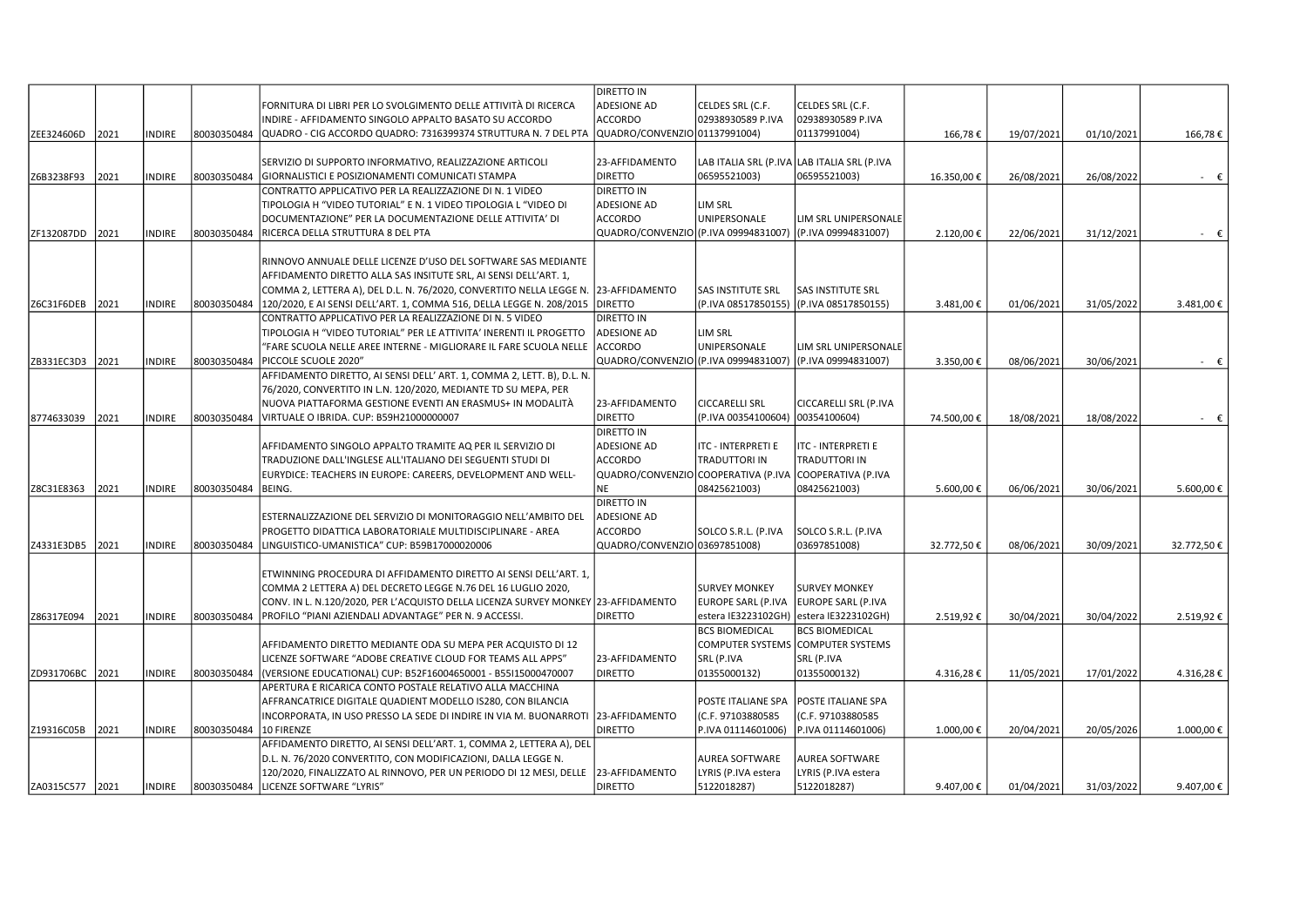|                 |      |               |             | PROCEDURA DI AFFIDAMENTO DIRETTO PER IL SERVIZIO DI RINNOVO E            |                               |                            |                            |                     |            |            |                |
|-----------------|------|---------------|-------------|--------------------------------------------------------------------------|-------------------------------|----------------------------|----------------------------|---------------------|------------|------------|----------------|
|                 |      |               |             | UPGRADE INBOX DELLE CASELLE DI POSTA ELETTRONICA CERTIFICATA             |                               |                            |                            |                     |            |            |                |
|                 |      |               |             | DEDICATE ALL'AGENZIA ERASMUS+ E ENTE INDIRE PER LA DURATA DI 2           | 23-AFFIDAMENTO                | ARUBA PEC SPA              | ARUBA PEC SPA (P.IVA       |                     |            |            |                |
| Z73314B488      | 2021 | <b>INDIRE</b> | 80030350484 | ANNI. CUP ERASMUS: B59H21000000007                                       | <b>DIRETTO</b>                | (P.IVA 01879020517)        | 01879020517)               | 1.000,00€           | 21/05/2021 | 21/05/2023 | 1.000,00€      |
|                 |      |               |             | ACQUISTO DI BOTTIGLIETTE DI ACQUA PER FAR FRONTE ALLE RIUNIONI DI        |                               |                            |                            |                     |            |            |                |
|                 |      |               |             | CARATTERE ISTITUZIONALE CHE AVRANNO LUOGO, DA QUI ALLA FINE              |                               | 23-AFFIDAMENTO             | <b>GRUPPO ARGENTA SPA</b>  |                     |            |            |                |
| ZE03132B54      | 2021 | <b>NDIRE</b>  | 80030350484 | DELL'ANNO, PRESSO LA SEDE DI INDIRE A FIRENZE                            |                               | <b>DIRETTO</b>             | (P.IVA 01870980362)        | <b>GRUPPO ARGEN</b> | 264        | 20/04/2021 | 44.671,00€     |
|                 |      |               |             |                                                                          | <b>DIRETTO IN</b>             |                            |                            |                     |            |            |                |
|                 |      |               |             |                                                                          |                               |                            |                            |                     |            |            |                |
|                 |      |               |             | ADESIONE ALLA CONVENZIONE CONSIP "PC PORTATILI 4 BIS" (LOTTO 2)          | <b>ADESIONE AD</b>            |                            |                            |                     |            |            |                |
|                 |      |               |             | PER LA FORNITURA DI MATERIALE INFORMATICO (CIG ORIGINARIO:               | <b>ACCORDO</b>                | INFORDATA S.P.A            | INFORDATA S.P.A            |                     |            |            |                |
| 8686537519      | 2021 | INDIRE        | 80030350484 | 8420823AF6                                                               | QUADRO/CONVENZIO              | (P.IVA 00929440592)        | (P.IVA 00929440592)        | 288.960,00€         | 26/03/2021 | 05/11/2021 | 288.960,00€    |
|                 |      |               |             | ADESIONE ALLA CONVENZIONE CONSIP "BUONI PASTO 8" (LOTTO 6 -              | <b>DIRETTO IN</b>             | <b>REPAS LUNCH</b>         |                            |                     |            |            |                |
|                 |      |               |             | TOSCANA) PER LA FORNITURA DEL SERVIZIO SOSTITUTIVO DI MENSA              | <b>ADESIONE AD</b>            | COUPON SRL (C.F.           | <b>REPAS LUNCH COUPON</b>  |                     |            |            |                |
|                 |      |               |             | MEDIANTE BUONI PASTO CARTACEI ED ELETTRONICI DI QUALSIASI VALORE ACCORDO |                               | 08122660585 P.IVA          | SRL (C.F. 08122660585      |                     |            |            |                |
| 8669488FCE      | 2021 | NDIRE         | 80030350484 | <b>NOMINALE</b>                                                          | QUADRO/CONVENZIO 01964741001) |                            | P.IVA 01964741001)         | 112.400,00€         | 23/03/2021 | 23/03/2023 | 24.115,41€     |
|                 |      |               |             |                                                                          |                               |                            |                            |                     |            |            |                |
|                 |      |               |             | AFFIDAMENTO DIRETTO FUORI MEPA, AI SENSI DELL'ART.1, COMMA 2,            |                               | ARUBA SPA (C.F.            | ARUBA SPA (C.F.            |                     |            |            |                |
|                 |      |               |             | LETTERA A) DEL DL N. 76 DEL 16 LUGLIO 2020 - RINNOVO ANNUALE DELLA       | 23-AFFIDAMENTO                | 04552920482 P.IVA          | 04552920482 P.IVA          |                     |            |            |                |
| Z4330FC098      | 2021 | <b>NDIRE</b>  | 80030350484 | CASELLA DI POSTA ELETTRONICA CERTIFICATA IN USO AD INDIRE                | <b>DIRETTO</b>                | 01573850516)               | 01573850516)               | 230,00€             | 24/03/2021 | 24/03/2022 | 230,00€        |
|                 |      |               |             |                                                                          |                               | TWITTER INC.               | TWITTER INC.               |                     |            |            |                |
|                 |      |               |             | PROCEDURA DI AFFIDAMENTO DIRETTO, AI SENSI DELL'ART. 1, COMMA 2          |                               | COMPANY                    | COMPANY                    |                     |            |            |                |
|                 |      |               |             |                                                                          |                               |                            |                            |                     |            |            |                |
|                 |      |               |             | LETTERA A) DEL DECRETO-LEGGE N.76 DEL 16 LUGLIO 2020, CONV. IN L.        |                               | INFORMATION (C.F.          | INFORMATION (C.F           |                     |            |            |                |
|                 |      |               |             | N.120/2020, PER L'ACQUISTO DI CAMPAGNE DI SPONSORIZZAZIONE E             | 23-AFFIDAMENTO                | P.IVA estera               | P.IVA estera               |                     |            |            |                |
| Z2A30F7634      | 2021 | NDIRE         | 80030350484 | PROMOZIONE SUL SOCIAL NETWORK TWITTER PER L'UNITÀ EPALE ITALIA.          | <b>DIRETTO</b>                | E9803175Q)                 | IE9803175Q)                | 500,00€             | 11/03/2021 | 31/12/2021 | 500,55€        |
|                 |      |               |             |                                                                          |                               |                            |                            |                     |            |            |                |
|                 |      |               |             |                                                                          |                               | FACEBOOK IRELAND           | <b>FACEBOOK IRELAND</b>    |                     |            |            |                |
|                 |      |               |             |                                                                          |                               | LIMITED (P.IVA             | LIMITED (P.IVA             |                     |            |            |                |
|                 |      |               |             | EPALE. ACQUISTO DI CAMPAGNE DI SPONSORIZZAZIONE E PROMOZIONE             | 23-AFFIDAMENTO                | 00009692928 P.IVA          | 00009692928 P.IVA          |                     |            |            |                |
| Z1530F39A3      | 2021 | <b>NDIRE</b>  | 80030350484 | SUL SOCIAL NETWORK FACEBOOK PER L'UNITA' EPALE ITALIA.                   | <b>DIRETTO</b>                | estera 9692928F)           | estera 9692928F)           | 1.500,00€           | 10/03/2021 | 31/12/2021 | 972,44€        |
|                 |      |               |             |                                                                          |                               |                            |                            |                     |            |            |                |
|                 |      |               |             |                                                                          |                               | FACEBOOK IRELAND           | <b>FACEBOOK IRELAND</b>    |                     |            |            |                |
|                 |      |               |             |                                                                          |                               | LIMITED (P.IVA             | LIMITED (P.IVA             |                     |            |            |                |
|                 |      |               |             | ACQUISTO DI CAMPAGNE DI SPONSORIZZAZIONE SU FACEBOOK PER LA              | 23-AFFIDAMENTO                | 00009692928 P.IVA          | 00009692928 P.IVA          |                     |            |            |                |
|                 |      |               |             |                                                                          |                               |                            |                            |                     |            |            |                |
| Z5030E9BFF      | 2021 | NDIRE         | 80030350484 | PROMOZIONE DEGLI EVENTI ERASMUS 2021                                     | <b>DIRETTO</b>                | estera 9692928F)           | estera 9692928F)           | 5.000,00€           | 08/03/2021 | 31/12/2021 | 1.712,25€      |
|                 |      |               |             | AFFIDAMENTO DIRETTO, MEDIANTE ODA SUL MEPA, AI SENSI DELL'ART.           |                               | <b>WOLTERS KLUWER</b>      | <b>WOLTERS KLUWER</b>      |                     |            |            |                |
|                 |      |               |             | 36, COMMI 2, LETTERA A), E 6, DEL D.LGS. N. 50/2016 E SS.MM.II. -        | 23-AFFIDAMENTO                | ITALIA SRL (P.IVA          | <b>ITALIA SRL (P.IVA</b>   |                     |            |            |                |
| ZE230D9A44      | 2021 | NDIRE         | 80030350484 | ABBONAMENTO QUINQUENNALE "LEGGI D'ITALIA"                                | <b>DIRETTO</b>                | 10209790152)               | 10209790152)               | 21.000,00€          | 07/05/2021 | 07/05/2026 | 4.200,00€      |
|                 |      |               |             | AVVISO PUBBLICO PER AVVIO DI INDAGINE DI MERCATO PER EVENTUALE           |                               |                            |                            |                     |            |            |                |
|                 |      |               |             | SUCCESSIVO AFFIDAMENTO A TERZI, AI SENSI DELL'ART. 36 DEL D.LGS.         |                               |                            |                            |                     |            |            |                |
|                 |      |               |             | 50/2016 E SS.MM.II., DEL SERVIZIO DI SUPPORTO ALLA PROGETTAZIONE         |                               |                            |                            |                     |            |            |                |
|                 |      |               |             | NONCHÉ DELL'EFFETTIVA EROGAZIONE E SUCCESSIVA RENDICONTAZIONE            |                               |                            |                            |                     |            |            |                |
|                 |      |               |             | DELL' ATTIVITÀ DI FORMAZIONE CONTINUA PER IL PERSONALE INDIRE ED         | 23-AFFIDAMENTO                | EDOTTO SRL (P.IVA          | EDOTTO SRL (P.IVA          |                     |            |            |                |
| 8727921C3F      | 2021 | NDIRE         | 80030350484 | ERASMUS+, PER IL TRIENNIO 2021-2023                                      | <b>DIRETTO</b>                | 03025860549)               | 03025860549)               | 175.000,00€         | 30/06/2021 | 31/12/2023 | $ \varepsilon$ |
|                 |      |               |             |                                                                          |                               | PROGRESS GROUP             |                            |                     |            |            |                |
|                 |      |               |             | ACQUISTO DI N. 200 TESSERE MAGNETICHE PER LA RILEVAZIONE DELLE           | 23-AFFIDAMENTO                | SRL (P.IVA                 | PROGRESS GROUP SRL         |                     |            |            |                |
| Z1D30A4420 2021 |      | <b>INDIRE</b> | 80030350484 | PRESENZE DEL PERSONALE DIPENDENTE DELL'ENTE                              | <b>DIRETTO</b>                | 01860050606)               | (P.IVA 01860050606)        | 851,00€             | 22/02/2021 | 10/03/2021 | 851,00€        |
|                 |      |               |             |                                                                          |                               |                            |                            |                     |            |            |                |
|                 |      |               |             | AFFIDAMENTO DIRETTO, PREVIA INDAGINE DI MERCATO, AI SENSI DELL'          |                               |                            |                            |                     |            |            |                |
|                 |      |               |             | ART. 1, COMMA 2, LETT. B), D.L. N. 76/2020, CONVERTITO IN L.N.           |                               |                            |                            |                     |            |            |                |
|                 |      |               |             | 120/2020, DA SVOLGERSI SU MEPA, PER IL COMPLETAMENTO DELLE SALE          | 23-AFFIDAMENTO                | <b>GRAFITEC SRL (P.IVA</b> | <b>GRAFITEC SRL (P.IVA</b> |                     |            |            |                |
| Z4C3094425      | 2021 | INDIRE        | 80030350484 | RIUNIONI DELLA SEDE DI ROMA.                                             | <b>DIRETTO</b>                | 04377571007)               | 04377571007)               | 7.600,00€           | 01/04/2021 | 10/06/2021 | 7.600,00€      |
|                 |      |               |             | ACQUISTO CORSO DI FORMAZIONE IN MATERIA DI PRIVACY PER LE N. 50          | 23-AFFIDAMENTO                | ITA SRL (P.IVA             | ITA SRL (P.IVA             |                     |            |            |                |
| Z87307C4FF 2021 |      | NDIRE         | 80030350484 | NUOVE RISORSE DEL PERSONALE INDIRE                                       | <b>DIRETTO</b>                | 01593590605)               | 01593590605)               | 550,00€             | 11/02/2021 | 19/02/2021 | 550,00€        |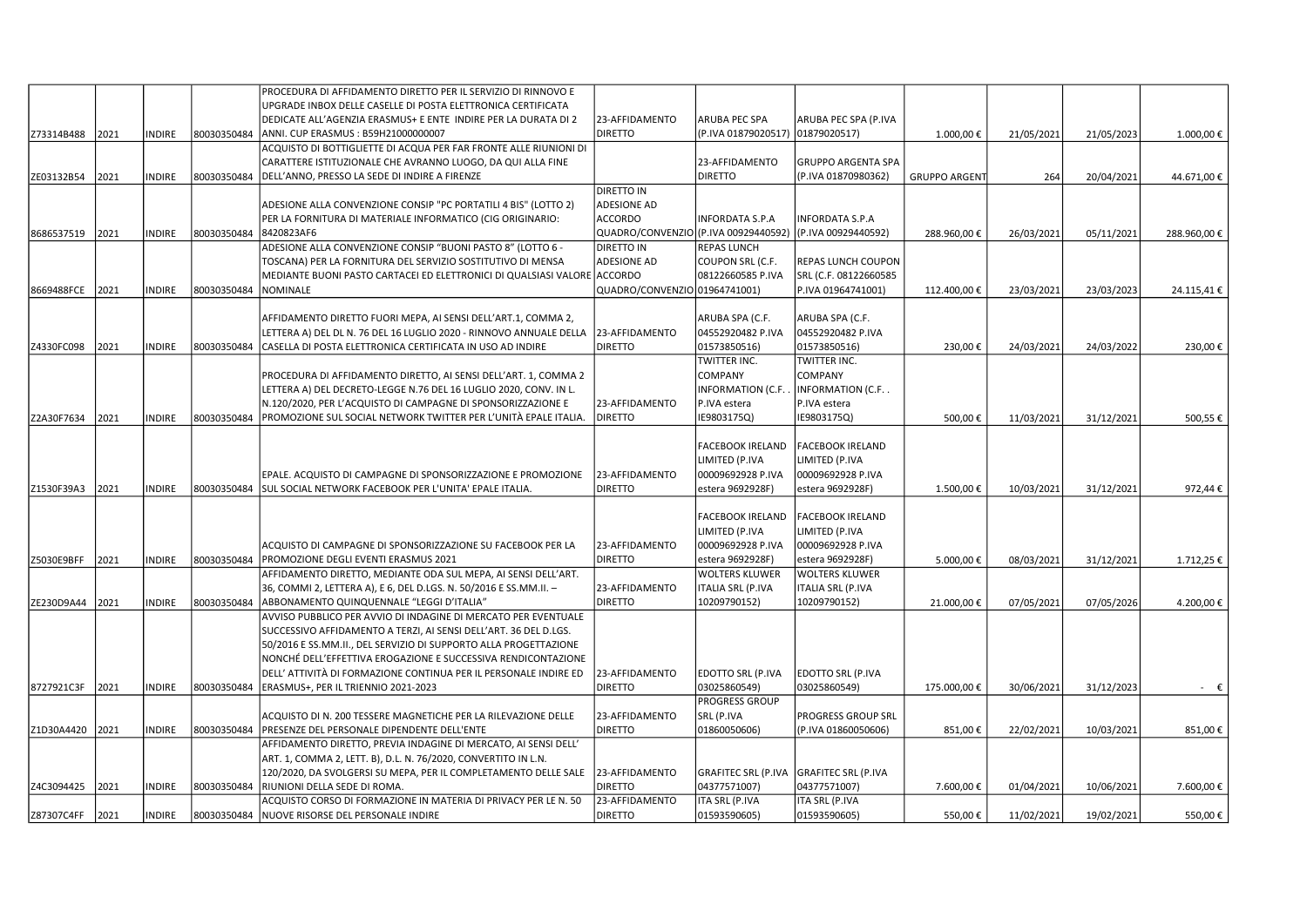|                 |      |               |                      | ERASMUS+. PROCEDURA DI AFFIDAMENTO DIRETTO FUORI MEPA AI SENSI                                                                          |                                  | FACEBOOK IRELAND                  | <b>FACEBOOK IRELAND</b>                     |            |            |            |            |
|-----------------|------|---------------|----------------------|-----------------------------------------------------------------------------------------------------------------------------------------|----------------------------------|-----------------------------------|---------------------------------------------|------------|------------|------------|------------|
|                 |      |               |                      | DELL'ART. 1 COMMA 2 DEL DECRETO LEGGE N. 76/2020, CONV IN L. N.                                                                         |                                  | LIMITED (P.IVA                    | LIMITED (P.IVA                              |            |            |            |            |
|                 |      |               |                      | 120/2020 PER L'ACQUISTO DI CAMPAGNE DI SPONSORIZZAZIONE E                                                                               | 23-AFFIDAMENTO                   | 00009692928 P.IVA                 | 00009692928 P.IVA                           |            |            |            |            |
| Z1F305A442      | 2021 | <b>NDIRE</b>  | 80030350484          | PROMOZIONE SU FACEBOOK PER L'UNITÀ NAZIONALE ETWINNING.                                                                                 | <b>DIRETTO</b>                   | estera 9692928F                   | estera 9692928F)                            | 4.000,00€  | 30/01/2021 | 31/03/2021 | 3.004,08€  |
|                 |      |               |                      |                                                                                                                                         |                                  |                                   |                                             |            |            |            |            |
|                 |      |               |                      | AFFIDAMENTO DIRETTO, AI SENSI DELL'ART. 36, COMMA 2, LETT. A) DEL                                                                       |                                  |                                   |                                             |            |            |            |            |
|                 |      |               |                      | D.LGS. 50/2016, DI SERVIZI SPECIALISTICI PER REALIZZAZIONE                                                                              |                                  |                                   |                                             |            |            |            |            |
|                 |      |               |                      | COMPONENTI APPLICATIVE SOFTWARE AMBIENTE DI APPRENDIMENTO "A                                                                            |                                  | UNIVERSITA' DEGLI                 | UNIVERSITA' DEGLI                           |            |            |            |            |
|                 |      |               |                      | BAND IN THE CLOUD", PER LO SVILUPPO DELLA COMPOSIZIONE MUSICALE                                                                         |                                  | STUDI DI MILANO                   | STUDI DI MILANO (C.F.                       |            |            |            |            |
|                 |      |               |                      | COLLABORATIVA TRA STUDENTI - PON DIDATTICA LABORATORIALE                                                                                | 23-AFFIDAMENTO<br><b>DIRETTO</b> | (C.F. 80012650158                 | 80012650158 P.IVA                           |            |            |            |            |
| 87416448D4      | 2021 | <b>INDIRE</b> | 80030350484          | MULTIDISCIPLINARE- CUP B59B17000020006                                                                                                  |                                  | P.IVA 03064870151)                | 03064870151)                                | 24.000,00€ | 08/06/2021 | 30/09/2021 | 12.000,00€ |
|                 |      |               |                      | AFFIDAMENTO DIRETTO, FUORI MEPA, AI SENSI DELL'ART. 36 COMMI 2                                                                          |                                  |                                   |                                             |            |            |            |            |
|                 |      |               |                      | LETTERA A) DEL D.LGS. N. 50/2016,COME MODIFICATO DALL'ART. 1                                                                            |                                  |                                   |                                             |            |            |            |            |
|                 |      |               |                      | COMMA 2 LETT. A DEL DECRETO LEGGE N. 76/2020, CONVERTITO CON                                                                            |                                  | CENTRO DI                         | <b>CENTRO DI</b>                            |            |            |            |            |
|                 |      |               |                      | LEGGE N. 120/2020PER L'ACQUISTO DELL'ABBONAMENTO ANNUALE 2021                                                                           |                                  | <b>DOCUMENTAZIONE</b>             | <b>DOCUMENTAZIONE</b>                       |            |            |            |            |
|                 |      |               |                      | ALL'AGENDA DEL GIORNALISTA DIGITALE, COMPRENSIVO DELL'OMAGGIO                                                                           | 23-AFFIDAMENTO                   | <b>GIORNALISTICA SRL</b>          | <b>GIORNALISTICA SRL</b>                    |            |            |            |            |
| Z3230C0109      | 2021 | INDIRE        | 80030350484          | DI N. 2 VOLUMI CARTACEI.                                                                                                                | <b>DIRETTO</b>                   | (P.IVA 03670431000)               | (P.IVA 03670431000)                         | 600,00€    | 01/03/2021 | 31/03/2022 | 600,00€    |
|                 |      |               |                      |                                                                                                                                         |                                  |                                   |                                             |            |            |            |            |
|                 |      |               |                      | AFFIDAMENTO DI UN SINGOLO INTERVENTO DI MANUTENZIONE                                                                                    |                                  | <b>BLITZ ANTINCENDIO</b>          | <b>BLITZ ANTINCENDIO</b><br>S.R.L. (C.F.    |            |            |            |            |
|                 |      |               |                      | STRAORDINARIA IN AMBITO DI CONTRATTO DI MANUTENZIONE<br>ORDINARIA E OBBLIGATORIA DELL'IMPIANTO ANTINCENDIO DELLA SEDE DI 23-AFFIDAMENTO |                                  | S.R.L. (C.F.<br>07333290588 P.IVA |                                             |            |            |            |            |
|                 | 2021 |               | 80030350484          | <b>ROMA</b>                                                                                                                             | <b>DIRETTO</b>                   |                                   | 07333290588 P.IVA                           |            |            |            | 180,00€    |
| Z04320C386      |      | <b>INDIRE</b> |                      | ACQUISTO PC HP ZBOOK POWER G7 MOBILE WORKSTATION, TRAMITE                                                                               |                                  | 01750131003)                      | 01750131003)                                | 202,50€    | 13/07/2021 | 20/07/2021 |            |
|                 |      |               |                      | ODA SUL MEPA, AI SENSI DELL'ART. 1 COMMA 2, LETT A), DEL D.LGS. N.                                                                      |                                  |                                   |                                             |            |            |            |            |
|                 |      |               |                      |                                                                                                                                         |                                  | <b>ADPARTNERS SRL</b>             | ADPARTNERS SRL                              |            |            |            |            |
|                 |      |               |                      | 76/2020 (CONV. IN L.N. 120/2020), COME MODIFICATO CON DECRETO-                                                                          | 23-AFFIDAMENTO<br><b>DIRETTO</b> | (P.IVA 03340710270)               | (P.IVA 03340710270)                         |            |            |            |            |
| Z1C322AC62      | 2021 | <b>NDIRE</b>  | 80030350484          | LEGGE 31 MAGGIO 2021, N. 77<br>ODA SUL MEPA PER L'ACQUISTO DI MATERIALE ELETTRONICO                                                     |                                  |                                   |                                             | 1.948,70€  | 30/06/2021 | 30/07/2021 | 1.948,70€  |
|                 |      |               |                      | NECCESSARIO PER ATTIVITÀ DI SPERIMENTAZIONE IN CLASSE TRAMITE IL                                                                        |                                  | ULTRAPROMEDIA                     |                                             |            |            |            |            |
|                 |      |               |                      | WEB SERVER DENOMINATO DBOOK, STRUTTURA DI RICERCA 4 -CUP :                                                                              | 23-AFFIDAMENTO                   | SRL (P.IVA                        | ULTRAPROMEDIA SRL                           |            |            |            |            |
| ZA932099B7      | 2021 | <b>NDIRE</b>  | 80030350484          | B59C21000340001                                                                                                                         | <b>DIRETTO</b>                   | 10324241008)                      | (P.IVA 10324241008)                         | 1.215,46€  | 08/07/2021 | 22/07/2021 | 1.215,46€  |
|                 |      |               |                      | ACQUISTO N. 1 PREFISSO EDITORE E N.1 LOTTO DI N. 25 CODICI ISBN                                                                         |                                  |                                   |                                             |            |            |            |            |
|                 |      |               |                      | NECESSARI PER LE PUBBLICAZIONI DI INDIRE AFFERENTI LE AREE DI                                                                           | 23-AFFIDAMENTO                   | <b>EDISER SRL (P.IVA</b>          | <b>EDISER SRL (P.IVA</b>                    |            |            |            |            |
| Z5132344EA      | 2021 | NDIRE         | 80030350484          | RICERCA E I PROGETTI IN AFFIDAMENTO CIG: Z5132344EA                                                                                     | <b>DIRETTO</b>                   | 03763520966)                      | 03763520966)                                | 222,50€    | 13/07/2021 | 23/07/2021 | 222,50€    |
|                 |      |               |                      | ISCRIZIONE DI N. 3 DIPENDENTI AL CORSO DI FORMAZIONE IN DIRETTA                                                                         |                                  |                                   |                                             |            |            |            |            |
|                 |      |               |                      | STREAMING IL GIORNO 22 GIUGNO 2021 DALLE ORE 9:00 ALLE ORE 13:00,                                                                       |                                  |                                   |                                             |            |            |            |            |
|                 |      |               |                      | DAL TITOLO "ASSEGNO UNICO UNIVERSALE: IL PUNTO SULLA RIFORMA                                                                            | 23-AFFIDAMENTO                   | SOI SRL (P.IVA                    | SOI SRL (P.IVA                              |            |            |            |            |
| Z01322D912 2021 |      | <b>INDIRE</b> | 80030350484          | (LEGGE 46/2021), DALL'ANF ALLA NUOVA PRESTAZIONE".                                                                                      | <b>DIRETTO</b>                   | 02774280016)                      | 02774280016)                                | 1.770,00€  | 22/06/2021 | 22/06/2021 | 1.500,00€  |
|                 |      |               |                      |                                                                                                                                         |                                  |                                   |                                             |            |            |            |            |
|                 |      |               |                      | LIGHT LUNCH PRESSO LA SEDE INDIRE IN VIA CESARE LOMBROSO A                                                                              | 23-AFFIDAMENTO                   |                                   | IT FIRENZE SRL (P.IVA IT FIRENZE SRL (P.IVA |            |            |            |            |
| Z1E3230916      | 2021 | <b>NDIRE</b>  | 80030350484          | FIRENZE PER CIRCA 40 OSPITI DALLE ORE 12 IL GIORNO 25 GIUGNO 2021                                                                       | <b>DIRETTO</b>                   | 07811800965)                      | 07811800965)                                | 2.400,00€  | 25/06/2021 | 25/06/2021 | 2.400,00 € |
|                 |      |               |                      |                                                                                                                                         |                                  |                                   |                                             |            |            |            |            |
|                 |      |               |                      | PROCEDURA DI AFFIDAMENTO DIRETTO FUORI MEPA AI SENSI DELL'ART.                                                                          |                                  | FACEBOOK IRELAND                  | <b>FACEBOOK IRELAND</b>                     |            |            |            |            |
|                 |      |               |                      | 36, COMMA 2, LETT. A) D.LGS. 50/2016 PER L'ACQUISTO DI UN SERVIZIO                                                                      |                                  | LIMITED (P.IVA                    | LIMITED (P.IVA                              |            |            |            |            |
|                 |      |               |                      | CONSISTENTE NELLA CAMPAGNA PUBBLICITARIA FACEBOOK E INSTAGRAM 23-AFFIDAMENTO                                                            |                                  | 00009692928 P.IVA                 | 00009692928 P.IVA                           |            |            |            |            |
| Z5131FC3C9      | 2021 | <b>NDIRE</b>  | 80030350484          | PER LA PROMOZIONE EVENTI E INIZIATIVE INDIRE ANNO 2021                                                                                  | <b>DIRETTO</b>                   | estera 9692928F)                  | estera 9692928F)                            | 819,67€    | 30/06/2021 | 31/12/2021 | 819,67€    |
|                 |      |               |                      |                                                                                                                                         |                                  |                                   |                                             |            |            |            |            |
|                 |      |               |                      | AFFIDAMENTO DIRETTO AI SENSI DELL'ART. 1, CO. 2, LETT. A), DEL D.L. N.                                                                  |                                  | CALONACI MATTEO                   | <b>CALONACI MATTEO</b>                      |            |            |            |            |
|                 |      |               |                      | 76/2020 (CONV. IN L. N. 120/2020),RELATIVO ALLA REDAZIONE DI A.P.E.                                                                     |                                  | (C.F.                             | (C.F.                                       |            |            |            |            |
|                 |      |               |                      | PER IL PIANO IV E V DELLA SEDE INDIRE DI VIA GUIDUBALDO DEL MONTE.                                                                      | 23-AFFIDAMENTO                   | CLNMTT78D03D403J                  | CLNMTT78D03D403J                            |            |            |            |            |
| ZD5320AD6B 2021 |      | INDIRE        | 80030350484 54, ROMA |                                                                                                                                         | <b>DIRETTO</b>                   | P.IVA 05095910484)                | P.IVA 05095910484)                          | 1.600,00€  | 28/06/2021 | 28/07/2021 | 1.600,00 € |
|                 |      |               |                      |                                                                                                                                         |                                  |                                   |                                             |            |            |            |            |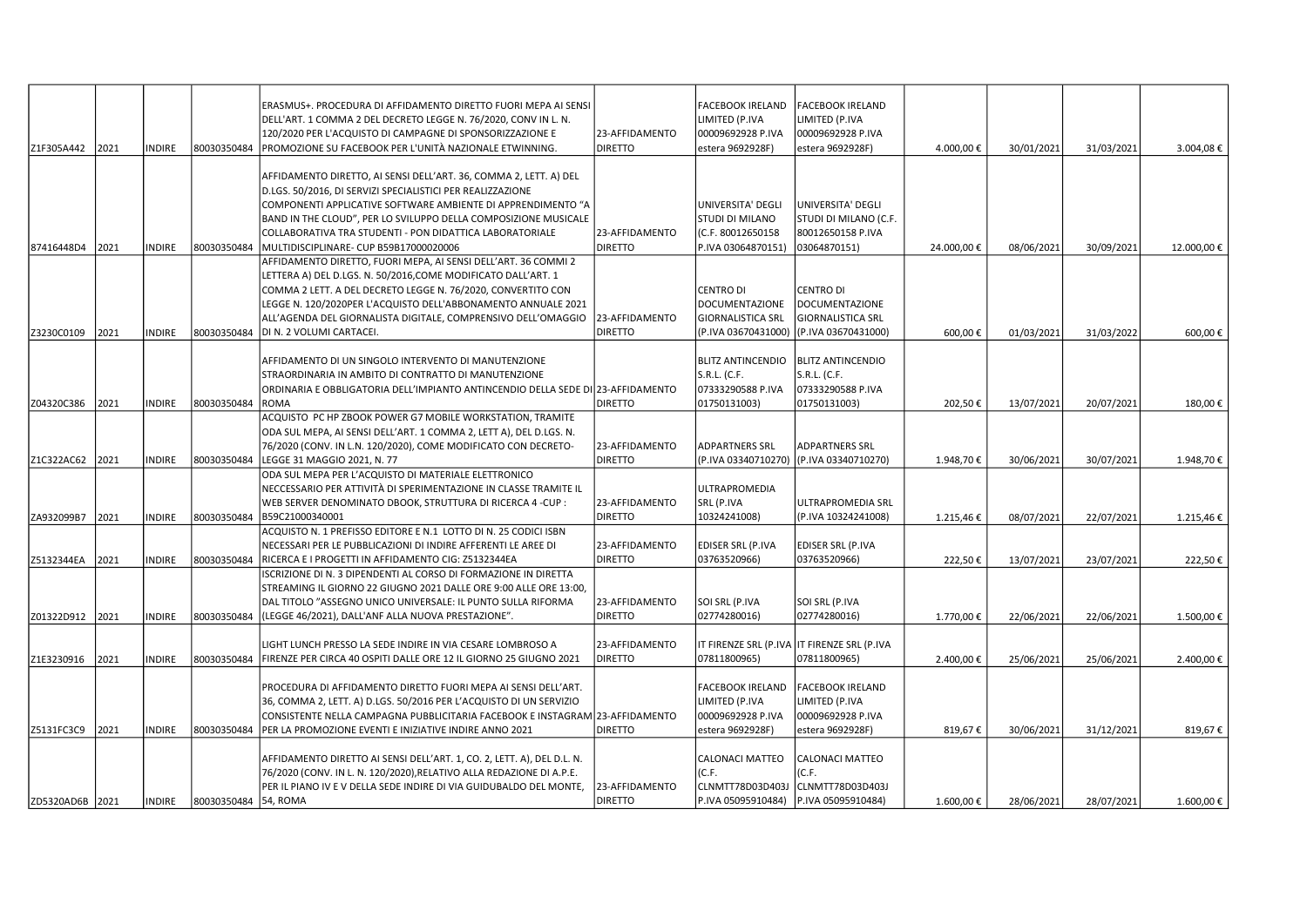|            |      |               |             |                                                                              |                                      | <b>ACCENTURE</b>                 |                            |            |            |            |           |
|------------|------|---------------|-------------|------------------------------------------------------------------------------|--------------------------------------|----------------------------------|----------------------------|------------|------------|------------|-----------|
|            |      |               |             |                                                                              |                                      | <b>FINANCIAL</b>                 |                            |            |            |            |           |
|            |      |               |             |                                                                              |                                      | ADVANCED                         | <b>ACCENTURE FINANCIAL</b> |            |            |            |           |
|            |      |               |             |                                                                              |                                      | <b>SOLUTION &amp;</b>            | ADVANCED SOLUTION          |            |            |            |           |
|            |      |               |             | ADESIONE ALLA PROROGA TECNICA DEL CONTRATTO "START: GESTORE                  |                                      |                                  |                            |            |            |            |           |
|            |      |               |             | DEL SISTEMA TELEMATICO ACQUISTI REGIONALE DELLA TOSCANA" PER IL              | 23-AFFIDAMENTO                       | <b>TECHNOLOGY SRL</b>            | & TECHNOLOGY SRL           |            |            |            |           |
| Z5A31902B4 | 2021 | INDIRE        | 80030350484 | PERIODO 01.04.2021 FINO AL 30.06.2021.                                       | <b>DIRETTO</b>                       | (P.IVA 11244750961)              | (P.IVA 11244750961)        | 1.200,00€  | 01/04/2021 | 30/06/2021 | 1.200,00€ |
|            |      |               |             | INTERVENTO DI SOMMA URGENZA EX ART. 163 DEL D. LGS. 50/2016, PER             |                                      |                                  |                            |            |            |            |           |
|            |      |               |             | IL RIPRISTINO DELLE AIUOLE DELLA SEDE ERASMUS PLUS DI VIA                    | 23-AFFIDAMENTO                       | ARKE' SCS (P.IVA                 | ARKE' SCS (P.IVA           |            |            |            |           |
| ZA53161154 | 2021 | <b>INDIRE</b> | 80030350484 | LOMBROSO 6/15.                                                               | <b>DIRETTO</b>                       | 05926490482)                     | 05926490482)               | 700,00€    | 08/04/2021 | 08/04/2021 | 700,00€   |
|            |      |               |             |                                                                              |                                      | 05340230589 P.IVA                |                            |            |            |            |           |
|            |      |               |             |                                                                              |                                      | 01390501003),                    |                            |            |            |            |           |
|            |      |               |             |                                                                              |                                      | <b>CONSORZIO CIS</b>             |                            |            |            |            |           |
|            |      |               |             |                                                                              |                                      | (P.IVA 01851260594)              |                            |            |            |            |           |
|            |      |               |             |                                                                              |                                      | SCALA ENTERPRISE                 |                            |            |            |            |           |
|            |      |               |             |                                                                              |                                      | S.R.L. (P.IVA                    |                            |            |            |            |           |
|            |      |               |             |                                                                              |                                      |                                  |                            |            |            |            |           |
|            |      |               |             |                                                                              |                                      | 05594340639), LA                 |                            |            |            |            |           |
|            |      |               |             |                                                                              |                                      | MINOPOLI S.R.L.                  |                            |            |            |            |           |
|            |      |               |             |                                                                              |                                      | (P.IVA 07577660637)              |                            |            |            |            |           |
|            |      |               |             |                                                                              |                                      | <b>GLOSER SOCIETA'</b>           |                            |            |            |            |           |
|            |      |               |             |                                                                              |                                      | <b>COOPERATIVA</b>               |                            |            |            |            |           |
|            |      |               |             |                                                                              |                                      | SOCIALE (P.IVA                   |                            |            |            |            |           |
|            |      |               |             |                                                                              |                                      | 12730261000), PM                 |                            |            |            |            |           |
|            |      |               |             |                                                                              |                                      | <b>FACILITY</b>                  |                            |            |            |            |           |
|            |      |               |             |                                                                              |                                      | <b>MANAGEMENT SRL</b>            |                            |            |            |            |           |
|            |      |               |             |                                                                              |                                      | (P.IVA 12818571007)              |                            |            |            |            |           |
|            |      |               |             |                                                                              |                                      | <b>ADLER SYSTEM</b>              |                            |            |            |            |           |
|            |      |               |             |                                                                              |                                      | SERVICE SRL (P.IVA               |                            |            |            |            |           |
|            |      |               |             |                                                                              |                                      | 02756180168),                    |                            |            |            |            |           |
|            |      |               |             |                                                                              |                                      | SAGAD SRL (P.IVA                 |                            |            |            |            |           |
|            |      |               |             |                                                                              |                                      | 03887591000),                    |                            |            |            |            |           |
|            |      |               |             |                                                                              |                                      | <b>ADRIANEA SRL (P.IVA</b>       |                            |            |            |            |           |
|            |      |               |             |                                                                              |                                      | 14997261004), ECO                |                            |            |            |            |           |
|            |      |               |             |                                                                              |                                      |                                  |                            |            |            |            |           |
|            |      |               |             | PROCEDURA NEGOZIATA SOTTO SOGLIA, MEDIANTE RDO SUL MEPA, AI                  |                                      | SPRINT SRL (P.IVA                |                            |            |            |            |           |
|            |      |               |             | SENSI DELL'ART. 1, COMMA 2, LETT. B), D.L. N. 76/2020, CONVERTITO IN         |                                      | 07831050633), MS                 |                            |            |            |            |           |
|            |      |               |             | L.N. 120/2020, PER L'AFFIDAMENTO DEL SERVIZIO DI PULIZIA E                   | 08-AFFIDAMENTO IN                    | SERVIZI SRL (P.IVA               | EUROMAC SRL (C.F.          |            |            |            |           |
|            |      |               |             | IGIENIZZAZIONE SEDE INDIRE NT CENTRO E ERASMUS+ ROMA, PER 2 ANNI, ECONOMIA - |                                      | 08056531000)                     | 05340230589 P.IVA          |            |            |            |           |
| 8608173913 | 2021 | <b>INDIRE</b> | 80030350484 | RINNOVABILE DI ULTERIORI 2 ANNI.                                             | COTTIMO FIDUCIARIO OMEGA SCRL (P.IVA |                                  | 01390501003)               | 35.602,14€ | 01/06/2021 | 31/05/2023 | 8.900,51€ |
|            |      |               |             | AFFIDAMENTO DIRETTO, AI SENSI DELL'ART. 1, COMMA 2, LETT. B), D.L. N.        |                                      |                                  |                            |            |            |            |           |
|            |      |               |             | 76/2020, CONVERTITO IN L. N. 120/2020 E ART. 36, COMMA 6 D.LGS. 50           |                                      |                                  |                            |            |            |            |           |
|            |      |               |             | /2016 ,TRAMITE ODA SUL MEPA, PER LA FORNITURA DI QUATTRO SET DI              |                                      |                                  |                            |            |            |            |           |
|            |      |               |             | BANDIERE PER LA SEDE INDIRE E DELL'AGENZIA ERASMUS PLUS DI                   | 23-AFFIDAMENTO                       | SOLIVARI SRL (P.IVA              | SOLIVARI SRL (P.IVA        |            |            |            |           |
| Z4731DE786 | 2021 | <b>INDIRE</b> | 80030350484 | FIRENZE.                                                                     | <b>DIRETTO</b>                       | 00948540166)                     | 00948540166)               | 95,00€     | 14/06/2021 | 21/06/2021 | 95,00€    |
|            |      |               |             |                                                                              |                                      |                                  |                            |            |            |            |           |
|            |      |               |             | AFFIDAMENTO DIRETTO FUORI MEPA AI SENSI DELL'ART. 1, CO. 2, LETT. A),        |                                      | MI IMPIANTI                      | MI IMPIANTI                |            |            |            |           |
|            |      |               |             | DEL D.L. N. 76/2020 (CONV. IN L. N. 120/2020), PER INTERVENTI DI             |                                      | <b>TECNOLOGIE</b>                | <b>TECNOLOGIE</b>          |            |            |            |           |
|            |      |               |             | MANUTENZIONE STRAORDINARIA ALL'IMPIANTO IDRICO SANITARIO IN                  | 23-AFFIDAMENTO                       | <b>INDUSTRIALI SRL</b>           | INDUSTRIALI SRL (P.IVA     |            |            |            |           |
| ZA731CE801 | 2021 | <b>INDIRE</b> | 80030350484 | COPERTURA DELLA SEDE DI ROMA.                                                | <b>DIRETTO</b>                       | (P.IVA 02762090591) 02762090591) |                            | 3.660,00 € | 20/06/2021 | 20/07/2021 | 3.660,00€ |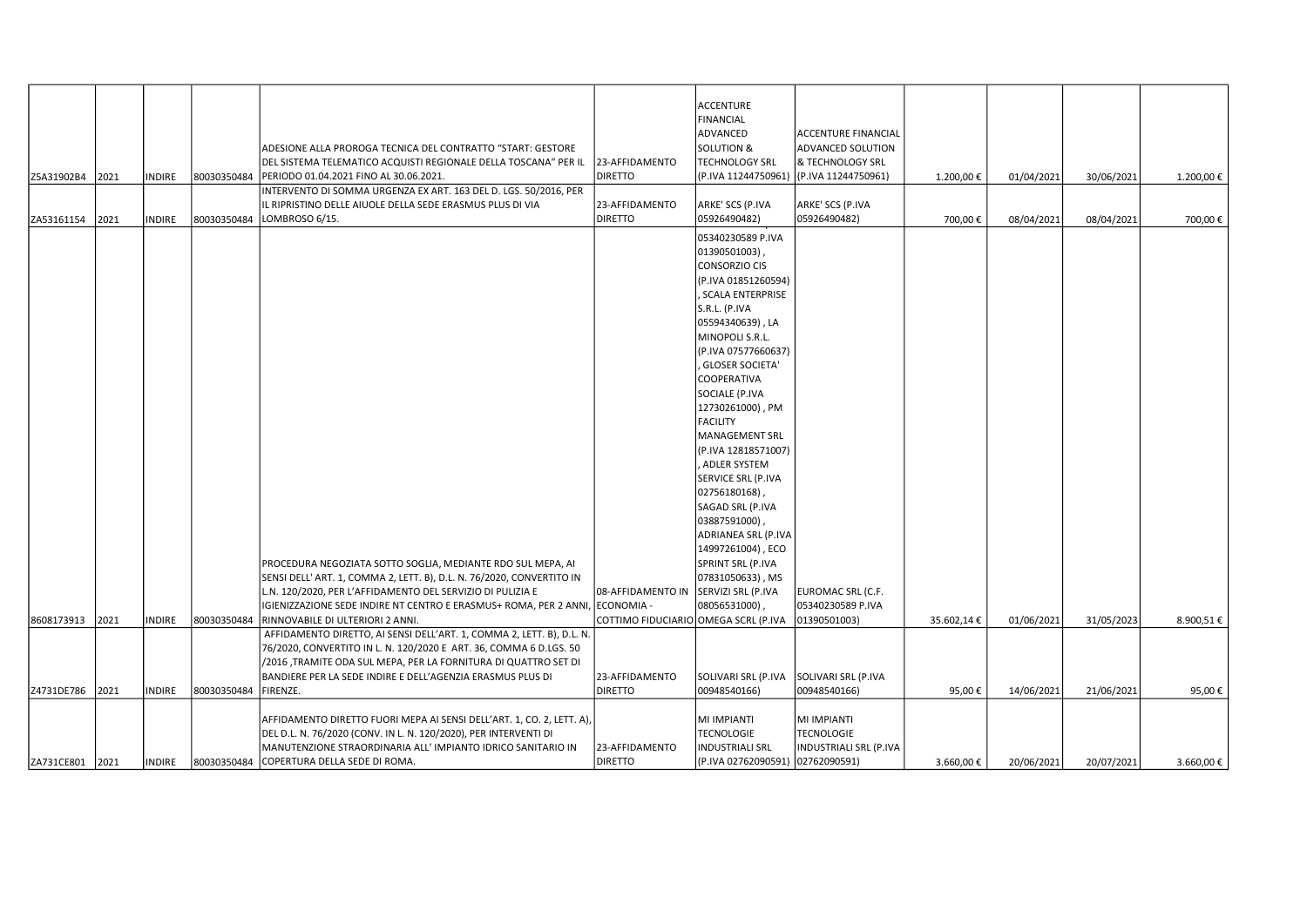|                 |      |               |             | AFFIDAMENTO DIRETTO FUORI MEPA, AI SENSI DELL'ART. 1, CO. 2, LETT.                                                   |                                      |                                   |                           |            |            |            |            |
|-----------------|------|---------------|-------------|----------------------------------------------------------------------------------------------------------------------|--------------------------------------|-----------------------------------|---------------------------|------------|------------|------------|------------|
|                 |      |               |             | A), DEL D.L. N. 76/2020 (CONV. IN L. N. 120/2020), DI IMPORTO INFERIORE                                              |                                      |                                   |                           |            |            |            |            |
|                 |      |               |             | A 75.000 EURO, A FAVORE DI HR FACTORY SRL PER L'ACQUISTO E                                                           |                                      |                                   |                           |            |            |            |            |
|                 |      |               |             | CONFIGURAZIONE DI BADGE ZUCCHETTI PER LA SEDE DI NAPOLI, VIA G.                                                      | 23-AFFIDAMENTO                       | HR FACTORY (P.IVA                 | HR FACTORY (P.IVA         |            |            |            |            |
| ZBE318C760      | 2021 | NDIRE         | 80030350484 | MELISURGO, 4.                                                                                                        | <b>DIRETTO</b>                       | 02382810501)                      | 02382810501)              | 750,00€    | 28/05/2021 | 08/06/2021 | 750,00€    |
|                 |      |               |             | AFFIDAMENTO DEL SERVIZIO DI SPEDIZIONE A MEZZO CORRIERE PER                                                          |                                      | <b>DHL EXPRESS ITALY</b>          |                           |            |            |            |            |
|                 |      |               |             | L'ENTE INDIRE, L'AGENZIA ERASMUS+, L'UNITÀ ITALIANA E-TWINNING,                                                      | 23-AFFIDAMENTO                       | SRL (P.IVA                        | DHL EXPRESS ITALY SRL     |            |            |            |            |
| Z3C3118896      | 2021 | <b>INDIRE</b> | 80030350484 | L'UNITÀ ITALIANA EPALE.                                                                                              | <b>DIRETTO</b>                       | 04209680158)                      | (P.IVA 04209680158)       | 15.570,77€ | 18/06/2021 | 01/09/2022 | 404,97€    |
|                 |      |               |             | AFFIDAMENTO DIRETTO FUORI MEPA AI SENSI DELL'ART. 36, COMMA 2,                                                       |                                      | SQUADCAST                         | <b>SQUADCAST STUDIOS</b>  |            |            |            |            |
|                 |      |               |             | LETT. A) D.LGS. 50/2016 PER LA FORNITURA DI N. 2 DIVERSI SERVIZI IN                                                  |                                      | <b>STUDIOS (P.IVA</b>             | (P.IVA 00000000085        |            |            |            |            |
|                 |      |               |             | ABBONAMENTO PER ATTIVITÀ DI PODCASTING NELL'AMBITO DELLE                                                             | 23-AFFIDAMENTO                       | 00000000085 P.IVA                 | P.IVA estera 85-          |            |            |            |            |
| Z2731A9D80 2021 |      | NDIRE         | 80030350484 | ATTIVITÀ DI RICERCA STRUTTURA 3 CUP:B59C21000330001                                                                  | <b>DIRETTO</b>                       | estera 85-0698121)                | 0698121)                  | 263,53€    | 20/05/2021 | 20/08/2021 | 263,52€    |
|                 |      |               |             |                                                                                                                      |                                      |                                   |                           |            |            |            |            |
|                 |      |               |             | PROCEDURA DI AFFIDAMENTO DIRETTO FUORI MEPA AI SENSI DELL'ART.                                                       |                                      | SPREAKER, INC. A                  | SPREAKER, INC. A          |            |            |            |            |
|                 |      |               |             | 36, COMMA 2, LETT. A) D.LGS. 50/2016 PER LA FORNITURA DI N. 2 SERVIZI                                                |                                      | <b>VOXNEST COMPANY</b>            | <b>VOXNEST COMPANY</b>    |            |            |            |            |
|                 |      |               |             | IN ABBONAMENTO PER LA REALIZZAZIONE DELLE ATTIVITÀ DI RICERCA                                                        |                                      | (P.IVA 00000000099                | (P.IVA 00000000099        |            |            |            |            |
|                 |      |               |             | PREVISTE DALLA STRUTTURA 3 DIDATTICA LABORATORIALE ED                                                                | 23-AFFIDAMENTO                       | P.IVA estera 99-                  | P.IVA estera 99-          |            |            |            |            |
| IZD2318542B     | 2021 | NDIRE         | 80030350484 | INNOVAZIONE DEL CURRICOLO NELL'AREA ARTISTICO - ESPRESSIVA                                                           | <b>DIRETTO</b>                       | 0367375)                          | 0367375)                  | 183,00€    | 20/05/2021 | 20/05/2022 | 183,00€    |
|                 |      |               |             |                                                                                                                      | <b>DIRETTO IN</b>                    |                                   |                           |            |            |            |            |
|                 |      |               |             | AFFIDAMENTO SINGOLO APPALTO PER IL SERVIZIO DI TRADUZIONI                                                            | <b>ADESIONE AD</b>                   | <b>ITC - INTERPRETI E</b>         | ITC - INTERPRETI E        |            |            |            |            |
|                 |      |               |             | DALL'ITALIANO IN LINGUA SPAGNOLA DEI QUADERNI DELLE PICCOLE                                                          | <b>ACCORDO</b>                       | TRADUTTORI IN                     | TRADUTTORI IN             |            |            |            |            |
|                 |      |               |             | SCUOLE - SERIE STRUMENTI N. 2-4-5-6-7-8 BASATO SULL'ACCORDO                                                          | QUADRO/CONVENZIO                     | COOPERATIVA (P.IVA                | COOPERATIVA (P.IVA        |            |            |            |            |
| Z0131A3136      | 2021 | <b>NDIRE</b>  | 80030350484 | QUADRO CIG ORIGINARIO: 6395216B2FCUP: B59B17000010006                                                                | <b>NE</b>                            | 08425621003)                      | 08425621003)              | 4.751,74€  | 21/05/2021 | 22/10/2021 | 4.751,74€  |
|                 |      |               |             |                                                                                                                      | <b>DIRETTO IN</b>                    |                                   |                           |            |            |            |            |
|                 |      |               |             | CONTRATTO APPLICATIVO PER LA REALIZZAZIONE DI N. 10 VIDEO                                                            | <b>ADESIONE AD</b>                   |                                   |                           |            |            |            |            |
|                 |      |               |             | TIPOLOGIA I "VIDEO DI DOCUMENTAZIONE" E 5 VIDEO TIPOLOGIA C                                                          | <b>ACCORDO</b>                       | LIM SRL                           |                           |            |            |            |            |
|                 |      |               |             | "VIDEO INFORMATIVO DI PRESENTAZIONE, PROMOZIONALE" PER                                                               | QUADRO/CONVENZIO UNIPERSONALE        |                                   | LIM SRL UNIPERSONALE      |            |            |            |            |
| ZBB319646C 2021 |      | INDIRE        | 80030350484 | ATTIVITA' PROGETTO E-TWINNING - CIG ACCORDO QUADRO: 7740809DA7                                                       | INE.                                 | (P.IVA 09994831007)               | (P.IVA 09994831007)       | 17.700,00€ | 18/05/2021 | 31/03/2022 | 17.700,00€ |
|                 |      |               |             | ADESIONE ALLA CONVENZIONE CONSIPSPA "ENERGIA ELETTRICA 18" PER                                                       | <b>DIRETTO IN</b>                    |                                   |                           |            |            |            |            |
|                 |      |               |             | LE SEDE DELL'ISTITUTO DI TORINO:POD IT020E00709222PER LA SEDE                                                        | <b>ADESIONE AD</b>                   |                                   |                           |            |            |            |            |
|                 |      |               |             | INDIRE DI TORINO, VIA VITTORIO EMANUELE II, 70 CIG ORIGINARIO LOTTO ACCORDO                                          |                                      | AGSM ENERGIA SPA                  | AGSM ENERGIA SPA          |            |            |            |            |
| Z98309C867      | 2021 | INDIRE        | 80030350484 | 1: Z98309C867                                                                                                        | QUADRO/CONVENZIO (P.IVA 02968430237) |                                   | (P.IVA 02968430237)       | 221,47€    | 01/08/2021 | 30/07/2022 | 221,47€    |
|                 |      |               |             | AFFIDAMENTO DIRETTO AI SENSI DELL'ART. 1, CO. 2, LETT. A), DEL D.L. N.                                               |                                      |                                   |                           |            |            |            |            |
|                 |      |               |             | 76/2020 (CONV. IN L. N. 120/2020),DI IMPORTO INFERIORE A 75.000 EURO,                                                |                                      |                                   |                           |            |            |            |            |
|                 |      |               |             | PER SOSTITUZIONE FILTRI ED INTERVENTI DI MANUTENZIONE                                                                | 23-AFFIDAMENTO                       | <b>CITEM IMPIANTI SRL</b>         | <b>CITEM IMPIANTI SRL</b> |            |            |            |            |
| Z2C31CEF0D 2021 |      | INDIRE        | 80030350484 | STRAORDINARIA AGLI IMPIANTI DELLA SEDE DI ROMA.                                                                      | <b>DIRETTO</b>                       | (P.IVA 02230970606)               | (P.IVA 02230970606)       | 980,70€    | 17/06/2021 | 20/06/2021 | 980,70€    |
|                 |      |               |             |                                                                                                                      |                                      |                                   |                           |            |            |            |            |
|                 |      |               |             | AFFIDAMENTO DIRETTO AI SENSI DELL'ART. 36, COMMI 2 LETTERA A) DEL                                                    |                                      |                                   |                           |            |            |            |            |
|                 |      |               |             | D.LGS. N. 50/2016, PER L'ISCRIZIONE DI N.4 PARTECIPANTI AL CORSO DI                                                  |                                      |                                   |                           |            |            |            |            |
|                 |      |               |             | FORMAZIONE DAL TITOLO "I CONSEGNATARI E SUB-CONSEGNATARI DI                                                          |                                      |                                   |                           |            |            |            |            |
|                 |      |               |             | BENI NELLE P.A.: FUNZIONI E RESPONSABILITÀ", EROGATO IN DIRETTA                                                      | 23-AFFIDAMENTO                       | ITA SRL (P.IVA                    | ITA SRL (P.IVA            |            |            |            |            |
| Z073175D48 2021 |      | INDIRE        | 80030350484 | STREAMING DA ITA S.R.L. IL GIORNO 19 MAGGIO 2021.                                                                    | <b>DIRETTO</b>                       | 01593590605)                      | 01593590605)              | 2.560,00€  | 19/05/2021 | 19/05/2021 | 2.560,00€  |
|                 |      |               |             | INTERVENTO DI SOMMA URGENZA EX ART. 163 D. LGS. 50/2016, PER                                                         |                                      |                                   |                           |            |            |            |            |
|                 |      |               |             | SERVIZIO DI PIANTONAMENTO DELLA SEDE INDIRE DI VIA G. MELISURGO 4                                                    |                                      |                                   |                           |            |            |            |            |
|                 |      |               |             | NAPOLI, DALLE ORE 18:00 DEL 30/03/2021 ALLE ORE 09:30 DEL GIORNO                                                     | 23-AFFIDAMENTO                       | REAL POL SRL (P.IVA               | REAL POL SRL (P.IVA       |            |            |            |            |
| Z67314A879      | 2021 | NDIRE         | 80030350484 | 31/03/2021                                                                                                           | <b>DIRETTO</b>                       | 02592731216)                      | 02592731216)              | 248,00€    | 30/03/2021 | 31/03/2021 | 248,00€    |
|                 |      |               |             | ERASMUS+ ACQUISTO DI N. 200 TAGLIANDI PER IL SERVIZIO DI SPEDIZIONE                                                  |                                      |                                   |                           |            |            |            |            |
|                 |      |               |             | ALL'INTERNO DEL TERRITORIO URBANO DI FIRENZE PER LA SEDE                                                             | 23-AFFIDAMENTO<br><b>DIRETTO</b>     | SPEEDY SRL (P.IVA<br>05476810485) | SPEEDY SRL (P.IVA         |            |            |            |            |
| ZF93146108      | 2021 | <b>NDIRE</b>  | 80030350484 | DELL'AGENZIA NAZIONALE ERASMUS+ INDIRE DI FIRENZE.<br>ACQUISTO LICENZA ANNUALE PER IL SOFTWARE SKETCHUP PRO, TRAMITE |                                      |                                   | 05476810485)              | 800,00€    | 08/04/2021 | 04/05/2021 | 800,00€    |
|                 |      |               |             | ODA SUL MEPA, AI SENSI DELL'ART. 1 COMMA 2, LETT A), DEL D.LGS. N.                                                   | 23-AFFIDAMENTO                       | TECNOBIT SRL (P.IVA               | TECNOBIT SRL (P.IVA       |            |            |            |            |
|                 |      |               |             | 76/2020 (CONV. IN L.N. 120/2020)                                                                                     | <b>DIRETTO</b>                       | 02017240249)                      | 02017240249)              |            |            |            |            |
| Z0D31606C1 2021 |      | <b>INDIRE</b> | 80030350484 |                                                                                                                      |                                      |                                   |                           | 274,00€    | 03/05/2021 | 03/05/2022 | 274,00€    |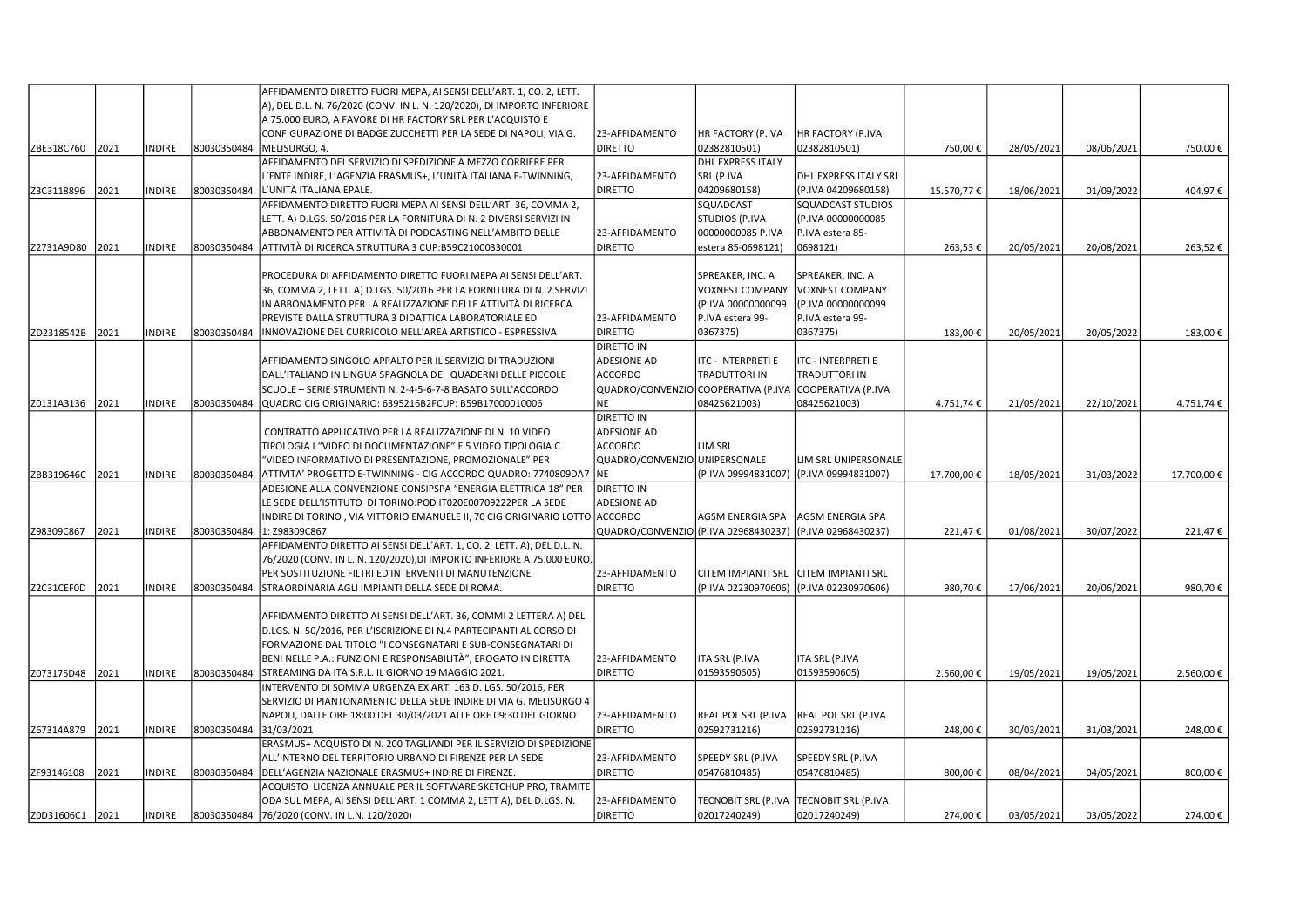|                 |      |               |             | INTERVENTO DI SOMMA URGENZA EX ART. 163 D. LGS. 50/2016, PER             |                                 |                               |                                |                         |            |            |            |
|-----------------|------|---------------|-------------|--------------------------------------------------------------------------|---------------------------------|-------------------------------|--------------------------------|-------------------------|------------|------------|------------|
|                 |      |               |             | SOSTITUZIONE DI N.1 SCHEDA DI ALIMENTAZIONE CENTRALE ALLARME             |                                 |                               |                                |                         |            |            |            |
|                 |      |               |             | IMPIANTO ANTINTRUSIONE SEDE INDIRE VIA MELISURGO 4 NAPOLI AL             | 23-AFFIDAMENTO                  | <b>GIOVE IMPIANTI SRL</b>     | <b>GIOVE IMPIANTI SRL</b>      |                         |            |            |            |
| ZDF314B04E 2021 |      | <b>INDIRE</b> | 80030350484 | FINE DI RIPRISTINARE IL CORRETTO FUNZIONAMENTO DELL'IMPIANTO.            | <b>DIRETTO</b>                  | (P.IVA 01243400635)           | (P.IVA 01243400635)            | 140,00€                 | 20/04/2021 | 21/04/2021 | 140,00€    |
|                 |      |               |             | SERVIZIO DI ASSISTENZA PER N. 400 POSTAZIONI DI LAVORO INDIRE ED         | NEGOZIATA SENZA                 |                               |                                |                         |            |            |            |
|                 |      |               |             | ERASMUS+. AFFIDAMENTO AI SENSI DELL'ART. 63 COMMA 2, LETT C), DEL        | <b>PREVIA</b>                   | FASTWEB SPA (P.IVA            | <b>FASTWEB SPA (P.IVA</b>      |                         |            |            |            |
| 8692199587      | 2021 | <b>INDIRE</b> | 80030350484 | D.LGS. N. 50/2016 E SS.MM.II.                                            | PUBBLICAZIONE                   | 12878470157)                  | 12878470157)                   | 46.866,40€              | 01/04/2021 | 30/09/2021 | 40.068,00€ |
|                 |      |               |             | ISCRIZIONE DI N. 3 COLLABORATORI AMMINISTRATIVI A TEMPO                  |                                 |                               |                                |                         |            |            |            |
|                 |      |               |             | INDETERMINATO AL CORSO DI FORMAZIONE DAL TITOLO "L'ASSEGNO PER           |                                 |                               |                                |                         |            |            |            |
|                 |      |               |             | IL NUCLEO FAMILIARE", DA EROGARSI IN MODALITÀ WEBINAR DALLA              | 23-AFFIDAMENTO                  | <b>PUBBLIFORMEZ SRL</b>       | PUBBLIFORMEZ SRL               |                         |            |            |            |
| Z6A312D599      | 2021 | <b>INDIRE</b> | 80030350484 | PUBLIFORMEZ S.R.L. IN DATA 7 APRILE 2021.                                | <b>DIRETTO</b>                  | (P.IVA 03635090875)           | (P.IVA 03635090875)            | 600,00€                 | 07/04/2021 | 07/04/2021 | 600,00€    |
|                 |      |               |             | AFFIDAMENTO DIRETTO AI SENSI DELL'ART. 1, COMMA 2, LETT. A), D.L. N.     |                                 |                               |                                |                         |            |            |            |
|                 |      |               |             | 76/2020, CONVERTITO IN L. N. 120/2020, RELATIVO AL SERVIZIO DI           |                                 |                               |                                |                         |            |            |            |
|                 |      |               |             | DISINFEZIONE CERTIFICATA ANTI COVID-19 DELLE SEDI INDIRE ED              |                                 |                               |                                |                         |            |            |            |
|                 |      |               |             | ERASMUS+ DI FIRENZE PER DUE PASSAGGI, DA EFFETTUARE                      |                                 |                               |                                |                         |            |            |            |
|                 |      |               |             | SEMESTRALMENTE O A CHIAMATA IN CASO DI EVENTO COVID-19 NELLE             | 23-AFFIDAMENTO                  | LEO & MAX SAS                 | LEO & MAX SAS (P.IVA           |                         |            |            |            |
| Z3D30E68CB      | 2021 | <b>INDIRE</b> | 80030350484 | SEDI.                                                                    | <b>DIRETTO</b>                  | (P.IVA 04211910486)           | 04211910486)                   | 4.100,00€               | 01/07/2021 | 31/12/2021 | 2.050,00€  |
|                 |      |               |             |                                                                          |                                 |                               |                                |                         |            |            |            |
|                 |      |               |             |                                                                          | 26-AFFIDAMENTO                  | <b>ACCENTURE</b>              |                                |                         |            |            |            |
|                 |      |               |             |                                                                          | DIRETTO IN                      | <b>FINANCIAL</b>              |                                |                         |            |            |            |
|                 |      |               |             |                                                                          | ADESIONE AD                     | ADVANCED                      | ACCENTURE FINANCIAL            |                         |            |            |            |
|                 |      |               |             | ADESIONE ALLA PROROGA TECNICA DEL CONTRATTO "START: GESTORE              | <b>ACCORDO</b>                  | <b>SOLUTION &amp;</b>         | <b>ADVANCED SOLUTION</b>       |                         |            |            |            |
|                 |      |               |             | DEL SISTEMA TELEMATICO ACQUISTI REGIONALE DELLA TOSCANA" PER IL          | QUADRO/CONVENZIO TECHNOLOGY SRL |                               | & TECHNOLOGY SRL               |                         |            |            |            |
| Z2530F652B      | 2021 | <b>INDIRE</b> | 80030350484 | PERIODO 01.01.2021 FINO AL 31.03.2021.                                   | <b>NE</b>                       | (P.IVA 11244750961)           | (P.IVA 11244750961)            | 1.200,00€               | 01/01/2021 | 31/03/2021 | 1.200,00€  |
|                 |      |               |             | INTERVENTO DI SOMMA URGENZA EX ART. 163 DEL D. LGS. 50/2016, PER         |                                 |                               |                                |                         |            |            |            |
|                 |      |               |             | INTERVENTO DI SANIFICAZIONEANTICOVID 19 SANITARIO DELLA SEDE             |                                 |                               |                                |                         |            |            |            |
|                 |      |               |             | INDIRE, VIA GUIDUBALDO DEL MONTE, 54 IN ROMA. (CUP ERASMUS 2021:         |                                 | 23-AFFIDAMENTO                | <b>DELTA SERVICE SRL</b>       |                         |            |            |            |
| Z7F30E40BC 2021 |      | <b>INDIRE</b> | 80030350484 | B59H21000000007)                                                         |                                 | <b>DIRETTO</b>                | (P.IVA 06930021008)            | <b>DELTA SERVICE SF</b> | 358        | 03/03/2021 | 44.258,00€ |
|                 |      |               |             | ERASMUS+ RINNOVO E SUCCESSIVE SORVEGLIANZE DELLA CERTIFICAZIONE          |                                 |                               |                                |                         |            |            |            |
|                 |      |               |             | DEL SISTEMA DI QUALITÀ DELL'AGENZIA NAZIONALE ERASMUS+ INDIRE IN         |                                 |                               |                                |                         |            |            |            |
|                 |      |               |             | CONFORMITÀ ALLA NORMA UNI EN ISO 9001 PER UN PERIODO DI TRE              | 23-AFFIDAMENTO                  | CSI S.PA. (P.IVA              | CSI S.PA. (P.IVA               |                         |            |            |            |
| ZB130CDA9D 2021 |      | <b>INDIRE</b> | 80030350484 | ANNI.                                                                    | <b>DIRETTO</b>                  | 11360160151)                  | 11360160151)                   | 6.000,00€               | 18/04/2021 | 18/04/2024 | 3.000,00€  |
|                 |      |               |             | SERVIZIO DI SANIFICAZIONE CERTIFICATA ANTI COVID-19 DELLE SEDI           |                                 |                               |                                |                         |            |            |            |
|                 |      |               |             | INDIRE ED ERASMUS+ NT ROMA TAI SENSI DEL DL 76/2020, CONVERTITO          |                                 |                               |                                |                         |            |            |            |
|                 |      |               |             | CON MODIFICAZIONI DALLA L. 120/2020, DA EFFETTUARSI IN NR 2              | 23-AFFIDAMENTO                  | EMC2 SRL (P.IVA               | EMC2 SRL (P.IVA                |                         |            |            |            |
| Z9E310E4CA      | 2021 | <b>INDIRE</b> | 80030350484 | INTERVENTI - CUP: B59H21000000007                                        | <b>DIRETTO</b>                  | 05882671000)                  | 05882671000)                   | 1.500,00€               | 01/04/2021 | 30/09/2021 | 750,00€    |
|                 |      |               |             |                                                                          |                                 |                               |                                |                         |            |            |            |
|                 |      |               |             | FORNITURA DI N. 250 ORE DI ASSISTENZA TECNICA, PER LA CONCESSIONE        |                                 |                               |                                |                         |            |            |            |
|                 |      |               |             | IN LICENZA D'USO DEL SOFTWARE DIGIVENTS E LA FRUIZIONE DEGLI             |                                 |                               |                                |                         |            |            |            |
|                 |      |               |             | ANNESSI SERVIZI DI AGGIORNAMENTO ED HELP-DESK PER LA GESTIONE            | 23-AFFIDAMENTO                  | <b>GOAPP SRL (P.IVA</b>       | GOAPP SRL (P.IVA               |                         |            |            |            |
| ZE330AD994      | 2021 | <b>INDIRE</b> | 80030350484 | DEGLI EVENTI ORGANIZZATI DALL'AGENZIA ERASMUS PLUS/INDIRE.               | <b>DIRETTO</b>                  | 02660110640)                  | 02660110640)                   | 10.000,00€              | 28/02/2021 | 28/08/2021 | 8.816,00€  |
|                 |      |               |             |                                                                          |                                 |                               |                                |                         |            |            |            |
|                 |      |               |             |                                                                          |                                 | <b>CENTRO PULIZIE</b>         | <b>CENTRO PULIZIE</b>          |                         |            |            |            |
|                 |      |               |             |                                                                          |                                 | VALDELSA-                     | VALDELSA-                      |                         |            |            |            |
|                 |      |               |             |                                                                          |                                 | <b>TECNOCOTTO</b>             | <b>TECNOCOTTO</b>              |                         |            |            |            |
|                 |      |               |             | PROROGA TECNICA DEL SERVIZIO DI PULIZIA E IGIENIZZAZIONE SEDE            |                                 | <b>VALDELSA DI</b>            | VALDELSA DI                    |                         |            |            |            |
|                 |      |               |             | INDIRE ED ERASMUS+ ROMA, AGGIUDICATO TRAMITE PROCEDURA                   |                                 | <b>GENNARIELLI</b>            | <b>GENNARIELLI</b>             |                         |            |            |            |
|                 |      |               |             | NEGOZIATA, ESPERITA MEDIANTE RDO SU MEPA, AI SENSI DELL'ART. 36,         | 23-AFFIDAMENTO                  | <b>FRANCESCO &amp; C. SAS</b> | <b>FRANCESCO &amp; C. SAS,</b> |                         |            |            |            |
| ZCD311E3A2 2021 |      | <b>INDIRE</b> |             | 80030350484 COMMI 2 LETT B), DEL D.LGS. N. 50/2016. CUP: B59H21000000007 | <b>DIRETTO</b>                  | (P.IVA 00733970529)           | (P.IVA 00733970529)            | 3.594,26€               | 01/04/2021 | 31/05/2021 | 3.594,26€  |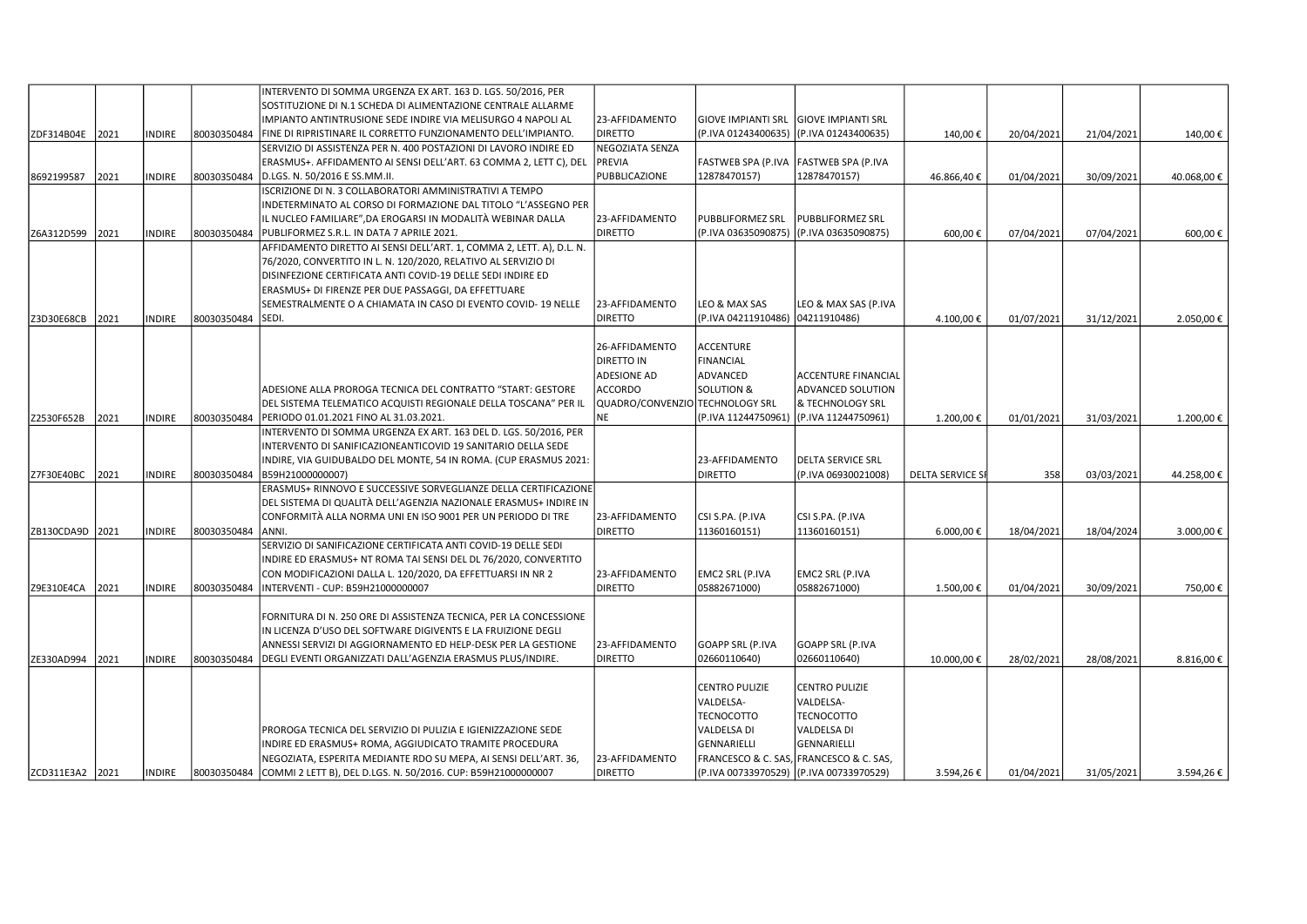| ZB930B209E      | 2021 | <b>NDIRE</b>  | 80030350484 | AFFIDAMENTO DIRETTO (ODA SUL MEPA) PER LA FORNITURA DI LICENZE<br>SOFTWARE SPECIALISTICI PER LA REALIZZAZIONE DELLE ATTIVITÀ DI<br>PRODOTTI DI COMUNICAZIONE INTEGRATIVI RISPETTO ALLA VIDEO-<br>NARRAZIONE, NECESSARI PER LA STRUTTURA 3 - CUP: B59C21000330001 | 23-AFFIDAMENTO<br><b>DIRETTO</b>     | (P.IVA 06690680829)                                      | DAVIDOFF STORE SRL DAVIDOFF STORE SRL<br>(P.IVA 06690680829) | 1.356,56€      | 30/03/2021 | 05/04/2021 | 1.413,93 €     |
|-----------------|------|---------------|-------------|------------------------------------------------------------------------------------------------------------------------------------------------------------------------------------------------------------------------------------------------------------------|--------------------------------------|----------------------------------------------------------|--------------------------------------------------------------|----------------|------------|------------|----------------|
|                 |      |               |             | FORNITURA DI ACQUA PER LE RIUNIONI ISTITUZIONALI DI INDIRE NELLA                                                                                                                                                                                                 |                                      |                                                          |                                                              |                |            |            |                |
|                 |      |               |             | SEDE DI ROMA MEDIANTE AFFIDAMENTO DIRETTO FUORI MEPA, AI SENSI                                                                                                                                                                                                   |                                      |                                                          |                                                              |                |            |            |                |
|                 |      |               |             | DELL' ART. 1, COMMA 2, LETT. A), D.L. N. 76/2020, CONVERTITO IN LEGGE                                                                                                                                                                                            | 23-AFFIDAMENTO                       | H2O SRL (P.IVA                                           | H2O SRL (P.IVA                                               |                |            |            |                |
| ZF930F9D54      | 2021 | INDIRE        | 80030350484 | N. 120/2020                                                                                                                                                                                                                                                      | <b>DIRETTO</b>                       | 05712111003)                                             | 05712111003)                                                 | 594,00€        | 01/05/2021 | 01/05/2023 | 297,00€        |
|                 |      |               |             | AFFIDAMENTO DIRETTO, AI SENSI DELL'ART. 1, COMMA 2, LETT. B), D.L. N.                                                                                                                                                                                            |                                      |                                                          |                                                              |                |            |            |                |
|                 |      |               |             | 76/2020, CONVERTITO IN L.N. 120/2020, DA SVOLGERSI MEDIANTE                                                                                                                                                                                                      |                                      | <b>IDROGAS DI MAURO</b>                                  | <b>IDROGAS DI MAURO</b>                                      |                |            |            |                |
|                 |      |               |             | TRATTATIVA DIRETTA SU MEPA, PER LA MESSA A NORMA DELLA CENTRALE 23-AFFIDAMENTO                                                                                                                                                                                   |                                      | CHELONI & C. S.R.L                                       | CHELONI & C. S.R.L                                           |                |            |            |                |
| Z79312F70E      | 2021 | NDIRE         | 80030350484 | TERMICA DI VIA BUONARROTI,10, FIRENZE.                                                                                                                                                                                                                           | <b>DIRETTO</b>                       | (P.IVA 00545120487)                                      | (P.IVA 00545120487)                                          | 6.500,00€      | 09/06/2021 | 28/09/2021 | 6.500,00€      |
|                 |      |               |             | ISCRIZIONE DI N. 1 DIPENDENTE AL CORSO DAL TITOLO "LA SEGRETERIA DI                                                                                                                                                                                              |                                      |                                                          |                                                              |                |            |            |                |
|                 |      |               |             | DIREZIONE DELL'ENTE PUBBLICO", IN MODALITÀ WEBINAR DALLA FORMEL 23-AFFIDAMENTO                                                                                                                                                                                   |                                      | FORMEL SRL (P.IVA                                        | FORMEL SRL (P.IVA                                            |                |            |            |                |
| Z54310E56F      | 2021 | INDIRE        | 80030350484 | SRL IN DATA 25 MARZO 2021.                                                                                                                                                                                                                                       | <b>DIRETTO</b>                       | 01784630814)                                             | 01784630814)                                                 | 360,00€        | 25/03/2021 | 25/03/2021 | 360,00€        |
| ZC730BD3E5 2021 |      | NDIRE         | 80030350484 | ISCRIZIONE DI N. 5 DIPENDENTI AL CORSO DI FORMAZIONE RESIDENZIALE,<br>EROGATO IN DIRETTA STREAMING, DA SOI SRL IL GIORNO 9 MARZO 2021<br>DAL TITOLO "GLI ERRORI NELLE FATTURE RICEVUTE DAI FORNITORI:<br>GESTIONE E COMPORTAMENTI" - CUP: B59H21000000007        | 23-AFFIDAMENTO<br><b>DIRETTO</b>     | SOI SRL (P.IVA<br>02774280016)                           | SOI SRL (P.IVA<br>02774280016)                               | 2.200,00€      | 09/03/2021 | 09/03/2021 | 2.200,00€      |
|                 |      |               |             | ADESIONE ALLA CONVENZIONE CONSIPSPA PER LE SEDI DI FIRENZE E                                                                                                                                                                                                     | DIRETTO IN                           |                                                          |                                                              |                |            |            |                |
|                 |      |               |             | NAPOLI "ENERGIA ELETTRICA 18" : POD IT001E43253468 SEDE INDIRE VIA                                                                                                                                                                                               | <b>ADESIONE AD</b>                   |                                                          |                                                              |                |            |            |                |
|                 |      |               |             | LOMBROSO N.6/13 FIRENZE - CIG ORIGINARIO LOTTO N. 8 (TOSCANA):                                                                                                                                                                                                   | <b>ACCORDO</b>                       | <b>AGSM ENERGIA SPA</b>                                  | AGSM ENERGIA SPA                                             |                |            |            |                |
| Z16309C8A9      | 2021 | <b>INDIRE</b> | 80030350484 | 83029524BE                                                                                                                                                                                                                                                       | QUADRO/CONVENZIO (P.IVA 02968430237) |                                                          | (P.IVA 02968430237)                                          | $ \varepsilon$ | 01/12/2021 | 30/11/2022 | $ \varepsilon$ |
|                 |      |               |             |                                                                                                                                                                                                                                                                  | <b>DIRETTO IN</b>                    |                                                          |                                                              |                |            |            |                |
|                 |      |               |             | ADESIONE ALLA CONVENZIONE CONSIPSPA PER LE SEDI DI FIRENZE E                                                                                                                                                                                                     | <b>ADESIONE AD</b>                   |                                                          |                                                              |                |            |            |                |
|                 |      |               |             | NAPOLI "ENERGIA ELETTRICA 18" : . POD IT001E41979568 E POD                                                                                                                                                                                                       | <b>ACCORDO</b>                       |                                                          |                                                              |                |            |            |                |
|                 |      |               |             | IT001E41975872 SEDE ERASMUS + VIA CESALPINO 7/11 CIG ORIGINARIO                                                                                                                                                                                                  | QUADRO/CONVENZIO AGSM ENERGIA SPA    |                                                          | AGSM ENERGIA SPA                                             |                |            |            |                |
| Z58309C7D2      | 2021 | <b>NDIRE</b>  | 80030350484 | LOTTO N. 8 (TOSCANA): 83029524BE - CUP: B59H21000000007                                                                                                                                                                                                          | <b>NE</b>                            | (P.IVA 02968430237)                                      | (P.IVA 02968430237)                                          | 4.502,25€      | 01/05/2021 | 30/04/2022 | 4.502,25€      |
|                 |      |               |             | ADESIONE ALLA CONVENZIONE CONSIPSPA "ENERGIA ELETTRICA 18" PER                                                                                                                                                                                                   | <b>DIRETTO IN</b>                    |                                                          |                                                              |                |            |            |                |
|                 |      |               |             | LE SEDI DELL'ISTITUTO DI FIRENZE E DI NAPOLI:POD IT001E42334403 SEDE                                                                                                                                                                                             | <b>ADESIONE AD</b>                   |                                                          |                                                              |                |            |            |                |
|                 |      |               |             | INDIRE VIA M. BUONARROTI 10 FIRENZE - CIG ORIGINARIO LOTTO N. 8                                                                                                                                                                                                  | <b>ACCORDO</b>                       | <b>AGSM ENERGIA SPA</b>                                  | AGSM ENERGIA SPA                                             |                |            |            |                |
| ZA6309C64B      | 2021 | INDIRE        | 80030350484 | (TOSCANA): 7911186536                                                                                                                                                                                                                                            | QUADRO/CONVENZIO (P.IVA 02968430237) |                                                          | (P.IVA 02968430237)                                          | 5.900,28€      | 01/05/2021 | 30/04/2022 | 5.900,28€      |
|                 |      |               |             | ADESIONE ALLA CONVENZIONE CONSIPSPA PER LE SEDI DI FIRENZE E                                                                                                                                                                                                     | <b>COMPETITIVO IN</b>                |                                                          |                                                              |                |            |            |                |
|                 |      |               |             | NAPOLI "ENERGIA ELETTRICA 18" -LOTTO 13 PER LA SEDE INDIRE DI VIA                                                                                                                                                                                                | <b>ADESIONE AD</b>                   |                                                          |                                                              |                |            |            |                |
|                 |      |               |             | MELISURGO 4, NAPOLI - POD IT001E81097868 - CIG ORIGINARIO:                                                                                                                                                                                                       | <b>ACCORDO</b>                       | <b>ENEL ENERGIA SPA</b>                                  | <b>ENEL ENERGIA SPA</b>                                      |                |            |            |                |
| Z4930A7152 2021 |      | NDIRE         | 80030350484 | 830305059D                                                                                                                                                                                                                                                       | QUADRO/CONVENZIO (P.IVA 06655971007) |                                                          | (P.IVA 06655971007)                                          | 564,63€        | 01/05/2021 | 30/04/2022 | 564,63€        |
|                 |      |               |             |                                                                                                                                                                                                                                                                  |                                      | PIÙ CASA SRL EX                                          |                                                              |                |            |            |                |
|                 |      |               |             | AFFIDAMENTO DIRETTO AI SENSI DELL'ART. 1, CO. 2, LETT. A), DEL D.L. N.                                                                                                                                                                                           |                                      | E.CA.SAS.DI                                              | PIÙ CASA SRL EX                                              |                |            |            |                |
|                 |      |               |             | 76/2020 (CONV. IN L. N. 120/2020), DI IMPORTO INFERIORE A 75.000 EURO                                                                                                                                                                                            |                                      | GIOVANNONE                                               | E.CA.SAS. DI                                                 |                |            |            |                |
|                 |      |               |             | (SERVIZI E FORNITURE), PER REALIZZAZIONE DI ALCUNE RIPARAZIONI                                                                                                                                                                                                   | 23-AFFIDAMENTO                       | MARIO E C. (P.IVA                                        | <b>GIOVANNONE MARIO E</b>                                    |                |            |            |                |
| ZF330DE95D      | 2021 | NDIRE         | 80030350484 | DEGLI IMPIANTI DELLA SEDE DI ROMA PIANO V.                                                                                                                                                                                                                       | <b>DIRETTO</b>                       | 02033240603)                                             | C. (P.IVA 02033240603)                                       | 1.000,00€      | 01/04/2021 | 15/06/2021 | 1.000,00€      |
|                 |      |               |             | AFFIDAMENTO DIRETTO AI SENSI DELL'ART. 1, COMMA 2, LETT. B), D.L. N.                                                                                                                                                                                             |                                      |                                                          |                                                              |                |            |            |                |
|                 |      |               |             | 76/2020, CONVERTITO IN L.N. 120/2020, RELATIVO ALLA FORNITURA DI                                                                                                                                                                                                 |                                      | <b>STUDIO CONCEPT</b>                                    | <b>STUDIO CONCEPT</b>                                        |                |            |            |                |
|                 |      |               |             | ARREDI DA DESTINARE ALL'UFFICIO DEL DIRETTORE GENERALE NELLA SEDE 23-AFFIDAMENTO                                                                                                                                                                                 |                                      | <b>INTERIOR DESIGN</b>                                   | INTERIOR DESIGN                                              |                |            |            |                |
| Z4630CC0B7      | 2021 | NDIRE         | 80030350484 | DI FIRENZE, VIA BUONARROTI,10.                                                                                                                                                                                                                                   | <b>DIRETTO</b><br><b>DIRETTO IN</b>  | (P.IVA 05161360481)                                      | (P.IVA 05161360481)                                          | 894,40€        | 24/03/2021 | 09/04/2021 | 894,40€        |
|                 |      |               |             | ADESIONE CONVENZIONE CONSIP SPA "GAS NATURALE 12 LOTTO N. 5" PER ADESIONE AD                                                                                                                                                                                     |                                      |                                                          |                                                              |                |            |            |                |
|                 |      |               |             | LA FORNITURA DI GAS NATURALE NELLA SEDE CENTRALE INDIRE DI                                                                                                                                                                                                       | <b>ACCORDO</b>                       | <b>ESTRA ENERGIE SRL</b>                                 | <b>ESTRA ENERGIE SRL</b>                                     |                |            |            |                |
| ZD830A97DD 2021 |      | <b>INDIRE</b> |             | 80030350484   FIRENZE VIA BUONARROTI 10 - CIG ORIGINARIO: 79397400B9                                                                                                                                                                                             |                                      | QUADRO/CONVENZIO (P.IVA 01219980529) (P.IVA 01219980529) |                                                              | 211,35€        | 01/05/2021 | 29/04/2022 | 211,35 €       |
|                 |      |               |             |                                                                                                                                                                                                                                                                  |                                      |                                                          |                                                              |                |            |            |                |